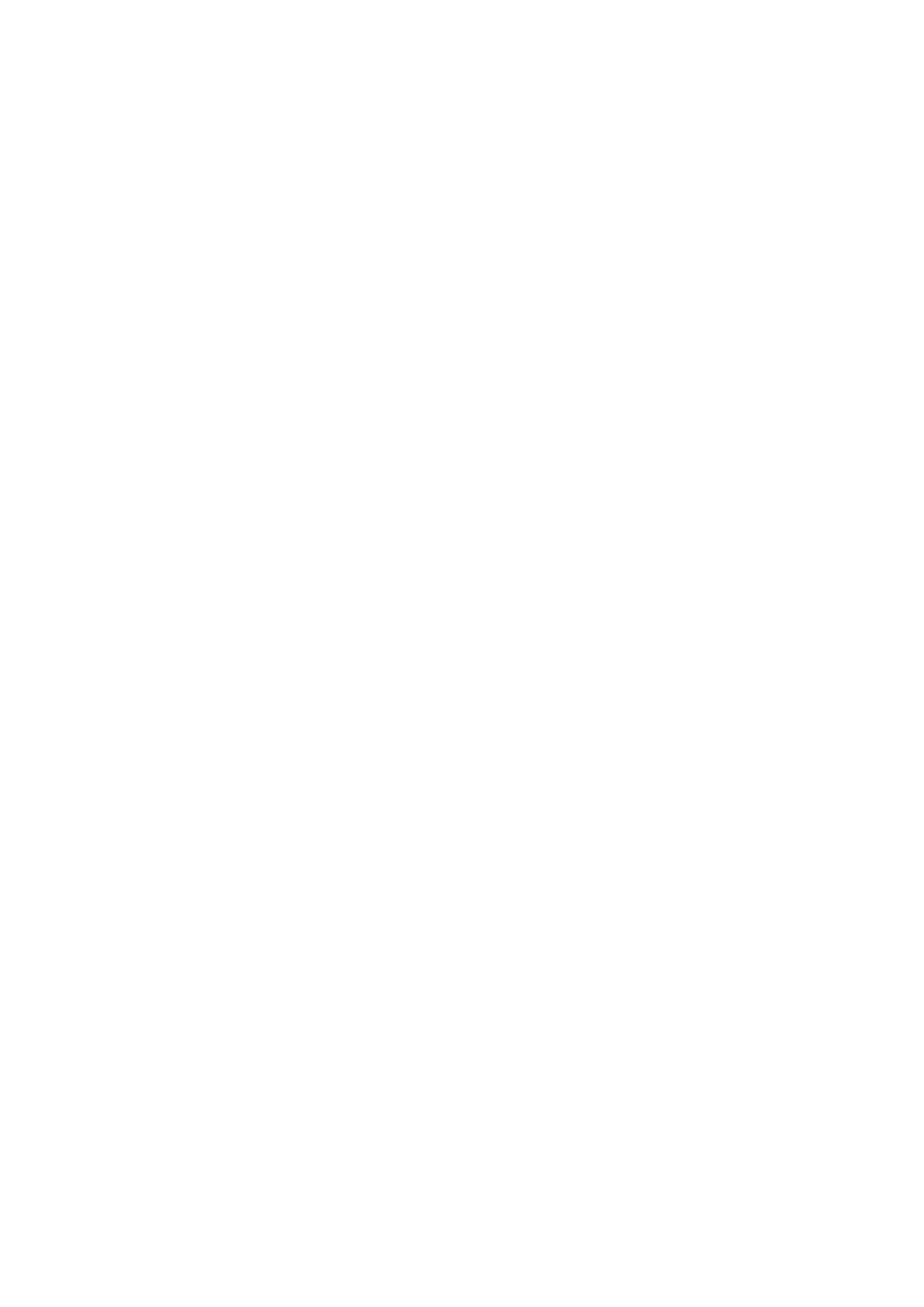# **UNITED STATES SECURITIES AND EXCHANGE COMMISSION Washington, D.C. 20549**

**FORM 10-Q**

### **(Mark One)**

# ☑ **QUARTERLY REPORT PURSUANT TO SECTION 13 OR 15(d) OF THE SECURITIES EXCHANGE ACT OF 1934.**

**For the quarterly period ended July 2, 2010.**

**OR**

# o **TRANSITION REPORT PURSUANT TO SECTION 13 OR 15(d) OF THE SECURITIES EXCHANGE ACT OF 1934.**

**For the transition period from to**

**Commission File Number (000-21767)**

# **ViaSat, Inc.**

**(Exact name of registrant as specified in its charter)**

**Delaware 33-0174996 (State or other jurisdiction of (I.R.S. Employer incorporation or organization) Identification No.)**

**6155 El Camino Real Carlsbad, California 92009 (760) 476-2200**

**(Address of principal executive offices and telephone number)**

Indicate by check mark whether the registrant (1) has filed all reports required to be filed by Section 13 or 15(d) of the Securities Exchange Act of 1934 during the preceding 12 months (or for such shorter period that the registrant was required to file such reports), and (2) has been subject to such filing requirements for the past 90 days. Yes  $\boxtimes$  No o

Indicate by check mark whether the registrant has submitted electronically and posted on its corporate Web site, if any, every Interactive Data File required to be submitted and posted pursuant to Rule 405 of Regulation S-T (§232.405 of this chapter) during the preceding 12 months (or for such shorter period that the registrant was required to submit and post such files). Yes  $\boxtimes$  No o

Indicate by check mark whether the registrant is a large accelerated filer, an accelerated filer, a non-accelerated filer or a smaller reporting company. See the definitions of "large accelerated filer," "accelerated filer" and "smaller reporting company" in Rule 12b-2 of the Exchange Act. (Check one):

Large accelerated filer ⊠ Accelerated filer o Non-accelerated filer o Smaller reporting company o (Do not check if a smaller reporting company)

Indicate by check mark whether the registrant is a shell company (as defined in Rule 12b-2 of the Exchange Act). Yes o No ☑

The number of shares outstanding of the registrant's common stock, \$0.0001 par value, as July 30, 2010 was 40,585,949.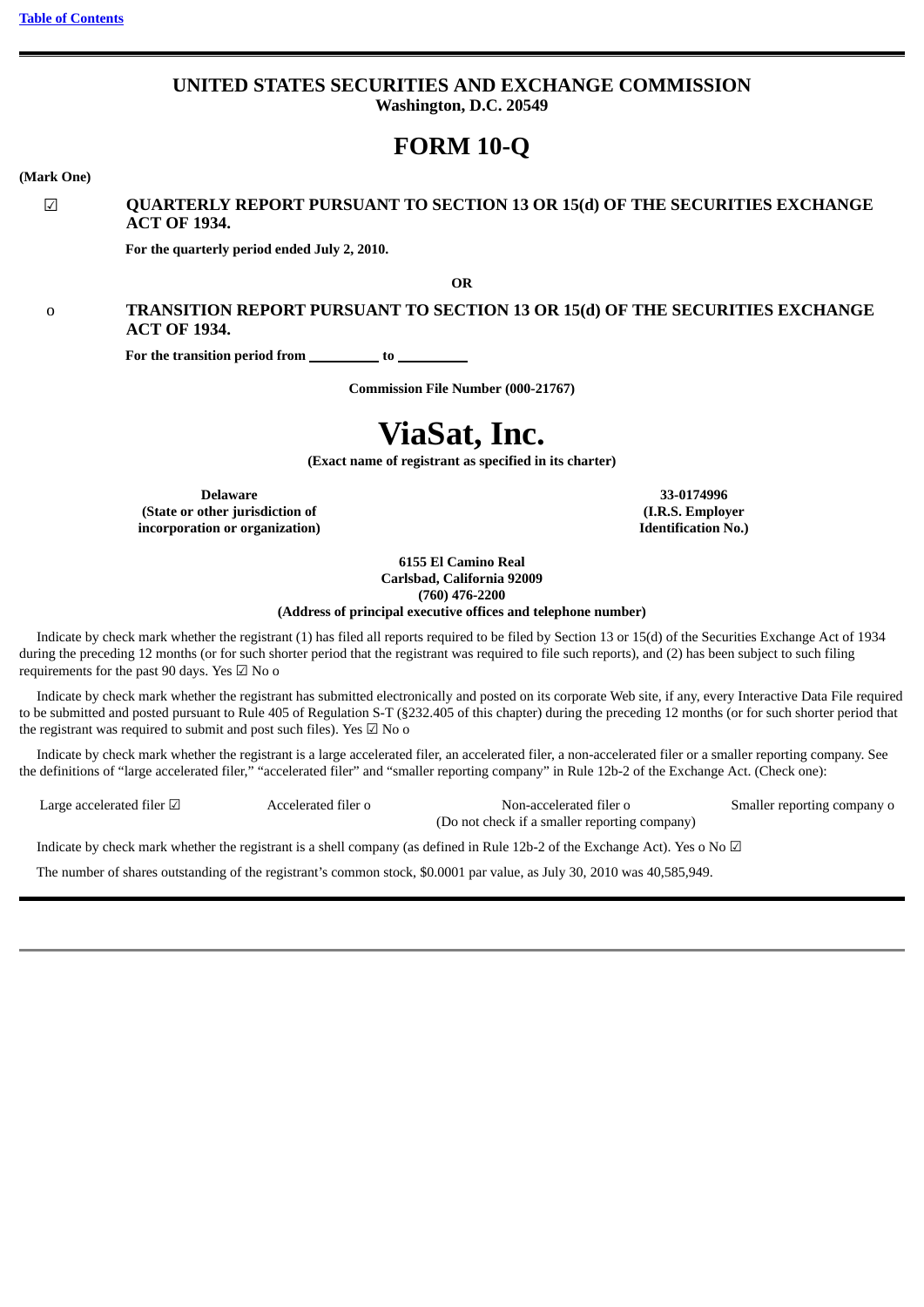# **VIASAT, INC.**

### **TABLE OF CONTENTS**

<span id="page-2-0"></span>

|                                                                                                      | Page |
|------------------------------------------------------------------------------------------------------|------|
| <b>PART I. FINANCIAL INFORMATION</b>                                                                 | 3    |
| Item 1. Financial Statements (Unaudited)                                                             | 3    |
| <b>Condensed Consolidated Balance Sheets</b>                                                         | 3    |
| <b>Condensed Consolidated Statements of Operations</b>                                               | 4    |
| <b>Condensed Consolidated Statements of Cash Flows</b>                                               | 5    |
| <b>Condensed Consolidated Statement of Equity and Comprehensive Income</b>                           | 6    |
| <b>Notes to Condensed Consolidated Financial Statements</b>                                          |      |
| <u>Item 2. Management's Discussion and Analysis of Financial Condition and Results of Operations</u> | 31   |
| <b>Item 3. Quantitative and Qualitative Disclosures About Market Risk</b>                            | 47   |
| <b>Item 4. Controls and Procedures</b>                                                               | 48   |
| <b>PART II. OTHER INFORMATION</b>                                                                    | 48   |
| Item 1. Legal Proceedings                                                                            | 48   |
| Item 1A. Risk Factors                                                                                | 48   |
| Item 6. Exhibits                                                                                     | 48   |
| <b>Signatures</b>                                                                                    | 49   |
| EX-31.1                                                                                              |      |
| EX-31.2                                                                                              |      |
| EX-32.1                                                                                              |      |
| <b>EX-101 INSTANCE DOCUMENT</b>                                                                      |      |
| <b>EX-101 SCHEMA DOCUMENT</b>                                                                        |      |
| <b>EX-101 CALCULATION LINKBASE DOCUMENT</b>                                                          |      |
| EX-101 LABELS LINKBASE DOCUMENT                                                                      |      |
| <b>EX-101 PRESENTATION LINKBASE DOCUMENT</b>                                                         |      |
| <b>EX-101 DEFINITION LINKBASE DOCUMENT</b>                                                           |      |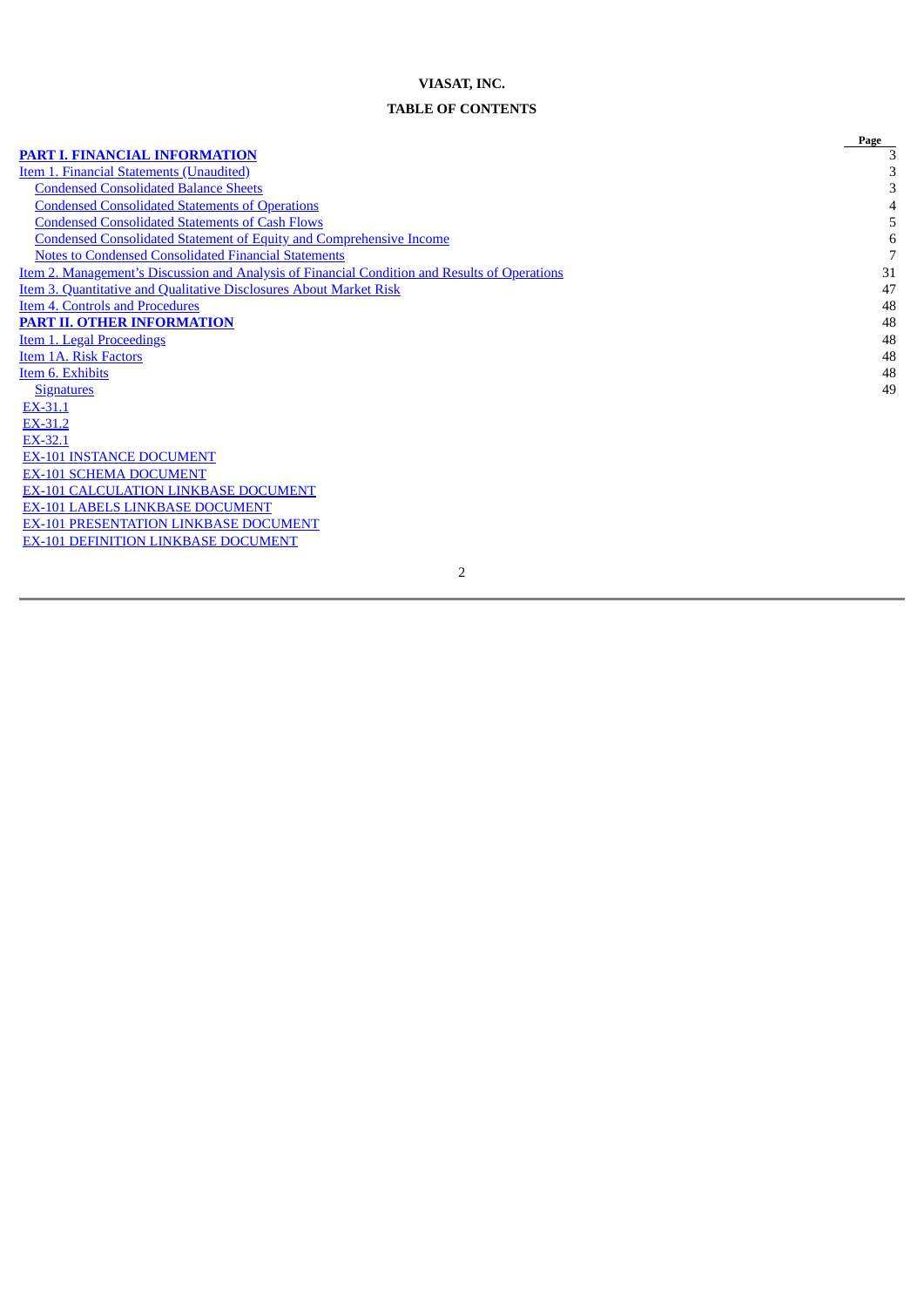## <span id="page-3-1"></span><span id="page-3-0"></span>**PART I — FINANCIAL INFORMATION Item 1. Financial Statements (Unaudited)**

### **VIASAT, INC. CONDENSED CONSOLIDATED BALANCE SHEETS (UNAUDITED)**

<span id="page-3-2"></span>

|                                           | As of<br><b>July 2, 2010</b> | As of<br><b>April 2, 2010</b> |
|-------------------------------------------|------------------------------|-------------------------------|
|                                           |                              | (In thousands)                |
| <b>ASSETS</b>                             |                              |                               |
| Current assets:                           |                              |                               |
| Cash and cash equivalents                 | 57,331<br>$\mathbb{S}$       | \$<br>89,631                  |
| Accounts receivable, net                  | 161,808                      | 176,351                       |
| Inventories                               | 88,466                       | 82,962                        |
| Deferred income taxes                     | 17,346                       | 17,346                        |
| Prepaid expenses and other current assets | 22,165                       | 28,857                        |
| Total current assets                      | 347,116                      | 395,147                       |
| Satellites, net                           | 516,202                      | 495,689                       |
| Property and equipment, net               | 163,853                      | 155,804                       |
| Other acquired intangible assets, net     | 84,779                       | 89,389                        |
| Goodwill                                  | 75,012                       | 75,024                        |
| Other assets                              | 84,825                       | 82,499                        |
| <b>Total assets</b>                       | \$1,271,787                  | \$1,293,552                   |
| <b>LIABILITIES AND EQUITY</b>             |                              |                               |
| Current liabilities:                      |                              |                               |
| Accounts payable                          | $\mathfrak{S}$<br>73,226     | 78,355<br>\$                  |
| <b>Accrued liabilities</b>                | 97,768                       | 102,251                       |
| Total current liabilities                 | 170,994                      | 180,606                       |
| Line of credit                            | 30,000                       | 60,000                        |
| Long-term debt, net                       | 271,924                      | 271,801                       |
| Other liabilities                         | 25,438                       | 24,395                        |
| <b>Total liabilities</b>                  | 498,356                      | 536,802                       |
| Commitments and contingencies (Note 9)    |                              |                               |
| Equity:                                   |                              |                               |
| ViaSat, Inc. stockholders' equity         |                              |                               |
| Common stock                              | $\overline{4}$               | $\overline{4}$                |
| Paid-in capital                           | 561,423                      | 545,962                       |
| Retained earnings                         | 221,868                      | 218,607                       |
| Common stock held in treasury             | (13, 843)                    | (12,027)                      |
| Accumulated other comprehensive income    | 95                           | 459                           |
| Total ViaSat, Inc. stockholders' equity   | 769,547                      | 753,005                       |
| Noncontrolling interest in subsidiary     | 3,884                        | 3,745                         |
| Total equity                              | 773,431                      | 756,750                       |
| Total liabilities and equity              | \$1,271,787                  | \$1,293,552                   |

See accompanying notes to condensed consolidated financial statements.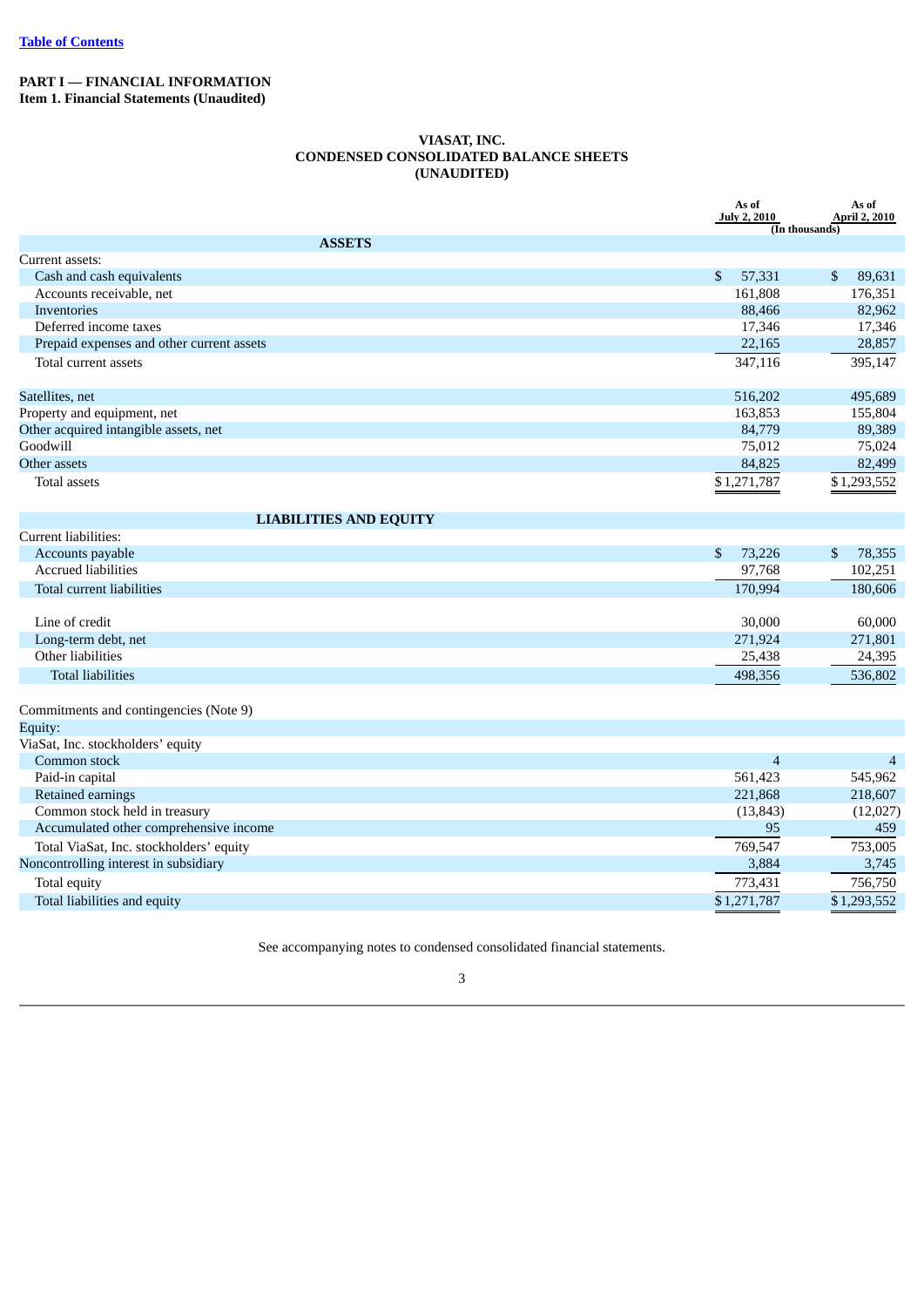### **VIASAT, INC. CONDENSED CONSOLIDATED STATEMENTS OF OPERATIONS (UNAUDITED)**

<span id="page-4-0"></span>

|                                                                               |                     | <b>Three Months Ended</b>             |
|-------------------------------------------------------------------------------|---------------------|---------------------------------------|
|                                                                               | <b>July 2, 2010</b> | <b>July 3, 2009</b>                   |
| <b>Revenues:</b>                                                              |                     | (In thousands, except per share data) |
| Product revenues                                                              | \$125,002           | \$149,401                             |
| Service revenues                                                              | 67,002              | 9,007                                 |
| <b>Total revenues</b>                                                         | 192,004             | 158,408                               |
| <b>Operating expenses:</b>                                                    |                     |                                       |
| Cost of product revenues                                                      | 94,714              | 105,572                               |
| Cost of service revenues                                                      | 39,062              | 6,141                                 |
| Selling, general and administrative                                           | 38,921              | 26,916                                |
| Independent research and development                                          | 7,314               | 7,003                                 |
| Amortization of acquired intangible assets                                    | 4,610               | 1,505                                 |
| Income from operations                                                        | 7,383               | 11,271                                |
| Other income (expense):                                                       |                     |                                       |
| Interest income                                                               | 139                 | 97                                    |
| Interest expense                                                              | (2, 141)            | (179)                                 |
| Income before income taxes                                                    | 5,381               |                                       |
|                                                                               |                     | 11,189                                |
| Provision for income taxes                                                    | 1,981               | 2,897                                 |
| Net income                                                                    | 3,400               | 8,292                                 |
| Less: Net income attributable to the noncontrolling interest, net of tax      | 139                 | 23                                    |
| Net income attributable to ViaSat, Inc.                                       | \$<br>3,261         | 8,269<br>\$                           |
|                                                                               |                     |                                       |
| Basic net income per share attributable to ViaSat, Inc. common stockholders   | \$<br>.08           | \$<br>.27                             |
| Diluted net income per share attributable to ViaSat, Inc. common stockholders | \$<br>.08           | $\mathbb{S}$<br>.25                   |
|                                                                               |                     |                                       |
| Shares used in computing basic net income per share                           | 39,968              | 31,198                                |
| Shares used in computing diluted net income per share                         | 42,125              | 32,683                                |

See accompanying notes to condensed consolidated financial statements.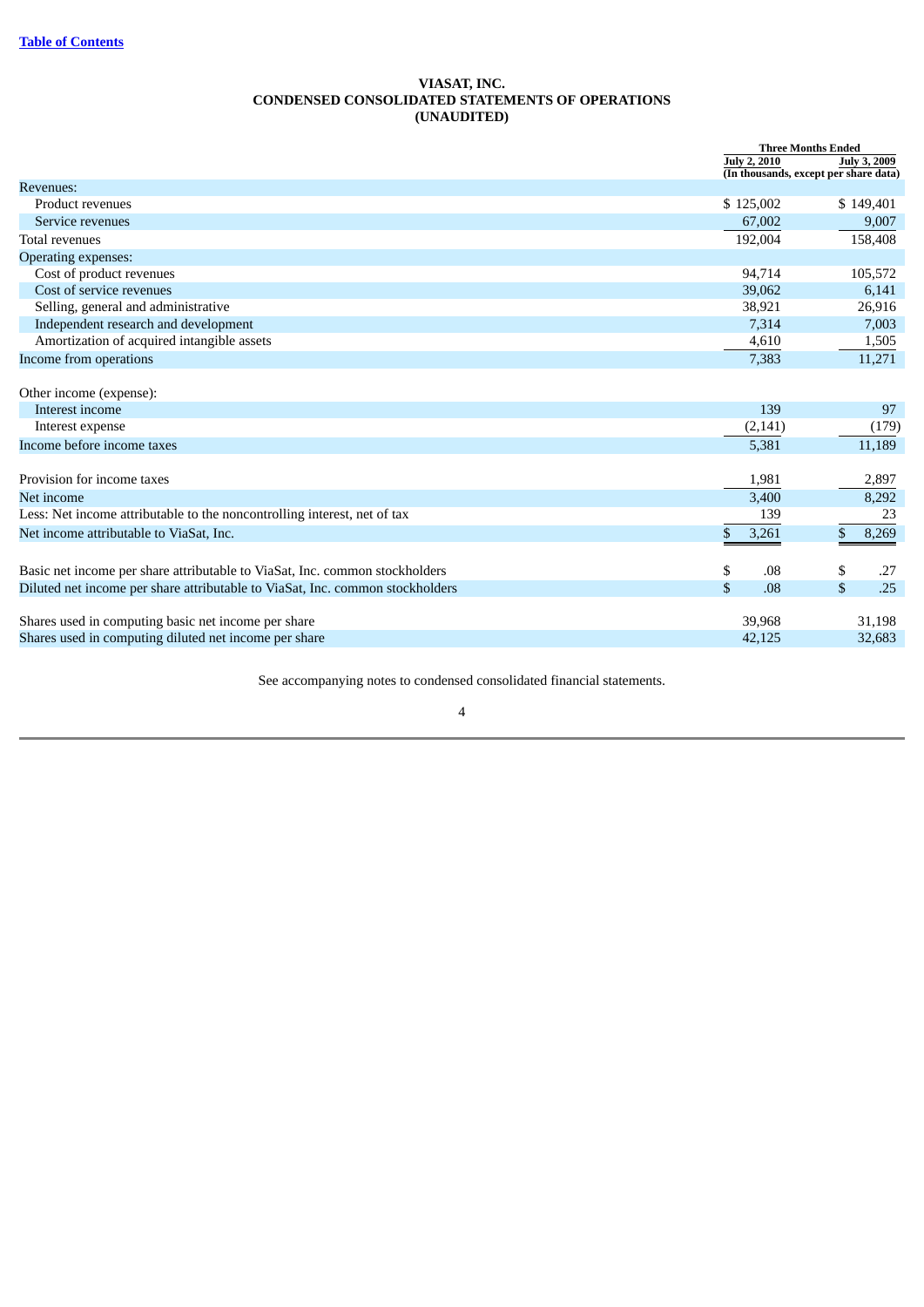### **VIASAT, INC. CONDENSED CONSOLIDATED STATEMENTS OF CASH FLOWS (UNAUDITED)**

<span id="page-5-0"></span>

|                                                                                             | <b>Three Months Ended</b>             |                     |  |
|---------------------------------------------------------------------------------------------|---------------------------------------|---------------------|--|
|                                                                                             | <b>July 2, 2010</b><br>(In thousands) | <b>July 3, 2009</b> |  |
| <b>Cash flows from operating activities:</b>                                                |                                       |                     |  |
| Net income                                                                                  | \$<br>3,400                           | \$<br>8,292         |  |
| Adjustments to reconcile net income to net cash provided by (used in) operating activities: |                                       |                     |  |
| Depreciation                                                                                | 20,409                                | 4,913               |  |
| Amortization of intangible assets                                                           | 4,618                                 | 1,513               |  |
| Deferred income taxes                                                                       | 1,764                                 | 292                 |  |
| Stock-based compensation expense                                                            | 4,167                                 | 2,562               |  |
| Other non-cash adjustments                                                                  | 1,534                                 | (421)               |  |
| Increase (decrease) in cash resulting from changes in operating assets and liabilities:     |                                       |                     |  |
| Accounts receivable                                                                         | 14,271                                | (19, 545)           |  |
| <b>Inventories</b>                                                                          | (5,538)                               | (2,048)             |  |
| Other assets                                                                                | 4,345                                 | 2,496               |  |
| Accounts payable                                                                            | (6,540)                               | (1,569)             |  |
| <b>Accrued liabilities</b>                                                                  | (4,795)                               | (1,658)             |  |
| Other liabilities                                                                           | 1,043                                 | $\overline{4}$      |  |
| Net cash provided by (used in) operating activities                                         | 38,678                                | (5, 169)            |  |
| <b>Cash flows from investing activities:</b>                                                |                                       |                     |  |
| Purchase of property, equipment and satellites                                              | (41,306)                              | (31, 734)           |  |
| Cash paid for patents, licenses and other assets                                            | (3,851)                               | (3,007)             |  |
| Net cash used in investing activities                                                       | (45, 157)                             | (34, 741)           |  |
| <b>Cash flows from financing activities:</b>                                                |                                       |                     |  |
| Payments on line of credit                                                                  | (30,000)                              |                     |  |
| Proceeds from line of credit borrowings                                                     |                                       | 80,000              |  |
| Payment of debt issuance costs                                                              |                                       | (2, 339)            |  |
| Proceeds from issuance of common stock under equity plans                                   | 6,198                                 | 3,651               |  |
| Purchase of common stock in treasury                                                        | (1, 816)                              | (1,272)             |  |
| Incremental tax benefits from stock-based compensation                                      |                                       | 400                 |  |
| Net cash (used in) provided by financing activities                                         | (25, 618)                             | 80,440              |  |
| Effect of exchange rate changes on cash                                                     | (203)                                 | 251                 |  |
| Net (decrease) increase in cash and cash equivalents                                        | (32,300)                              | 40,781              |  |
| Cash and cash equivalents at beginning of period                                            | 89,631                                | 63,491              |  |
| Cash and cash equivalents at end of period                                                  | \$57,331                              | \$104,272           |  |
| Non-cash investing and financing activities:                                                |                                       |                     |  |
| Issuance of stock in satisfaction of certain accrued employee compensation liabilities      | 5,096                                 | \$<br>5,090         |  |

See accompanying notes to condensed consolidated financial statements.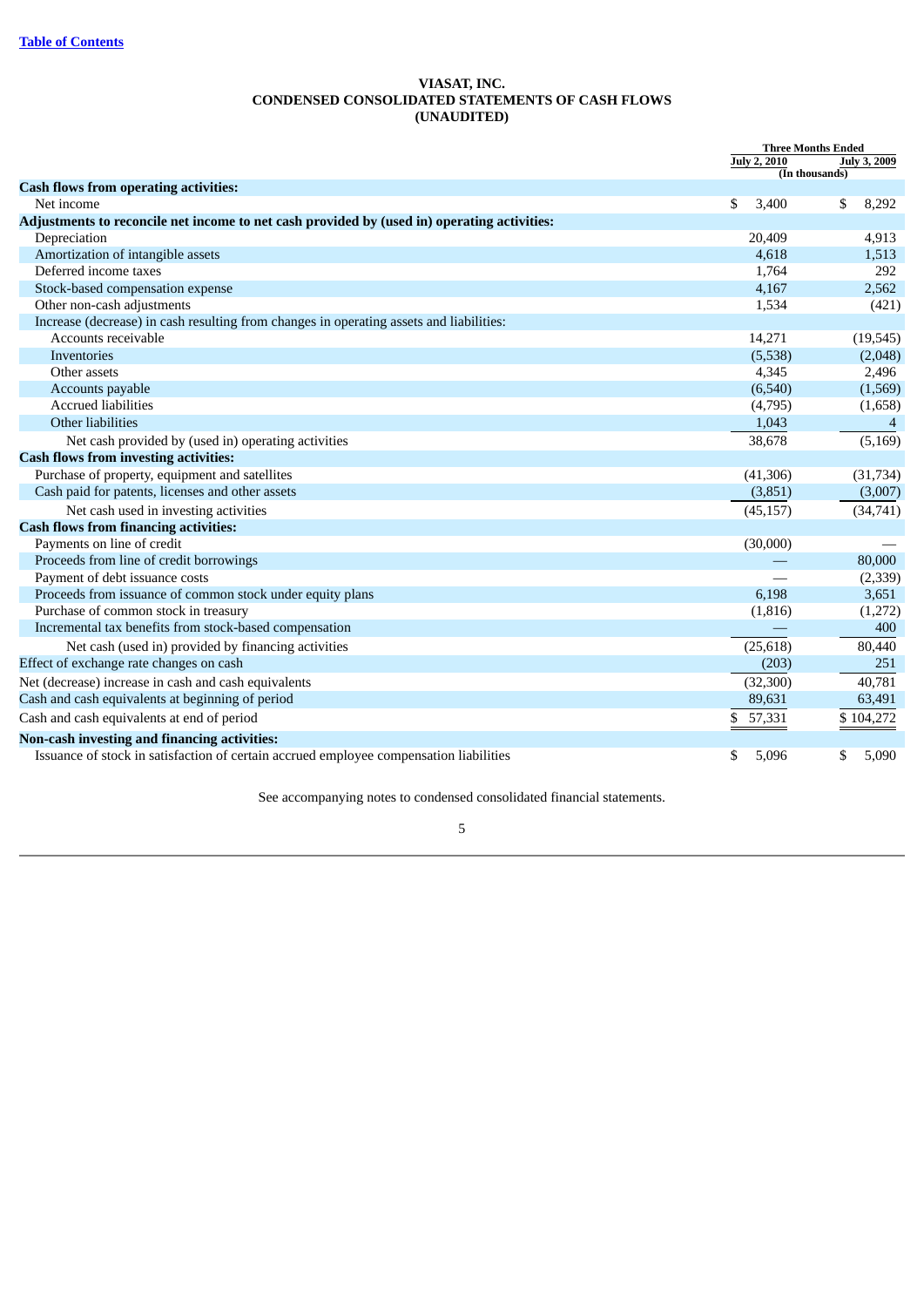### **VIASAT, INC. CONDENSED CONSOLIDATED STATEMENT OF EQUITY AND COMPREHENSIVE INCOME (UNAUDITED)**

# **(In thousands, except share data)**

<span id="page-6-0"></span>

|                                                                                           |                                   |               |                    | <b>ViaSat, Inc. Stockholders</b> |                                    |               |                                |                            |           |                         |
|-------------------------------------------------------------------------------------------|-----------------------------------|---------------|--------------------|----------------------------------|------------------------------------|---------------|--------------------------------|----------------------------|-----------|-------------------------|
|                                                                                           | <b>Common Stock</b>               |               |                    |                                  | <b>Common Stock</b><br>in Treasury |               | <b>Accumulated</b><br>Other    |                            |           |                         |
|                                                                                           | Number of<br><b>Shares Issued</b> | <b>Amount</b> | Paid-in<br>Capital | Retained<br><b>Earnings</b>      | Number of<br><b>Shares</b>         | <b>Amount</b> | Comprehensive<br>Income (Loss) | Noncontrolling<br>Interest | Total     | Comprehensive<br>Income |
| Balance at April 2, 2010                                                                  | 40,199,770                        | \$            | \$545,962          | \$218,607                        | (407, 137)                         | \$(12,027)    | 459                            | 3,745                      | \$756,750 |                         |
| Exercise of stock options                                                                 | 193,218                           |               | 4,256              |                                  |                                    |               |                                |                            | 4,256     |                         |
| Issuance of stock under<br><b>Employee Stock</b><br>Purchase Plan                         | 73,503                            |               | 1,942              |                                  |                                    |               |                                |                            | 1,942     |                         |
| Stock-based compensation<br>expense                                                       |                                   |               | 4,167              |                                  |                                    |               |                                |                            | 4,167     |                         |
| Shares issued in settlement<br>of certain accrued<br>employee compensation<br>liabilities | 162,870                           |               | 5,096              |                                  |                                    |               |                                |                            | 5,096     |                         |
| RSU awards vesting                                                                        | 143,860                           |               |                    |                                  |                                    |               |                                |                            |           |                         |
| Purchase of treasury shares<br>pursuant to vesting of<br>certain RSU agreements           |                                   |               |                    |                                  | (56, 368)                          | (1,816)       |                                | —                          | (1, 816)  |                         |
| Net income                                                                                |                                   |               | —                  | 3,261                            |                                    |               |                                | 139                        | 3,400     | \$<br>3,400             |
| Hedging transactions, net<br>of tax                                                       |                                   |               |                    |                                  |                                    |               | (89)                           |                            | (89)      | (89)                    |
| Foreign currency<br>translation, net of tax                                               |                                   |               |                    |                                  |                                    |               | (275)                          |                            | (275)     | (275)                   |
| Comprehensive income                                                                      |                                   |               |                    |                                  |                                    |               |                                |                            |           | 3,036                   |
| Balance at July 2, 2010                                                                   | 40,773,221                        |               | \$561,423          | \$221,868                        | (463, 505)                         | \$(13, 843)   | 95                             | 3,884                      | \$773,431 |                         |

See accompanying notes to condensed consolidated financial statements.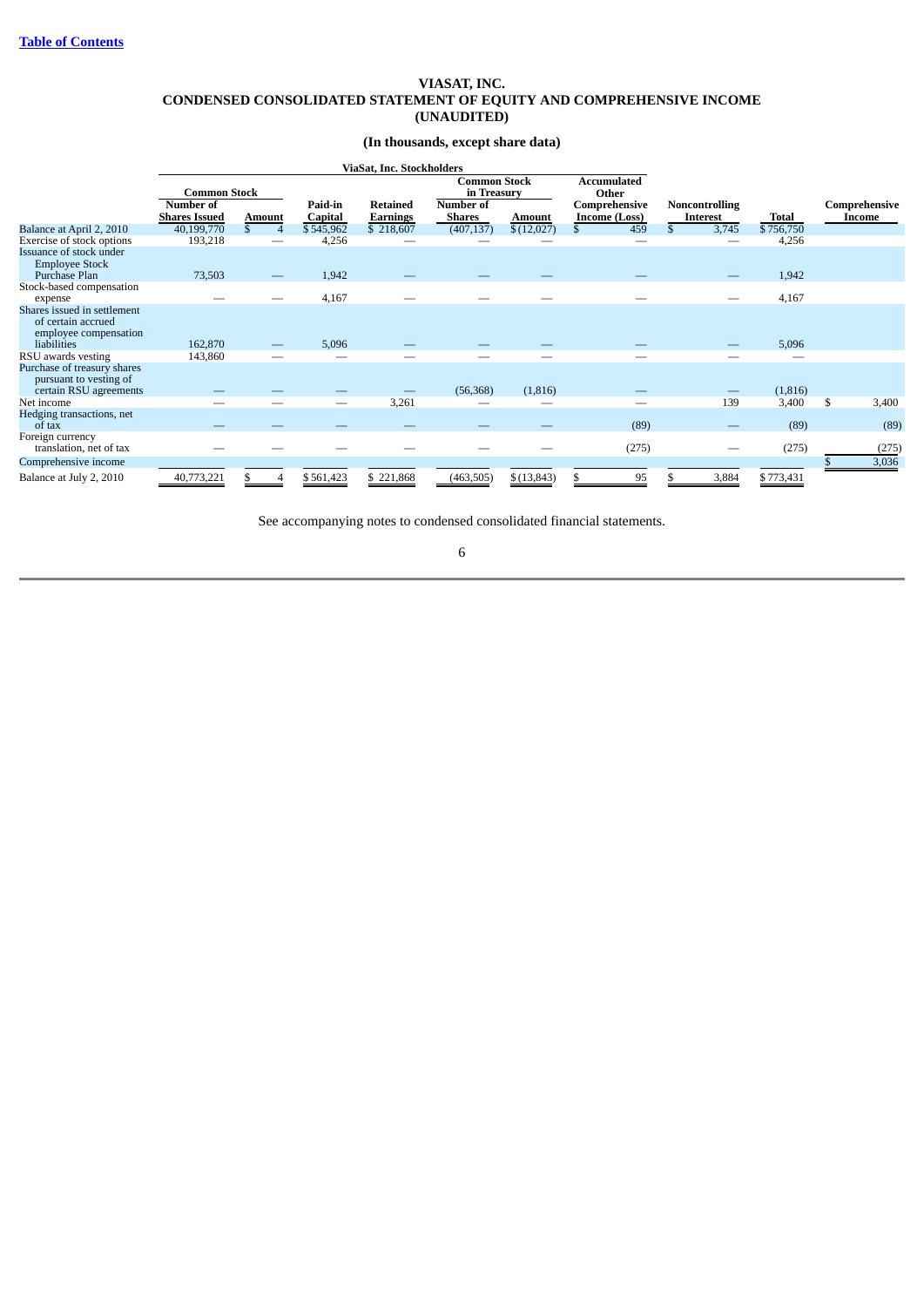### <span id="page-7-0"></span>**Note 1 — Basis of Presentation**

The accompanying condensed consolidated balance sheet at July 2, 2010, the condensed consolidated statements of operations for the three months ended July 2, 2010 and July 3, 2009, the condensed consolidated statements of cash flows for the three months ended July 2, 2010 and July 3, 2009, and the condensed consolidated statement of equity and comprehensive income for the three months ended July 2, 2010 have been prepared by the management of ViaSat, Inc. (the Company), and have not been audited. These financial statements have been prepared on the same basis as the audited consolidated financial statements for the fiscal year ended April 2, 2010 and, in the opinion of management, include all adjustments (consisting only of normal recurring adjustments) necessary for a fair statement of the financial position, results of operations and cash flows for all periods presented. These financial statements should be read in conjunction with the financial statements and notes thereto for the fiscal year ended April 2, 2010 included in the Company's Annual Report on Form 10-K. Interim operating results are not necessarily indicative of operating results for the full year. The year-end condensed consolidated balance sheet data was derived from audited financial statements, but does not include all disclosures required by accounting principles generally accepted in the United States of America (GAAP).

The Company's condensed consolidated financial statements include the assets, liabilities and results of operations of ViaSat and its wholly owned subsidiaries and of TrellisWare Technologies, Inc. (TrellisWare), a majority-owned subsidiary. All significant intercompany amounts have been eliminated.

The Company's fiscal year is the 52 or 53 weeks ending on the Friday closest to March 31 of the specified year. For example, references to fiscal year 2011 refer to the fiscal year ending on April 1, 2011. The Company's quarters for fiscal year 2011 end on July 2, 2010, October 1, 2010, December 31, 2010 and April 1, 2011. This results in a 53 week fiscal year approximately every four to five years. Fiscal years 2011 and 2010 are both 52 week years.

During the Company's third quarter of fiscal year 2010, the Company completed the acquisition of WildBlue Holding, Inc., a privately held Delaware corporation (WildBlue) (see Note 11). The acquisition was accounted for as a purchase and accordingly, the condensed consolidated financial statements include the operating results of WildBlue from the date of acquisition.

The preparation of financial statements in conformity with accounting principles generally accepted in the United States of America (GAAP) requires management to make estimates and assumptions that affect the reported amounts of assets and liabilities and disclosure of contingent assets and liabilities at the date of the financial statements, and reported amounts of revenues and expenses during the reporting period. Estimates have been prepared on the basis of the most current and best available information and actual results could differ from those estimates. Significant estimates made by management include revenue recognition, stock-based compensation, self-insurance reserves, allowance for doubtful accounts, warranty accrual, valuation of goodwill and other intangible assets, patents, orbital slots and orbital licenses, software development, property, equipment and satellites, long-lived assets, derivatives, income taxes and valuation allowance on deferred tax assets.

The Financial Accounting Standards Board (FASB) has issued authoritative guidance on the Codification (Statements of Financial Accounting Standards (SFAS) No. 168 (SFAS 168), "FASB Accounting Standards Codification™ and the Hierarchy of Generally Accepted Accounting Principles" / ASC 105). The authoritative guidance on the Codification (SFAS 168 / ASC 105) establishes the FASB Accounting Standards Codification™ (Codification or ASC) as the single source of GAAP recognized by the FASB to be applied by nongovernmental entities. Rules and interpretive releases of the Securities and Exchange Commission (SEC) under authority of federal securities laws are also sources of authoritative GAAP for SEC registrants. The Codification superseded all existing non-SEC accounting and reporting standards. All other non-grandfathered, non-SEC accounting literature not included in the Codification has become non-authoritative. Following the Codification, the FASB will not issue new standards in the form of Statements, FASB Staff Positions or Emerging Issues Task Force Abstracts. Instead, it issues Accounting Standards Updates, which serve to update the Codification, provide background information about the authoritative guidance and provide the basis for conclusions on the changes to the Codification. GAAP is not intended to be changed as a result of the FASB's Codification project, but it has changed the way the authoritative guidance is organized and presented. As a result, these changes have had a significant impact on how companies reference GAAP in their financial statements and in their accounting policies for financial statements issued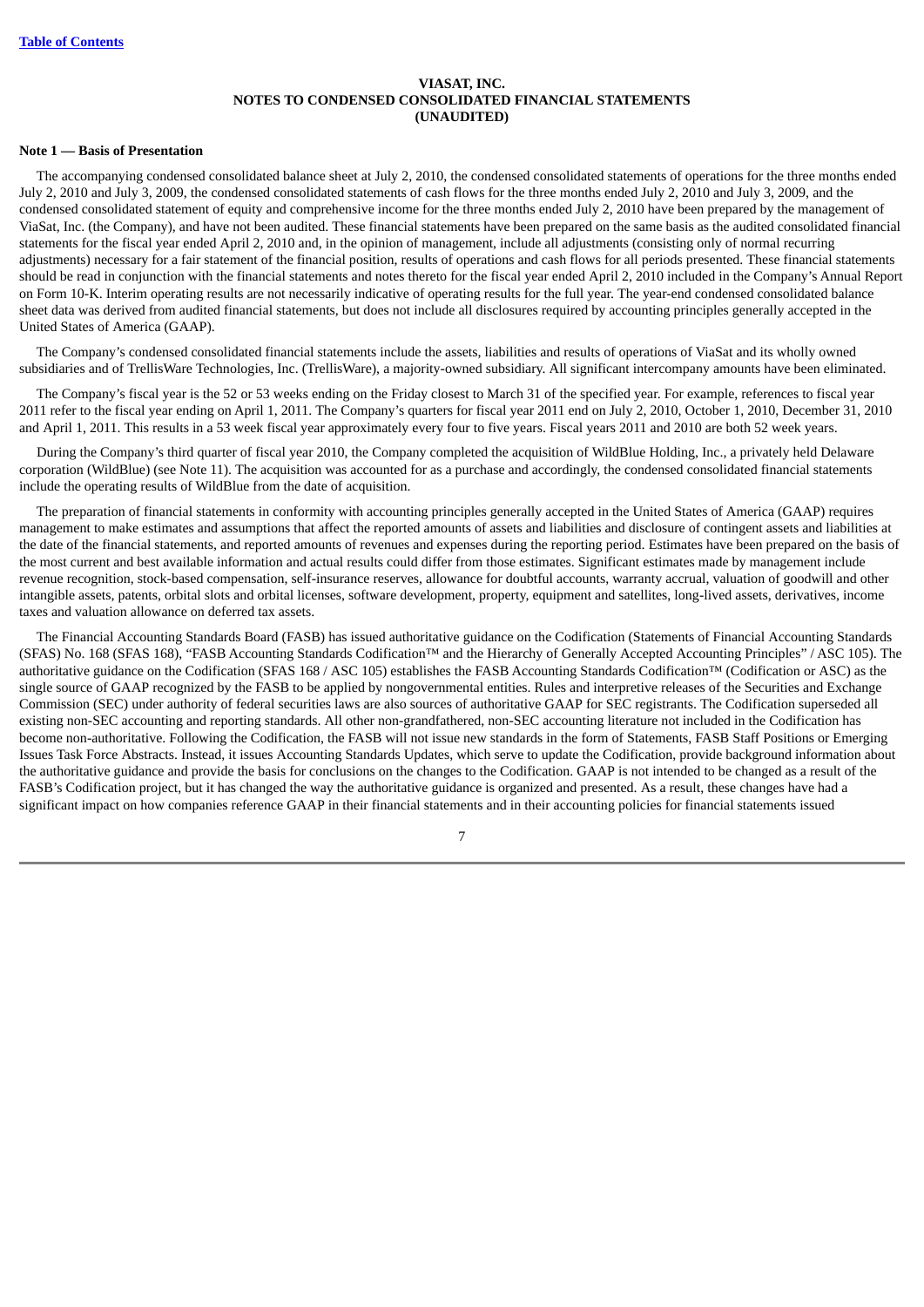for interim and annual periods ending after September 15, 2009. The Company has implemented the Codification in this quarterly report, and has provided references to the Codification topics alongside references to the previously existing standards.

### *Property, equipment and satellites*

Equipment, computers and software, furniture and fixtures and the Company's satellite under construction are recorded at cost, net of accumulated depreciation. The Company computes depreciation using the straight-line method over the estimated useful lives of the assets ranging from two to twentyfour years. Leasehold improvements are capitalized and amortized using the straight-line method over the shorter of the lease term or the life of the improvement. Additions to property, equipment and satellites, together with major renewals and betterments, are capitalized. Maintenance, repairs and minor renewals and betterments are charged to expense. When assets are sold or otherwise disposed of, the cost and related accumulated depreciation or amortization are removed from the accounts and any resulting gain or loss is recognized.

Satellite construction costs, including launch services and insurance, are generally procured under long-term contracts that provide for payments over the contract periods and are capitalized as incurred. In addition, interest expense is capitalized on the carrying value of the satellite during the construction period. With respect to ViaSat-1, the Company's high-capacity satellite currently under construction, and other assets, the Company capitalized \$6.0 million of interest expense during the three months ended July 2, 2010. No interest expense was capitalized during the same period last fiscal year.

As a result of the acquisition of WildBlue on December 15, 2009 (see Note 11), the Company acquired the WildBlue-1 satellite (which was placed into service in March 2007) and an exclusive prepaid lifetime capital lease of Ka-band capacity over the continental United States on Telesat Canada's Anik F2 satellite (which was placed into service in April 2005). The acquired assets also included the indoor and outdoor customer premise equipment (CPE) units leased to subscribers under WildBlue's retail leasing program. The Company depreciates the satellites and CPE units and associated installation costs over their estimated useful lives. The total cost and accumulated depreciation of CPE units included in property and equipment, net, as of July 2, 2010 was \$45.9 million and \$8.0 million, respectively. The total cost and accumulated depreciation of CPE units included in property, equipment and satellites as of April 2, 2010 was \$41.5 million and \$4.2 million, respectively.

### *Patents, orbital slots and orbital licenses*

The Company capitalizes the costs of obtaining or acquiring patents, orbital slots and orbital licenses. Amortization of intangible assets that have finite lives is provided for by the straight-line method over the shorter of the legal or estimated economic life. Total capitalized costs of \$3.1 million and \$3.0 million related to patents were included in other assets as of July 2, 2010 and April 2, 2010, respectively. Accumulated amortization related to these patents was \$0.3 million as of July 2, 2010 and April 2, 2010. Amortization expense related to these patents was less than \$0.1 million for the three months ended July 2, 2010 and July 3, 2009. The Company also capitalized \$5.3 million and \$5.2 million of costs related to acquiring and obtaining licenses that were included in other assets as of July 2, 2010 and April 2, 2010, respectively, related to orbital slots and orbital licenses that have not yet been placed into service. If a patent, orbital slot or orbital license is rejected, abandoned or otherwise invalidated, the unamortized cost is expensed in that period.

#### *Debt issuance costs*

Debt issuance costs are amortized and recognized as interest expense on a straight-line basis over the expected term of the related debt, which is not materially different from the effective interest rate basis. During the three months ended July 2, 2010, the Company did not pay or capitalize any debt issuance costs. During the three months ended July 3, 2009, the Company paid and capitalized approximately \$2.3 million in debt issuance costs related to the Company's revolving credit facility (the Credit Facility). Unamortized debt issuance costs are recorded in prepaid expenses and other current assets and in other long-term assets in the condensed consolidated balance sheets, depending on the amounts expected to be amortized to interest expense in the next fiscal year.

#### *Software development*

Costs of developing software for sale are charged to research and development expense when incurred, until technological feasibility has been established. Software development costs incurred from the time technological feasibility is reached until the product is available for general release to customers are capitalized and reported at the lower of unamortized cost or net realizable value. Once the product is available for general release, the software development costs are amortized based on the ratio of current to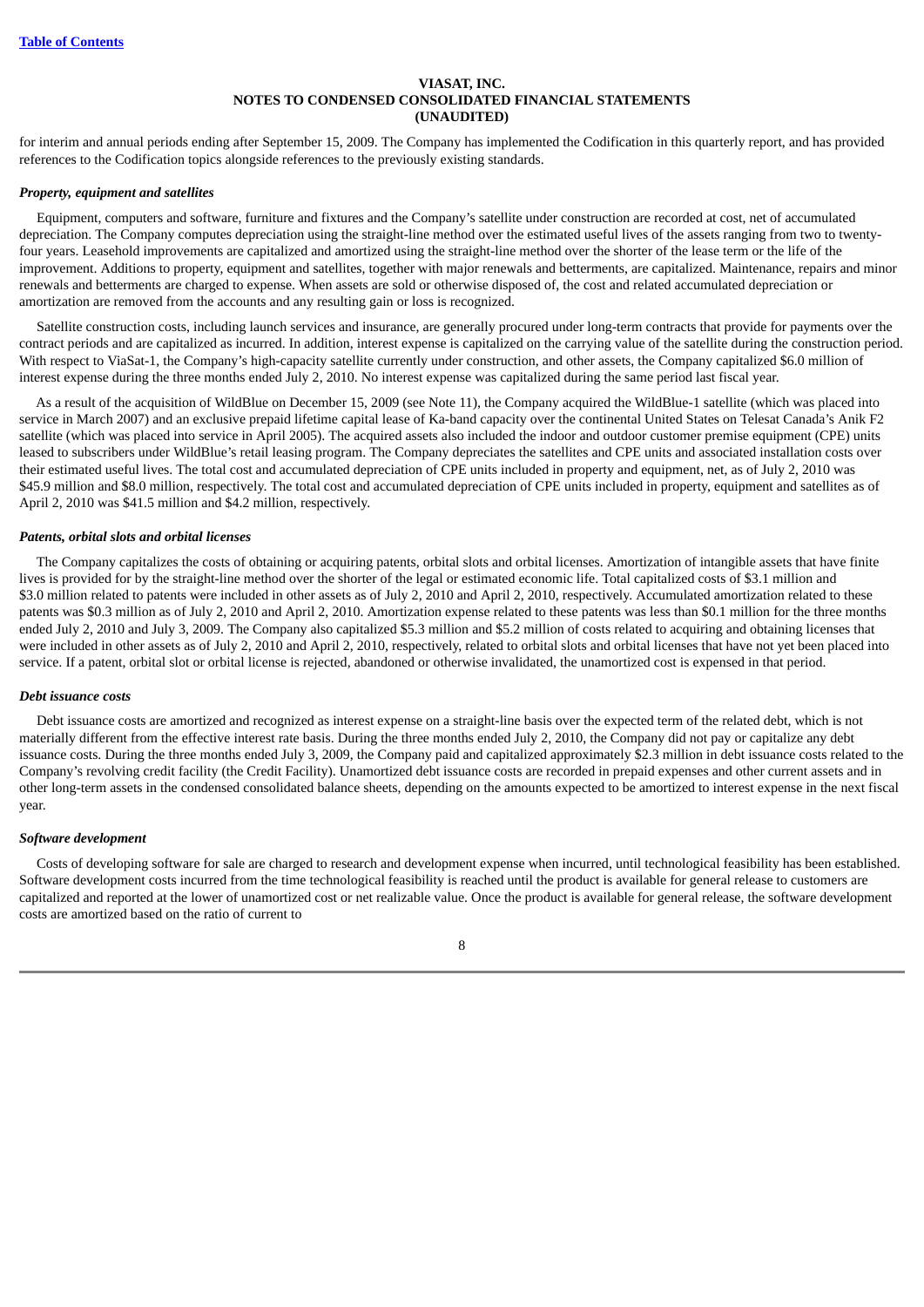future revenue for each product with an annual minimum equal to straight-line amortization over the remaining estimated economic life of the product not to exceed five years. The Company capitalized \$4.0 million and \$0.4 million of costs related to software developed for resale for the three months ended July 2, 2010 and July 3, 2009, respectively. There was no amortization expense of software development costs for the three months ended July 2, 2010 and July 3, 2009.

### *Self-insurance liabilities*

The Company has self-insurance plans to retain a portion of the exposure for losses related to employee medical benefits and workers' compensation. The self-insurance policies provide for both specific and aggregate stop-loss limits. The Company utilizes internal actuarial methods, as well as other historical information for the purpose of estimating ultimate costs for a particular policy year. Based on these actuarial methods, along with currently available information and insurance industry statistics, the Company's self-insurance liability for the plans was \$1.7 million and \$1.4 million as of July 2, 2010 and April 2, 2010, respectively. The Company's estimate, which is subject to inherent variability, is based on average claims experience in the Company's industry and its own experience in terms of frequency and severity of claims, including asserted and unasserted claims incurred but not reported, with no explicit provision for adverse fluctuation from year to year. This variability may lead to ultimate payments being either greater or less than the amounts presented above. Self-insurance liabilities have been classified as current in accordance with the estimated timing of the projected payments.

#### *Customer secured borrowing arrangements*

Occasionally, the Company enters into secured borrowing arrangements in connection with customer financing in order to provide additional sources of funding. As of July 2, 2010 and April 2, 2010, the Company had no secured borrowing arrangements with customers.

In the first quarter of fiscal year 2009, the Company paid all obligations related to its secured borrowing, under which the Company pledged a note receivable from a customer to serve as collateral for the obligation under the borrowing arrangement, totaling \$4.7 million plus accrued interest. During fiscal year 2008, due to the customer's payment default under the note receivable, the Company wrote down the note receivable by approximately \$5.3 million related to the principal and interest accrued to date. During the fourth quarter of fiscal year 2009, the Company entered into certain agreements with the note receivable insurance carrier providing the Company approximately \$1.7 million in cash payments and recorded a current asset of approximately \$1.7 million and a long-term asset of approximately \$1.5 million as of April 3, 2009. The Company received no additional cash payments pursuant to these agreements, during the three months ended July 2, 2010 and July 3, 2009. As of July 2, 2010, the Company recorded a current asset of approximately \$1.1 million and a long-term asset of approximately \$0.5 million. As of April 2, 2010, the Company recorded a current asset of approximately \$1.0 million and a long-term asset of approximately \$0.5 million.

### *Indemnification provisions*

In the ordinary course of business, the Company includes indemnification provisions in certain of its contracts, generally relating to parties with which the Company has commercial relations. Pursuant to these agreements, the Company will indemnify, hold harmless and agree to reimburse the indemnified party for losses suffered or incurred by the indemnified party, including but not limited to losses relating to third-party intellectual property claims. To date, there have not been any costs incurred in connection with such indemnification clauses. The Company's insurance policies do not necessarily cover the cost of defending indemnification claims or providing indemnification, so if a claim was filed against the Company by any party the Company has agreed to indemnify, the Company could incur substantial legal costs and damages. A claim would be accrued when a loss is considered probable and the amount can be reasonably estimated. At July 2, 2010 and April 2, 2010, no such amounts were accrued.

Simultaneously with the execution of the merger agreement relating to the acquisition of WildBlue, the Company entered into an indemnification agreement dated September 30, 2009 with several of the former stockholders of WildBlue pursuant to which such former stockholders agreed to indemnify the Company for costs which result from, relate to or arise out of potential claims and liabilities under various WildBlue contracts, an existing appraisal action regarding WildBlue's 2008 recapitalization, certain rights to acquire securities of WildBlue and a severance agreement. Under the indemnification agreement, the Company is required to pay up to \$0.5 million and has recorded a liability of \$0.5 million in the condensed consolidated balance sheets as of July 2, 2010 and April 2, 2010 as an element of accrued liabilities.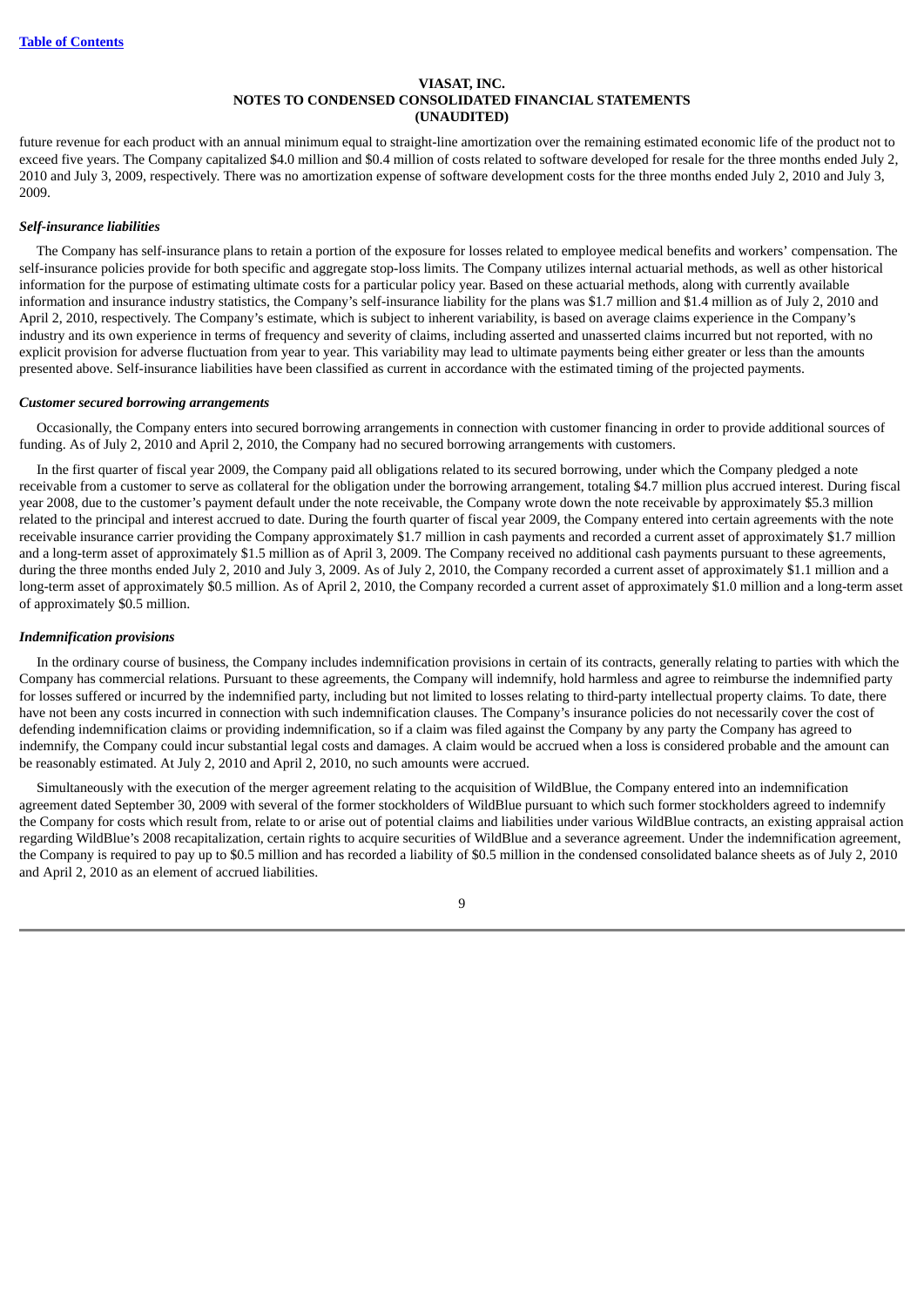#### *Noncontrolling interest*

A noncontrolling interest, previously referred to as minority interest, represents the equity interest in a subsidiary that is not attributable, either directly or indirectly, to the Company and is reported as equity of the Company, separately from the Company's controlling interest. Revenues, expenses, gains, losses, net income or loss and other comprehensive income are reported in the condensed consolidated financial statements at the consolidated amounts, which include the amounts attributable to both the controlling and noncontrolling interest.

#### *Common stock held in treasury*

During the first three months of fiscal year 2011 and during fiscal year 2010, the Company delivered 143,860 and 234,039 shares of common stock, respectively, based on the vesting terms of certain restricted stock unit agreements. In order for employees to satisfy minimum statutory employee tax withholding requirements related to the delivery of common stock underlying these restricted stock unit agreements, the Company repurchased 56,368 and 88,438 shares of common stock with a total value of \$1.8 million and \$2.3 million during the first three months of fiscal year 2011 and during fiscal year 2010, respectively.

On January 4, 2010, the Company repurchased 251,731 shares of the Company's common stock from Intelsat USA Sales Corp for \$8.0 million in cash. Repurchased shares of common stock of 463,505 and 407,137 were held in treasury as of July 2, 2010 and April 2, 2010, respectively.

#### *Derivatives*

The Company enters into foreign currency forward and option contracts from time to time to hedge certain forecasted foreign currency transactions. Gains and losses arising from foreign currency forward and option contracts not designated as hedging instruments are recorded in interest income (expense) as gains (losses) on derivative instruments. Gains and losses arising from the effective portion of foreign currency forward and option contracts that are designated as cash-flow hedging instruments are recorded in accumulated other comprehensive income (loss) as unrealized gains (losses) on derivative instruments until the underlying transaction affects the Company's earnings, at which time they are then recorded in the same income statement line as the underlying transaction.

The fair values of the Company's outstanding foreign currency forward contracts as of July 2, 2010 were as follows:

|                                                     | <b>Asset Derivatives</b><br><b>Balance Sheet</b><br>Fair<br>Value<br>Classification |  | <b>Liability Derivatives</b><br><b>Balance Sheet</b><br><b>Classification</b> | <b>Fair Value</b> |  |
|-----------------------------------------------------|-------------------------------------------------------------------------------------|--|-------------------------------------------------------------------------------|-------------------|--|
| Derivatives designated as hedging instruments       |                                                                                     |  | (In thousands)                                                                |                   |  |
| Foreign currency forward contracts                  | Other assets                                                                        |  | Other liabilities                                                             | 89                |  |
| Total derivatives designated as hedging instruments |                                                                                     |  |                                                                               | 89                |  |

The Company had no foreign currency forward contracts outstanding as of April 2, 2010 and therefore there was no balance in the Company's accumulated other comprehensive income related to hedging transactions as of April 2, 2010. The notional value of foreign currency forward contracts outstanding as of July 2, 2010 was \$12.4 million.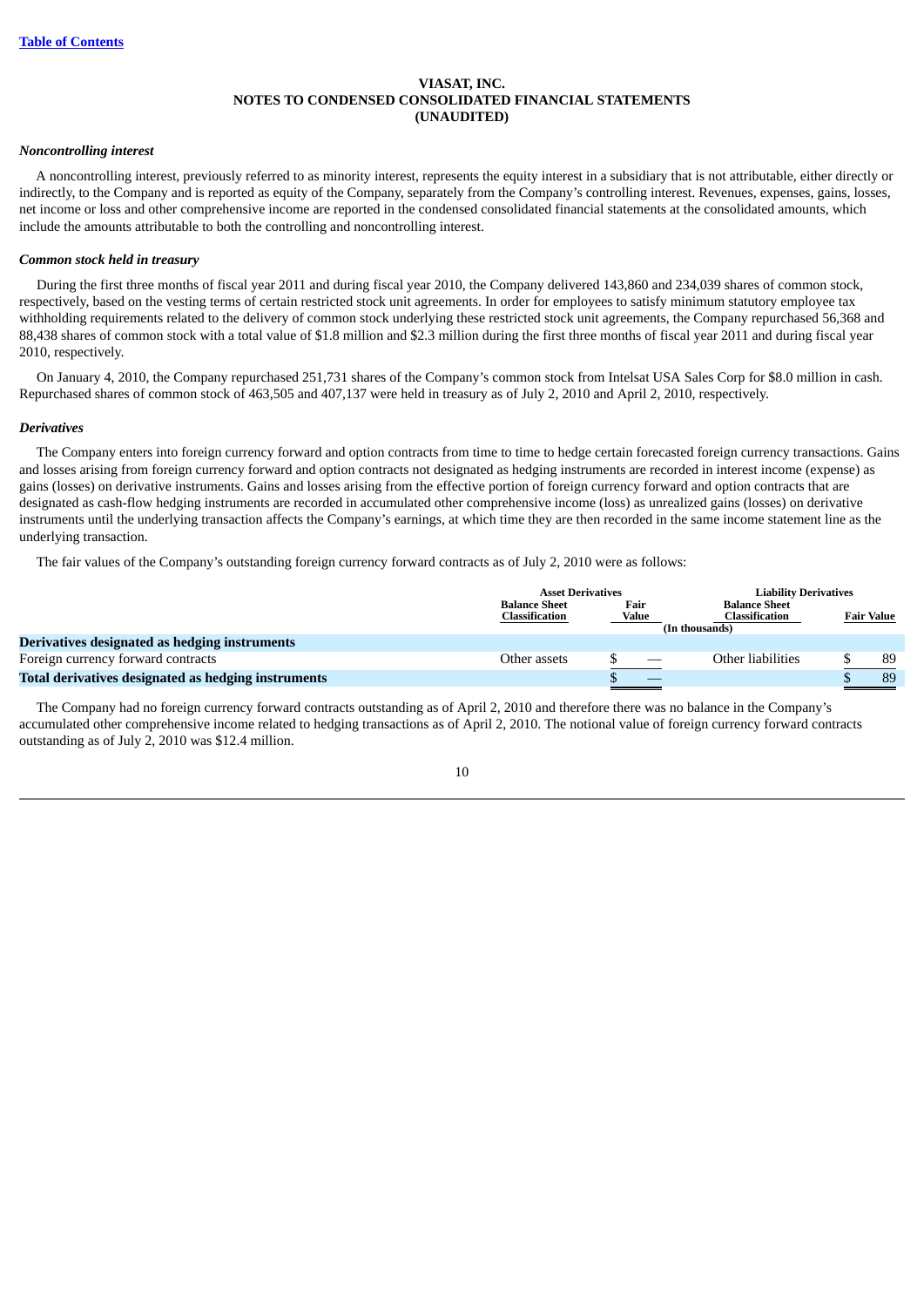**Amount of**

The effects of foreign currency forward contracts in cash flow hedging relationships during the three months ended July 2, 2010 were as follows:

| <b>Derivatives in Cash</b><br><b>Flow Hedging</b><br><b>Relationships</b> | Amount<br>of Gain or<br>(Loss)<br>Recognized<br>in OCI<br>on<br><b>Derivative</b><br>(Effective<br>Portion) | <b>Location of</b><br><b>Gain</b> or<br>(Loss)<br><b>Reclassified</b><br>from<br>Accumulated<br><b>OCI</b> into<br>Income<br><b>(Effective</b><br>Portion) | Amount of<br>Gain or<br>(Loss)<br>Reclassified<br>from<br>Accumulated<br><b>OCI</b> into<br>Income<br>(Effective<br>Portion)<br>(In thousands) | <b>Location of Gain</b><br>or (Loss)<br><b>Recognized in</b><br>Income on<br><b>Derivative</b><br>(Ineffective<br><b>Portion and</b><br><b>Amount Excluded</b><br>from Effectiveness<br><b>Testing</b> ) | тиночны от<br>Gain or<br>(Loss)<br>Recognized<br>in Income on<br><b>Derivative</b><br>(Ineffective<br><b>Portion and</b><br>Amount<br><b>Excluded</b><br>from<br>Effectiveness<br><b>Testing</b> ) |
|---------------------------------------------------------------------------|-------------------------------------------------------------------------------------------------------------|------------------------------------------------------------------------------------------------------------------------------------------------------------|------------------------------------------------------------------------------------------------------------------------------------------------|----------------------------------------------------------------------------------------------------------------------------------------------------------------------------------------------------------|----------------------------------------------------------------------------------------------------------------------------------------------------------------------------------------------------|
| Foreign exchange contracts                                                | (89)                                                                                                        | Cost of Goods Sold                                                                                                                                         | (9)                                                                                                                                            | Other income/expense                                                                                                                                                                                     |                                                                                                                                                                                                    |
| Total                                                                     | (89)                                                                                                        |                                                                                                                                                            | (9)                                                                                                                                            |                                                                                                                                                                                                          |                                                                                                                                                                                                    |

During the three months ended July 3, 2009, the Company did not settle any foreign exchange contracts; therefore, there were no realized gains or losses during the three months ended July 3, 2009 related to derivative instruments.

At July 2, 2010, the estimated net existing loss that is expected to be reclassified into income within the next twelve months is less than \$0.1 million. Foreign currency forward contracts usually mature within approximately twelve months from their inception. There were no gains or losses from ineffectiveness of these financial instruments recorded for the three months ended July 2, 2010 and July 3, 2009.

### *Stock-based compensation*

The Company records compensation expense associated with stock options, restricted stock unit awards and other stock-based compensation in accordance with the authoritative guidance for share-based payments (SFAS 123R, "Share-Based Payment" / ASC 718). The Company recognizes these compensation costs on a straight-line basis over the requisite service period of the award. The Company recognized \$4.2 million and \$2.6 million of stock-based compensation expense for the three months ended July 2, 2010 and July 3, 2009, respectively.

For the three months ended July 2, 2010 the Company recorded no incremental tax benefits from stock options exercised and restricted stock unit award vesting as the excess tax benefit from stock options exercised and restricted stock unit award vesting increased the Company's net operating loss carryforward. The Company recorded incremental tax benefits from stock options exercised and restricted stock unit awards vesting of \$0.4 million for the three months ended July 3, 2009 which were classified as part of cash flows from financing activities in the condensed consolidated statements of cash flows.

### *Income taxes*

Accruals for uncertain tax positions are provided for in accordance with the authoritative guidance for accounting for uncertainty in income taxes (FASB Interpretation No. 48 (FIN 48), "Accounting for Uncertainty in Income Taxes — an interpretation of FASB Statement No. 109" / ASC 740). The Company may recognize the tax benefit from an uncertain tax position only if it is more likely than not that the tax position will be sustained on examination by the taxing authorities, based on the technical merits of the position. The tax benefits recognized in the financial statements from such a position should be measured based on the largest benefit that has a greater than 50% likelihood of being realized upon ultimate settlement. The authoritative guidance for accounting for uncertainty in income taxes also provides guidance on derecognition of income tax assets and liabilities, classification of current and deferred income tax assets and liabilities, accounting for interest and penalties associated with tax positions, and income tax disclosures.

Current income tax expense is the amount of income taxes expected to be payable for the current year. A deferred income tax asset or liability is established for the expected future tax consequences resulting from differences in the financial reporting and tax bases of assets and liabilities and for the expected future tax benefit to be derived from tax credit and loss carryforwards. Deferred tax assets are reduced by a valuation allowance when, in the opinion of management, it is more likely than not that some portion or all of the

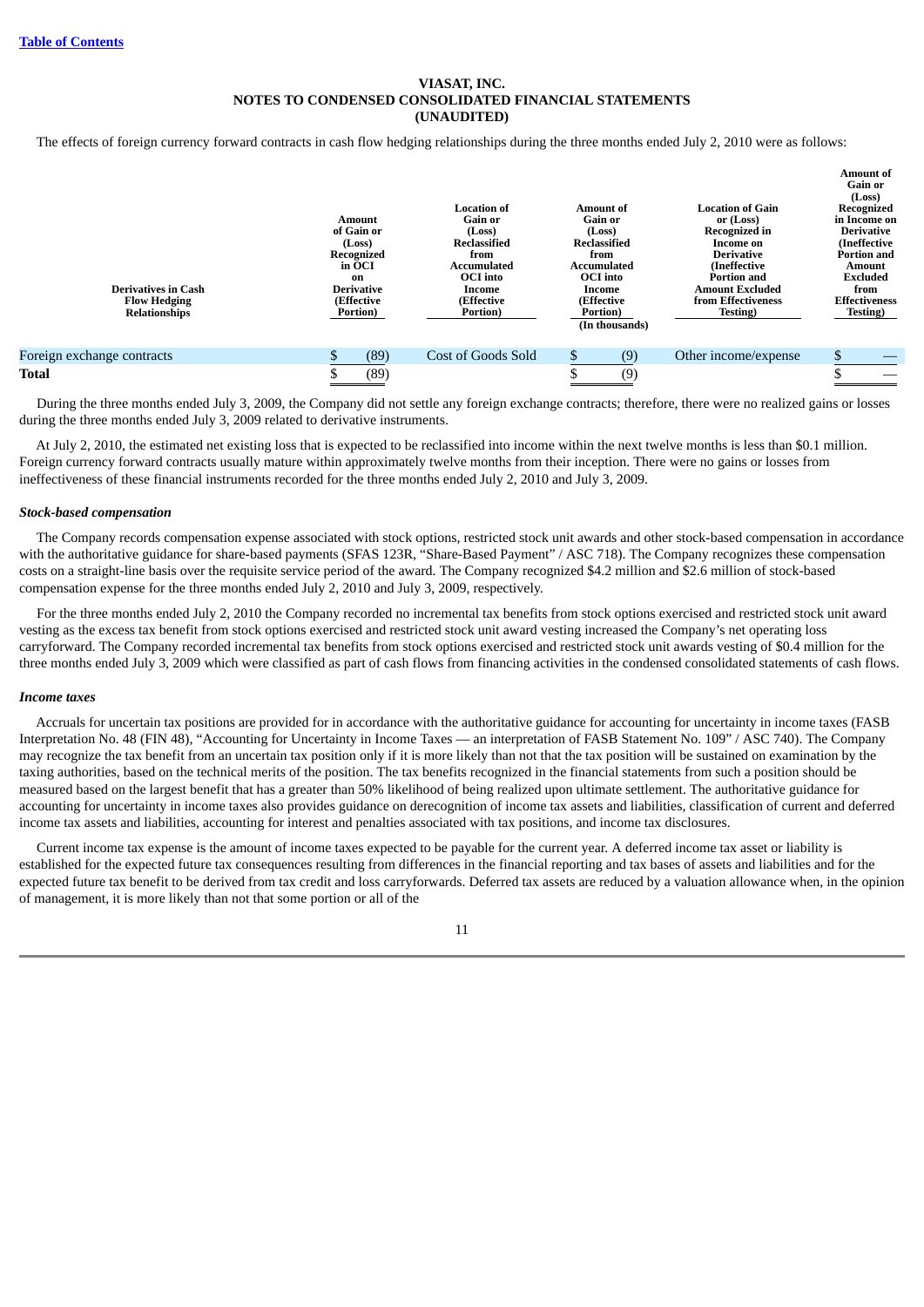deferred tax assets will not be realized. Deferred income tax expense (benefit) is the net change during the year in the deferred income tax asset or liability.

### *Recent authoritative guidance*

In June 2009, the FASB issued authoritative guidance which amended the consolidation guidance applicable to variable interest entities (SFAS 167, "Amendments to FASB Interpretation No. 46R"). The authoritative guidance affects the overall consolidation analysis under the previous authoritative guidance for consolidation of variable interest entities (FIN 46R / ASC 810). The Company adopted this guidance in the first quarter of fiscal year 2011 without a material impact on its consolidated financial statements and disclosures.

In October 2009, the FASB issued authoritative guidance for revenue recognition with multiple deliverables (EITF 08-1, "Revenue Arrangements with Multiple Deliverables"). This new guidance impacts the determination of when the individual deliverables included in a multiple-element arrangement may be treated as separate units of accounting. Additionally, this guidance modifies the manner in which the transaction consideration is allocated across the separately identified deliverables by no longer permitting the residual method of allocating arrangement consideration. This guidance will be effective for the Company beginning in the first quarter of fiscal year 2012; however, early adoption is permitted. The Company is currently evaluating the impact that the authoritative guidance may have on its consolidated financial statements and disclosures.

#### **Note 2 — Revenue Recognition**

A substantial portion of the Company's revenues are derived from long-term contracts requiring development and delivery of complex equipment built to customer specifications. Sales related to long-term contracts are accounted for under authoritative guidance for the percentage-of-completion method of accounting (the AICPA's Statement of Position 81-1 (SOP 81-1), "Accounting for Performance of Construction-Type and Certain Production-Type Contracts" / ASC 605-35). Sales and earnings under these contracts are recorded either based on the ratio of actual costs incurred to date to total estimated costs expected to be incurred related to the contract or as products are shipped under the units-of-delivery method. Anticipated losses on contracts are recognized in full in the period in which losses become probable and estimable. Changes in estimates of profit or loss on contracts are included in earnings on a cumulative basis in the period the estimate is changed.

In June 2010, the Company performed extensive integration testing of numerous system components that had been separately developed as part of a government satellite communication program. As a result of this testing and subsequent internal reviews and analyses, the Company determined that significant additional rework was required in order to complete the program requirements and specifications and to prepare for a scheduled customer test in the Company's fiscal second quarter. This additional rework and engineering effort resulted in a substantial increase in estimated labor and material costs to complete the program. Accordingly, the Company recorded an additional forward loss of \$8.5 million in the three months ended July 2, 2010 related to this estimate of program costs. While the Company believes the additional forward loss is adequate to cover known risks to date and that steps taken to improve the program performance will be effective, the program is on going and the Company's efforts and the end results must be satisfactory to the customer. The Company believes that its estimate of costs to complete the program is appropriate based on known information, but cannot provide absolute assurance that additional costs will not be incurred. Including this program, during the three months ended July 2, 2010 and July 3, 2009, the Company recorded losses of approximately \$8.7 million and \$1.4 million, respectively, related to loss contracts.

Related to the additional forward loss recorded for the government satellite communications program, the Company also evaluated whether the loss indicated a significant change in the business climate of the respective reporting unit and determined there were no significant changes as of July 2, 2010.

The Company also has contracts and purchase orders where revenue is recorded on delivery of products or performance of services in accordance with authoritative guidance for revenue recognition (Staff Accounting Bulletin No. 104 (SAB 104), "Revenue Recognition" / ASC 605). Under this standard, the Company recognizes revenue when an arrangement exists, prices are determinable, collectability is reasonably assured and the goods or services have been delivered.

The Company also enters into certain leasing arrangements with customers and evaluates the contracts in accordance with the authoritative guidance for leases (SFAS 13, "Leases" / ASC 840). The Company's accounting for equipment leases involves specific determinations under the authoritative guidance for leases, which often involve complex provisions and significant judgments. In

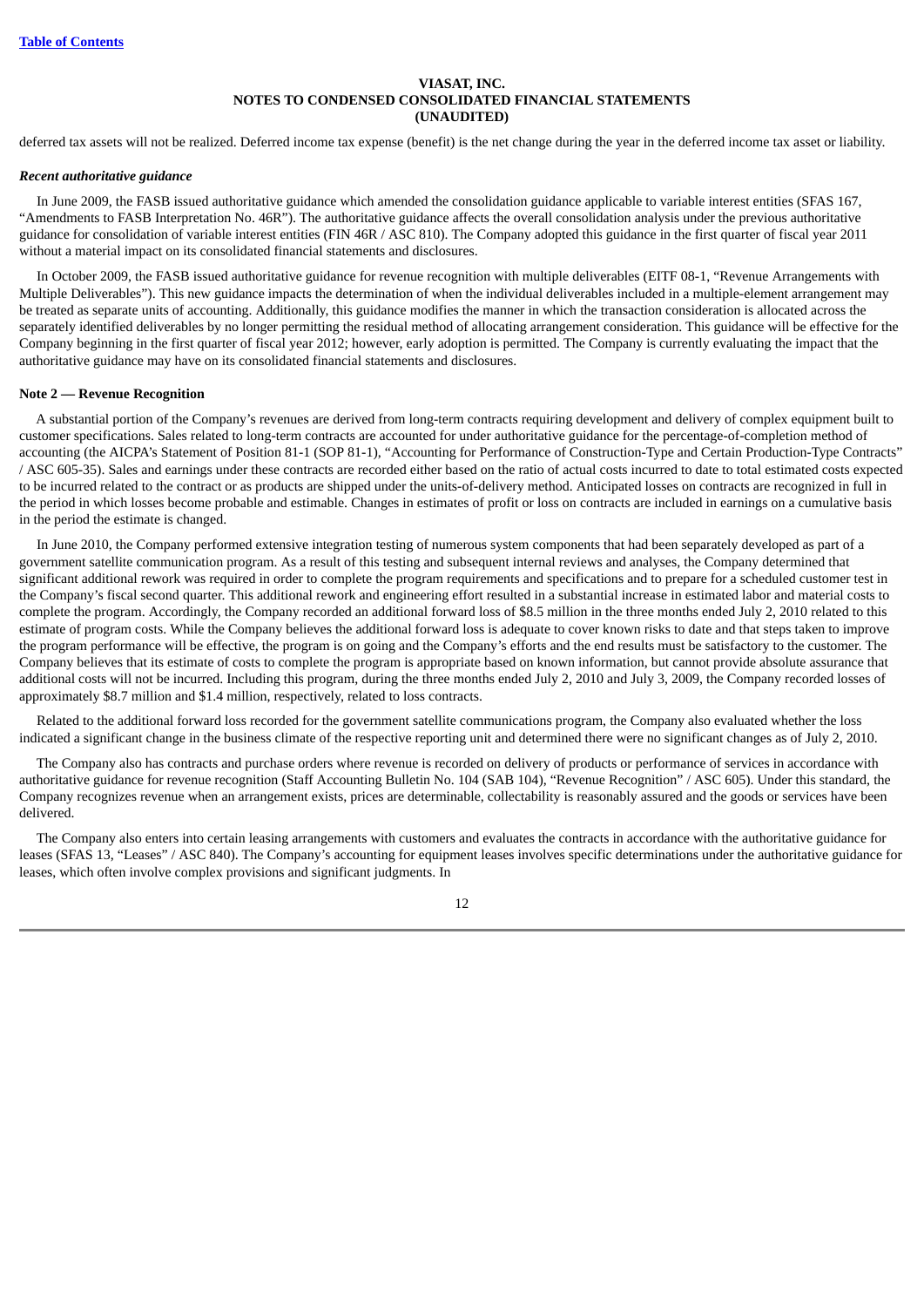accordance with the authoritative guidance for leases, the Company classifies the transactions as sales type or operating leases based on (1) review for transfers of ownership of the property to the lessee by the end of the lease term, (2) review of the lease terms to determine if it contains an option to purchase the leased property for a price which is sufficiently lower than the expected fair value of the property at the date of the option, (3) review of the lease term to determine if it is equal to or greater than 75% of the economic life of the equipment and (4) review of the present value of the minimum lease payments to determine if they are equal to or greater than 90% of the fair market value of the equipment at the inception of the lease. Additionally, the Company considers the cancelability of the contract and any related uncertainty of collections or risk in recoverability of the lease investment at lease inception. Revenue from sales type leases is recognized at the inception of the lease or when the equipment has been delivered and installed at the customer site, if installation is required. Revenues from equipment rentals under operating leases are recognized as earned over the lease term, which is generally on a straight-line basis.

When a sale involves multiple elements, such as sales of products that include services, the entire fee from the arrangement is allocated to each respective element based on its relative fair value in accordance with authoritative guidance for accounting for multiple element revenue arrangements, (EITF 00-21, "Accounting for Multiple Element Revenue Arrangements" / ASC 605-25), and recognized when the applicable revenue recognition criteria for each element have been met. The amount of product and service revenue recognized is impacted by the Company's judgments as to whether an arrangement includes multiple elements and, if so, whether sufficient objective and reliable evidence of fair value exists for those elements. Changes to the elements in an arrangement and the Company's ability to establish evidence for those elements could affect the timing of the revenue recognition.

In accordance with authoritative guidance for shipping and handling fees and costs (EITF 00-10, "Accounting for Shipping and Handling Fees and Costs" / ASC 605-45), the Company records shipping and handling costs billed to customers as a component of revenues, and shipping and handling costs incurred by the Company for inbound and outbound freight are recorded as a component of cost of revenues.

Collections in excess of revenues and deferred revenues represent cash collected from customers in advance of revenue recognition and are recorded in accrued liabilities for obligations within the next twelve months. Amounts for obligations extending beyond the twelve months are recorded within other liabilities in the consolidated financial statements.

Contract costs on U.S. government contracts, including indirect costs, are subject to audit and negotiations with U.S. government representatives. These audits have been completed and agreed upon through fiscal year 2002. Contract revenues and accounts receivable are stated at amounts which are expected to be realized upon final settlement.

### **Note 3 — Fair Value Measurements**

In accordance with the authoritative guidance for financial assets and liabilities measured at fair value on a recurring basis (SFAS 157, "Fair Value Measurements" / ASC 820), the Company prioritizes the inputs used to measure fair value from market based assumptions to entity specific assumptions:

- **•** Level 1 Inputs based on quoted market prices for identical assets or liabilities in active markets at the measurement date.
- **•** Level 2 Observable inputs other than quoted prices included in Level 1, such as quoted prices for similar assets and liabilities in active markets; quoted prices for identical or similar assets and liabilities in markets that are not active; or other inputs that are observable or can be corroborated by observable market data.
- **•** Level 3 Inputs which reflect management's best estimate of what market participants would use in pricing the asset or liability at the measurement date. The inputs are unobservable in the market and significant to the instruments valuation.

Effective April 4, 2009, the Company adopted the authoritative guidance for non-financial assets and liabilities that are remeasured at fair value on a nonrecurring basis without material impact on its consolidated financial statements and disclosures.

The following tables present the Company's hierarchy for its assets and liabilities measured at fair value on a recurring basis as of July 2, 2010 and April 2, 2010: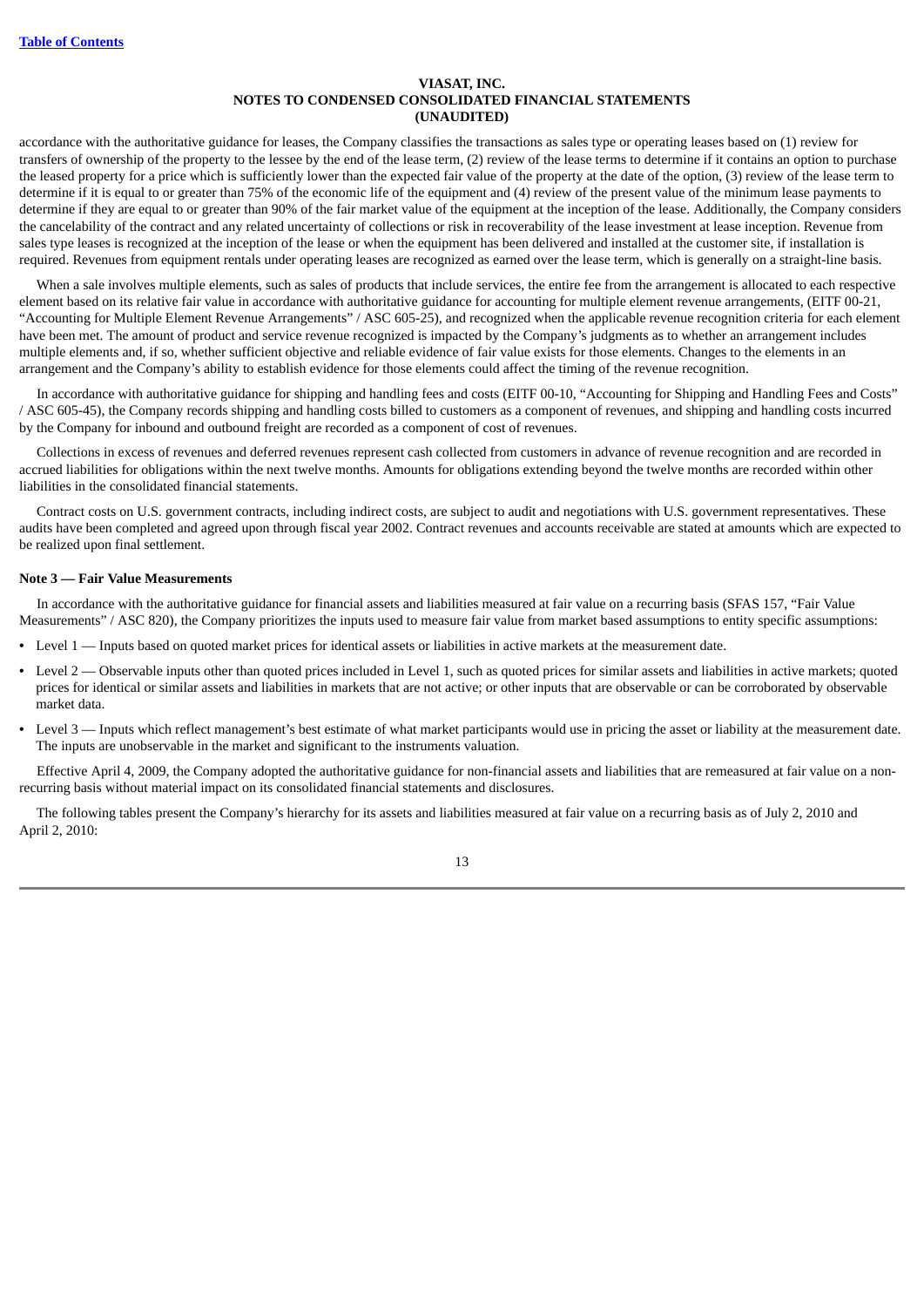|                                                               | <b>Fair Value at</b><br><b>July 2, 2010</b> | Level 1<br>(In thousands) | <b>Level 2</b> | Level 3        |
|---------------------------------------------------------------|---------------------------------------------|---------------------------|----------------|----------------|
| <b>Assets</b>                                                 |                                             |                           |                |                |
| Cash equivalents                                              | S<br>5,752                                  | \$<br>4,523               | \$<br>1,229    |                |
| Total assets measured at fair value on a recurring basis      | 5,752                                       | 4,523                     | 1,229          |                |
|                                                               |                                             |                           |                |                |
| Liabilities                                                   |                                             |                           |                |                |
| Foreign currency forward contracts                            | 89<br>\$                                    | \$                        | 89             |                |
| Total liabilities measured at fair value on a recurring basis | 89                                          |                           | 89             |                |
|                                                               | <b>Fair Value at</b><br>April 2, 2010       | Level 1<br>(In thousands) | <b>Level 2</b> | <b>Level 3</b> |
| <b>Assets</b>                                                 |                                             |                           |                |                |
| Cash equivalents                                              | S<br>16,250                                 | \$14,810                  | \$<br>1,440    |                |
| Total assets measured at fair value on a recurring basis      | 16,250                                      | \$14,810                  | 1,440          |                |
|                                                               |                                             |                           |                |                |

The following section describes the valuation methodologies the Company uses to measure financial instruments at fair value:

*Cash equivalents* — The Company's cash equivalents consist of money market funds and certified deposit investments. Certain money market funds are valued using quoted prices for identical assets in an active market with sufficient volume and frequency of transactions (Level 1). The remaining portion of money market funds and certified deposit investments are valued based on quoted prices for similar assets, quoted prices in markets with insufficient volume or infrequent transactions (less active markets), or brokers' model driven valuations in which all significant inputs are observable or can be obtained from or corroborated by observable market data for substantially the full term of the assets (Level 2).

*Foreign currency forward exchange contracts* — The Company uses derivative financial instruments to manage foreign currency risk relating to foreign exchange rates. The Company does not use these instruments for speculative or trading purposes. The Company's objective is to reduce the risk to earnings and cash flows associated with changes in foreign currency exchange rates. Derivative instruments are recognized as either assets or liabilities in the accompanying financial statements and are measured at fair value. Gains and losses resulting from changes in the fair values of those derivative instruments are recorded to earnings or other comprehensive income (loss) depending on the use of the derivative instrument and whether it qualifies for hedge accounting. The Company's foreign currency forward contracts are valued using quoted prices for similar assets and liabilities in active markets or other inputs that are observable or can be corroborated by observable market data.

*Long-term debt* — As of July 2, 2010 and April 2, 2010, the Company's long-term debt consisted of borrowings under the Credit Facility, reported at the borrowed outstanding amount with current accrued interest, and the Company's 8.875% Senior Notes due 2016 (the Notes) reported at amortized cost. However, for disclosure purposes, the Company is required to measure the fair value of outstanding debt on a recurring basis. The fair value of the Company's long-term debt related to the Notes is determined using quoted prices in active markets and was approximately \$279.5 million and \$281.2 million as of July 2, 2010 and April 2, 2010, respectively. The fair value of the Company's long-term debt related to the Credit Facility approximates its carrying amount due to its variable interest rate on the revolving line of credit.

### **Note 4 — Shares Used In Computing Diluted Net Income Per Share**

|                                                                                                          | <b>Three Months Ended</b> |                     |  |
|----------------------------------------------------------------------------------------------------------|---------------------------|---------------------|--|
|                                                                                                          | <b>July 2, 2010</b>       | <b>July 3, 2009</b> |  |
|                                                                                                          |                           | (In thousands)      |  |
| <b>Weighted average:</b>                                                                                 |                           |                     |  |
| Common shares outstanding used in calculating basic net income per share attributable to ViaSat, Inc.    |                           |                     |  |
| common stockholders                                                                                      | 39,968,357                | 31,197,817          |  |
| Options to purchase common stock as determined by application of the treasury stock method               | 1,614,534                 | 1,098,593           |  |
| Restricted stock units to acquire common stock as determined by application of the treasury stock        |                           |                     |  |
| method                                                                                                   | 381,347                   | 215.262             |  |
| Potentially issuable shares in connection with certain terms of the amended ViaSat 401(k) Profit Sharing |                           |                     |  |
| Plan                                                                                                     | 149,013                   | 165,513             |  |
| Employee Stock Purchase Plan equivalents                                                                 | 12,013                    | 6,174               |  |
| Shares used in computing diluted net income per share attributable to ViaSat, Inc. common stockholders   | 42,125,264                | 32,683,359          |  |

Antidilutive shares relating to stock options excluded from the calculation were 345,700 and 1,555,114 shares for the three months ended July 2, 2010 and July 3, 2009, respectively. There were no antidilutive shares relating to restricted stock units excluded from the calculation for the three months ended July 2, 2010 and July 3, 2009.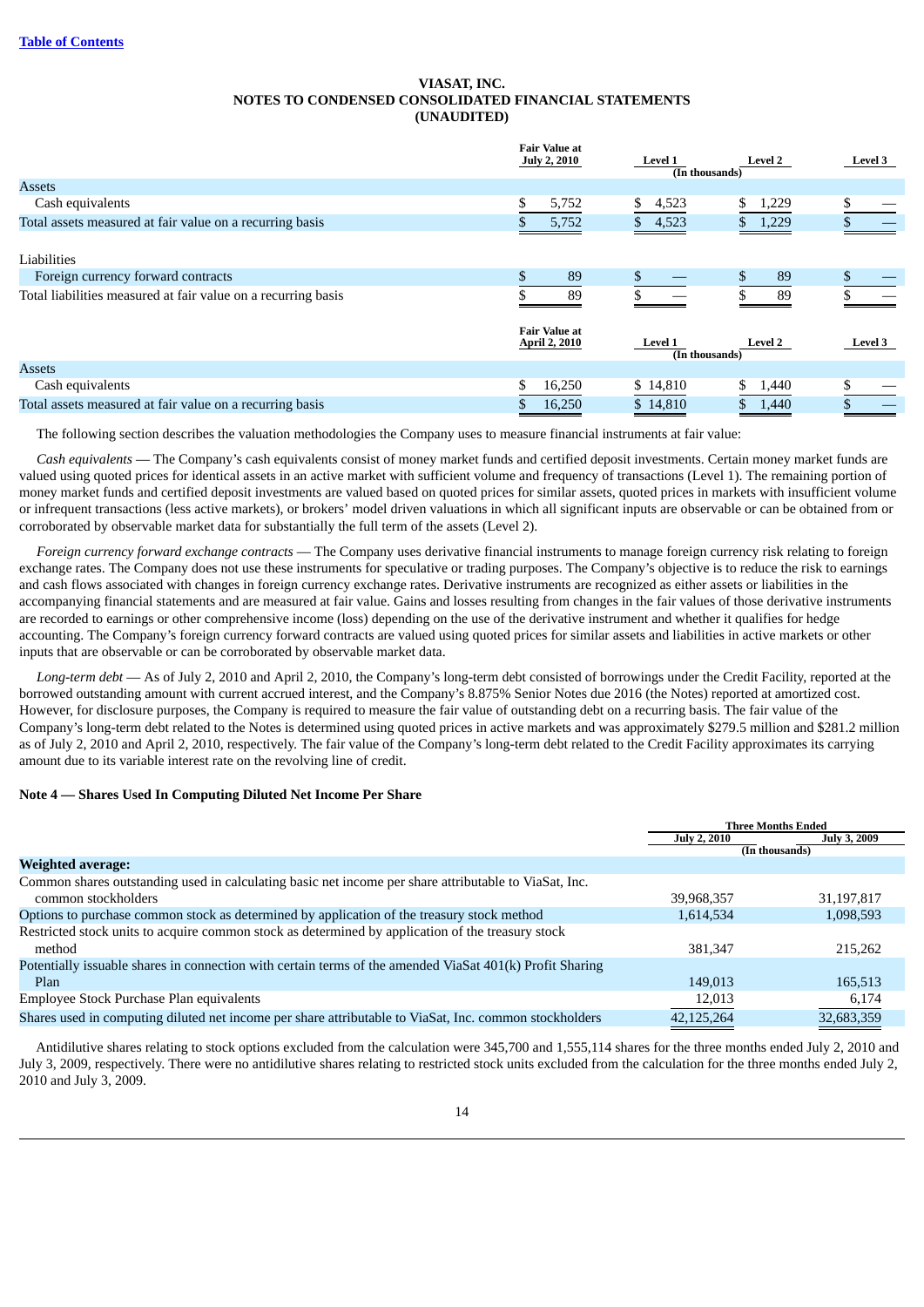# **Note 5 — Composition of Certain Balance Sheet Captions**

|                                                                                   | As of<br><b>July 2, 2010</b>       | As of<br>April 2, 2010 |
|-----------------------------------------------------------------------------------|------------------------------------|------------------------|
|                                                                                   | $\overline{(\text{In thousands})}$ |                        |
| Accounts receivable, net:                                                         |                                    |                        |
| <b>Billed</b>                                                                     | \$82,608                           | \$<br>93,737           |
| <b>Unbilled</b>                                                                   | 79,681                             | 83,153                 |
| Allowance for doubtful accounts                                                   | (481)                              | (539)                  |
|                                                                                   | \$161,808                          | \$176,351              |
| Inventories:                                                                      |                                    |                        |
| Raw materials                                                                     | \$42,596                           | 36,255<br>\$           |
| Work in process                                                                   | 19,359                             | 21,345                 |
| Finished goods                                                                    | 26,511                             | 25,362                 |
|                                                                                   | \$<br>88,466                       | \$<br>82,962           |
| Prepaid expenses and other current assets:                                        |                                    |                        |
| Prepaid expenses                                                                  | \$14,410                           | 13,239<br>\$           |
| Income tax receivable                                                             | 2,669                              | 9,022                  |
| Other                                                                             | 5,086                              | 6,596                  |
|                                                                                   | \$<br>22,165                       | \$<br>28.857           |
|                                                                                   |                                    |                        |
| Satellites, net:                                                                  |                                    |                        |
| Satellite - WildBlue-1 (estimated useful life of 10 years)                        | \$195,890                          | \$195,890              |
| Capital lease of satellite capacity - Anik F2 (estimated useful life of 10 years) | 99,090                             | 99,090                 |
| Satellite under construction                                                      | 237,319                            | 209,432                |
|                                                                                   | 532,299                            | 504,412                |
| Less accumulated depreciation and amortization                                    | (16,097)                           | (8,723)                |
|                                                                                   | \$516,202                          | \$495,689              |
| Property and equipment, net:                                                      |                                    |                        |
| Machinery and equipment (estimated useful life of 2-5 years)                      | \$103,187                          | \$<br>96,484           |
| Computer equipment and software (estimated useful life of 3-5 years)              | 57,664                             | 55,384                 |
| CPE leased equipment (estimated useful life of 3 years)                           | 45,868                             | 41,469                 |
| Furniture and fixtures (estimated useful life of 7 years)                         | 10,933                             | 10,760                 |
| Leasehold improvements (estimated useful life of 2-11 years)                      | 20,133                             | 20,119                 |
| Building (estimated useful life of 24 years)                                      | 8,923                              | 8,923                  |
| Land                                                                              | 4,384                              | 4,384                  |
| Construction in progress                                                          | 25,752                             | 18,578                 |
|                                                                                   | 276,844                            | 256,101                |
| Less accumulated depreciation and amortization                                    | (112, 991)                         | (100, 297)             |
|                                                                                   | \$163,853                          | \$155,804              |
| Other acquired intangible assets, net:                                            |                                    |                        |
| Technology (estimated useful life of 3-9 years)                                   | \$44,552                           | \$<br>44,552           |
| Contracts and customer relationships (estimated useful life of 3-10 years)        | 86,707                             | 86,707                 |
| Non-compete agreement (estimated useful life of 3-5 years)                        | 9,098                              | 9,098                  |
| Satellite co-location rights (estimated useful life of 10 years)                  | 8,600                              | 8,600                  |
| Trade name (estimated useful life of 3 years)                                     | 5,680                              | 5,680                  |
| Other intangibles (estimated useful life of 8 months to 10 years)                 | 9,326                              | 9,326                  |
|                                                                                   | 163,963                            | 163,963                |
| Less accumulated amortization                                                     | (79, 184)                          | (74, 574)              |
|                                                                                   | \$ 84,779                          | \$<br>89,389           |
|                                                                                   |                                    |                        |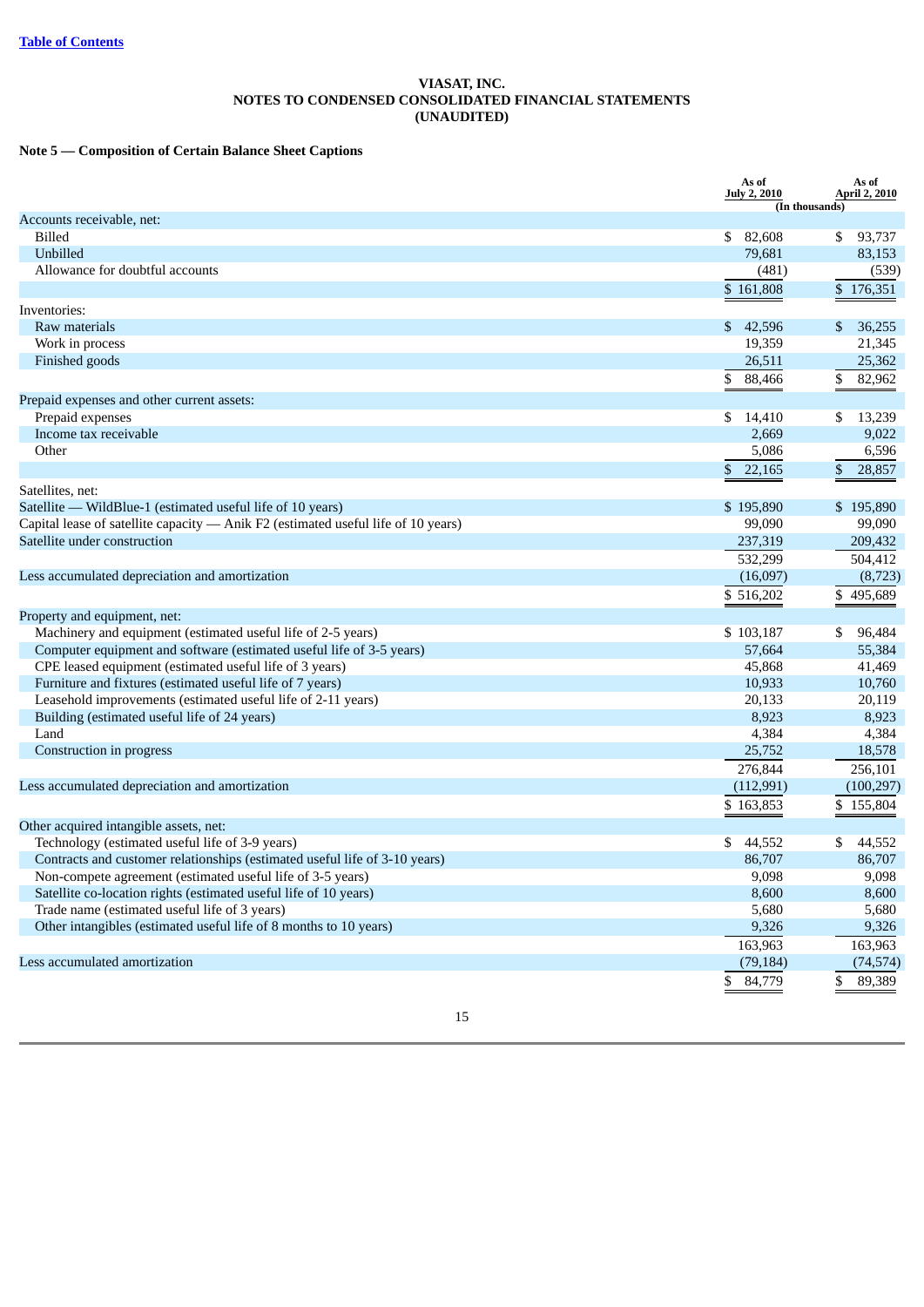|                                                         | As of               | As of                           |
|---------------------------------------------------------|---------------------|---------------------------------|
|                                                         | <b>July 2, 2010</b> | April 2, 2010<br>(In thousands) |
| Other assets:                                           |                     |                                 |
| Capitalized software costs, net                         | 12,649<br>\$        | \$<br>8,683                     |
| Patents, orbital slots and other licenses, net          | 8,158               | 7,954                           |
| Deferred income taxes                                   | 43,147              | 44,910                          |
| Other                                                   | 20,871              | 20,952                          |
|                                                         | \$ 84,825           | 82,499                          |
| <b>Accrued liabilities:</b>                             |                     |                                 |
| Current portion of warranty reserve                     | \$<br>6,850         | \$<br>6,410                     |
| <b>Accrued vacation</b>                                 | 14,042              | 13,437                          |
| Accrued employee compensation                           | 3,108               | 17,268                          |
| Collections in excess of revenues and deferred revenues | 45,010              | 46,180                          |
| Other                                                   | 28,758              | 18,956                          |
|                                                         | \$97,768            | 102,251                         |
| Other liabilities:                                      |                     |                                 |
| Accrued warranty                                        | \$<br>5,394         | \$<br>4,798                     |
| Unrecognized tax position liabilities                   | 2,644               | 2,644                           |
| Deferred rent, long-term portion                        | 6,000               | 6,127                           |
| Deferred revenue, long-term portion                     | 5,583               | 4,584                           |
| Other                                                   | 5,817               | 6,242                           |
|                                                         | 25,438<br>\$        | 24,395                          |

### **Note 6 —Goodwill and Acquired Intangible Assets**

During the first quarter of fiscal year 2011, the Company decreased goodwill by less than \$0.1 million related to foreign currency translation which was recorded within the Company's commercial networks segment.

The other acquired intangible assets are amortized using the straight-line method over their estimated useful lives of eight months to ten years. Amortization expense was \$4.6 million and \$1.5 million for the three months ended July 2, 2010 and July 3, 2009, respectively.

The expected amortization expense of amortizable acquired intangible assets may change due to the effects of foreign currency fluctuations as a result of the international business acquired. Current and expected amortization expense for acquired intangibles for each of the following periods is as follows:

|                                                | Amortization<br>(In thousands) |
|------------------------------------------------|--------------------------------|
| For the three months ended July 2, 2010        | 4,610                          |
| Expected for the remainder of fiscal year 2011 | 13,197                         |
| Expected for fiscal year 2012                  | 16,551                         |
| Expected for fiscal year 2013                  | 13,446                         |
| Expected for fiscal year 2014                  | 11,705                         |
| Expected for fiscal year 2015                  | 11,628                         |
| Thereafter                                     | 18,252                         |
|                                                | 84,779                         |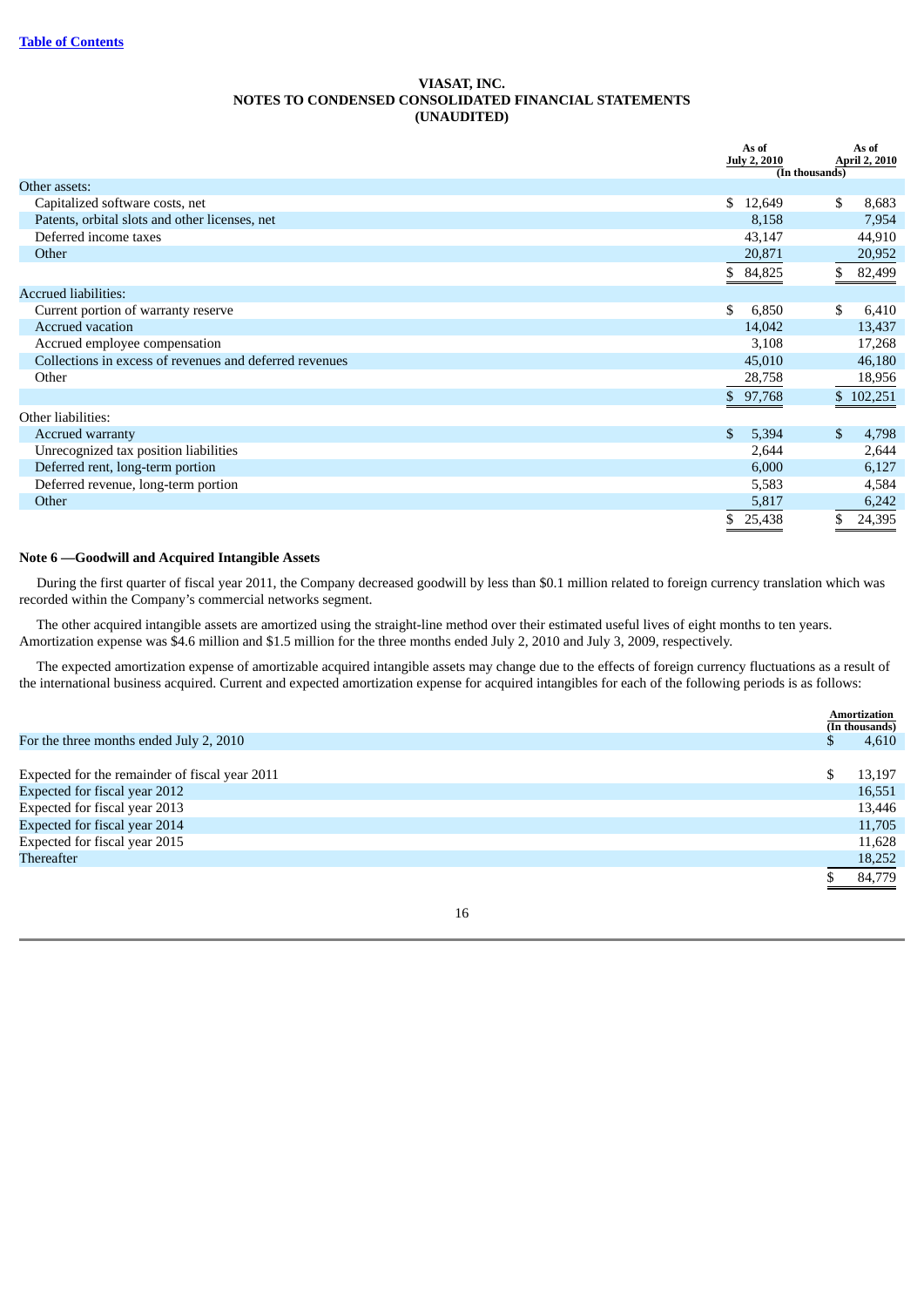### **Note 7 — Long-Term Debt and Line of Credit**

Long-term debt consisted of the following as of July 2, 2010 and April 2, 2010:

|                                         | As of               |                | As of         |
|-----------------------------------------|---------------------|----------------|---------------|
|                                         | <b>July 2, 2010</b> | (In thousands) | April 2, 2010 |
| Line of credit                          | \$30,000            |                | 60,000        |
|                                         |                     |                |               |
| Senior notes due 2016 (the Notes)       | 275,000             |                | 275,000       |
| Unamortized discount on the Notes       | (3,076)             |                | (3, 199)      |
| <b>Total Notes</b>                      | 271,924             |                | 271,801       |
| Less: current portion of long-term debt |                     |                |               |
| Balance, end of period                  | \$301,924           |                | \$ 331,801    |

The aggregate maturities of the Company's long-term debt obligations, excluding the effects of discount accretion on its \$275.0 million of Notes are as follows:

| For the Fiscal Years Ending,          | (In thousands) |
|---------------------------------------|----------------|
| For the remainder of fiscal year 2011 |                |
| 2012                                  |                |
| 2013                                  | 30,000         |
| 2014                                  |                |
| 2015                                  |                |
| Thereafter                            | 275,000        |
|                                       | 305,000        |

### *Senior notes due 2016*

On October 22, 2009, the Company issued \$275.0 million in principal amount of Notes in a private placement to institutional buyers, which Notes were exchanged in May 2010 for substantially identical Notes that had been registered with the SEC. The Notes bear interest at the rate of 8.875% per year, payable semi-annually in cash in arrears, which interest payments commenced in March 2010. The Notes were issued with an original issue discount of 1.24%, or \$3.4 million. The Notes are recorded as long-term debt, net of original issue discount, in the Company's consolidated financial statements. The original issue discount and deferred financing cost associated with the issuance of the Notes is amortized to interest expense on a straight-line basis over the term of the Notes.

The Notes are guaranteed on an unsecured senior basis by each of the Company's existing and future subsidiaries that guarantees the Credit Facility. The Notes and the guarantees are the Company's and the guarantors' general senior unsecured obligations and rank equally in right of payment with all of the Company's existing and future unsecured unsubordinated debt. The Notes and the guarantees are effectively junior in right of payment to their existing and future secured debt, including under the Credit Facility (to the extent of the value of the assets securing such debt), are structurally subordinated to all existing and future liabilities (including trade payables) of the Company's subsidiaries that are not guarantors of the Notes, and are senior in right of payment to all of their existing and future subordinated indebtedness.

The indenture agreement governing the Notes limits, among other things, the Company's and its restricted subsidiaries' ability to: incur, assume or guarantee additional debt; issue redeemable stock and preferred stock; pay dividends, make distributions or redeem or repurchase capital stock; prepay, redeem or repurchase subordinated debt; make loans and investments; grant or incur liens; restrict dividends, loans or asset transfers from restricted subsidiaries; sell or otherwise dispose of assets; enter into transactions with affiliates; reduce the Company's satellite insurance; and consolidate or merge with, or sell substantially all of their assets to, another person.

Prior to September 15, 2012, the Company may redeem up to 35% of the Notes at a redemption price of 108.875% of the principal amount thereof, plus accrued and unpaid interest, if any, thereon to the redemption date, from the net cash proceeds of specified equity offerings. The Company may also redeem the Notes prior to September 15, 2012, in whole or in part, at a redemption price equal to 100% of the principal amount thereof plus the applicable premium and any accrued and unpaid interest, if any, thereon to the redemption date. The applicable premium is calculated as the greater of: (i) 1.0% of the principal amount of such Notes and (ii) the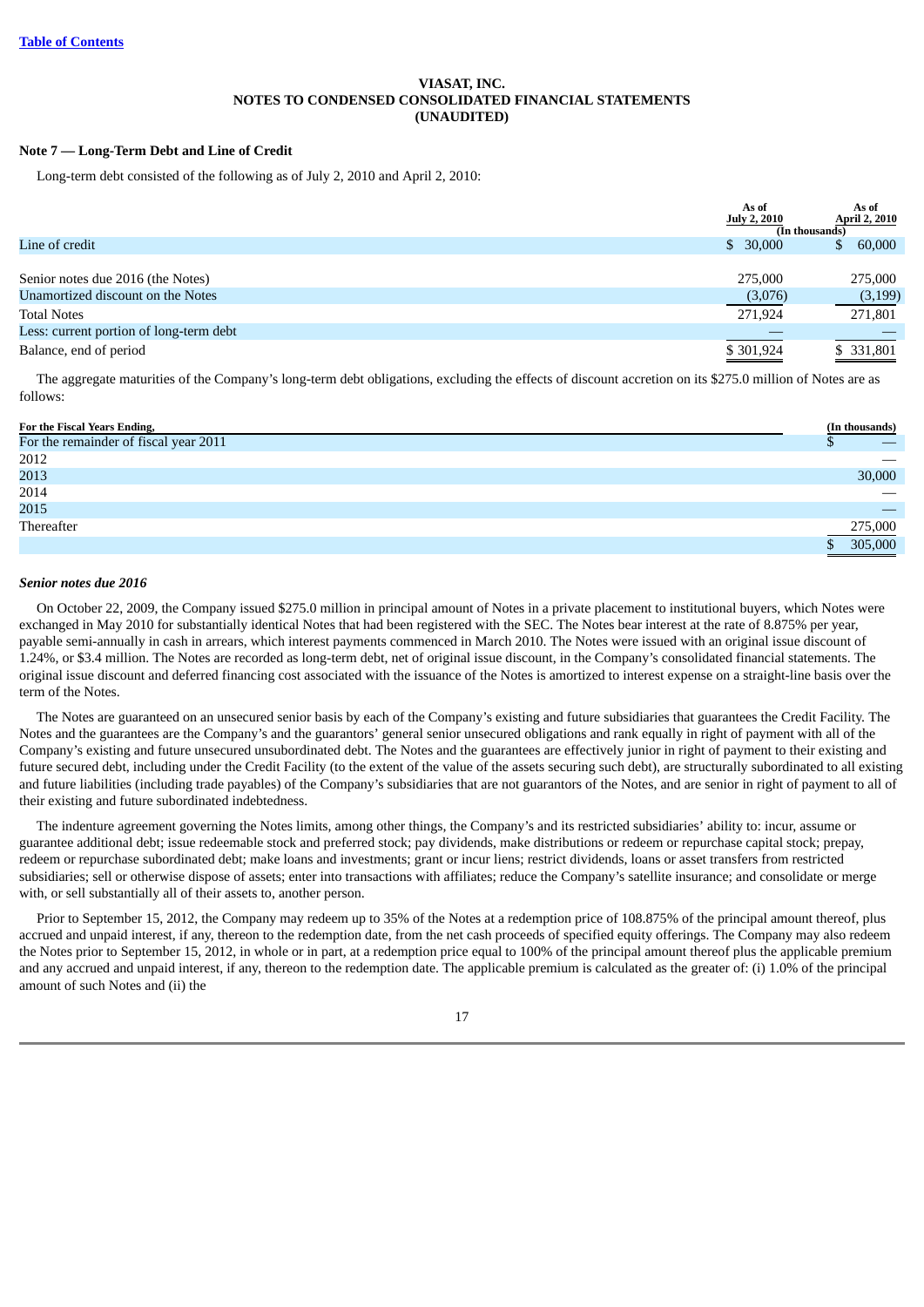excess, if any, of (a) the present value at such date of redemption of (1) the redemption price of such Notes on September 15, 2012 plus (2) all required interest payments due on such Notes through September 15, 2012 (excluding accrued but unpaid interest to the date of redemption), computed using a discount rate equal to the treasury rate (as defined under the indenture) plus 50 basis points, over (b) the then-outstanding principal amount of such Notes. The Notes may be redeemed, in whole or in part, at any time during the twelve months beginning on September 15, 2012 at a redemption price of 106.656%, during the twelve months beginning on September 15, 2013 at a redemption price of 104.438%, during the twelve months beginning on September 15, 2014 at a redemption price of 102.219%, and at any time on or after September 12, 2015 at a redemption price of 100%, in each case plus accrued and unpaid interest, if any, thereon to the redemption date.

In the event a change of control occurs (as defined under the indenture), each holder will have the right to require the Company to repurchase all or any part (equal to \$2,000 or larger integral multiples of \$1,000) of such holder's Notes at a purchase price in cash equal to 101% of the aggregate principal amount of the Notes repurchased plus accrued and unpaid interest, if any, to the date of purchase (subject to the right of holders of record on the relevant record date to receive interest due on the relevant interest payment date).

In connection with the private placement of the Notes, the Company and the guarantors entered into a registration rights agreement with the initial purchasers in which the Company agreed to file a registration statement with the SEC to permit the holders to exchange or resell the Notes. The Company agreed to use commercially reasonable efforts to consummate an exchange offer within 365 days after the issuance of the Notes or, under certain circumstances, to prepare and file a shelf registration statement to cover the resale of the Notes. If the Company and the guarantors did not comply with certain of their obligations under the registration rights agreement, the registration rights agreement provided that additional interest would accrue on the principal amount of the Notes at a rate of 0.25% per annum during the 90-day period immediately following such default and would increase by 0.25% per annum at the end of each subsequent 90-day period, but in no event would the penalty rate exceed 1.00% per annum. The Company consummated the exchange offer on May 24, 2010. Accordingly, the Company has no obligation to pay additional interest on the Notes under the registration rights agreement.

#### *Credit Facility*

The Credit Facility, as amended, provides a revolving line of credit of \$275.0 million (including up to \$35.0 million of letters of credit), which facility matures on July 1, 2012. Borrowings under the Credit Facility bear interest, at the Company's option, at either (1) the highest of the Federal Funds rate plus 0.50%, the Eurodollar rate plus 1.00% or the administrative agent's prime rate as announced from time to time, or (2) at the Eurodollar rate plus, in the case of each of (1) and (2), an applicable margin that is based on the ratio of the Company's debt to earnings before interest, taxes, depreciation and amortization (EBITDA). At July 2, 2010, the effective interest rate on the Company's outstanding borrowings under the Credit Facility was 4.35%. The Company has capitalized certain amounts of interest expense on the Credit Facility in connection with the construction of ViaSat-1 and other assets. The Credit Facility is guaranteed by certain of the Company's domestic subsidiaries and collateralized by substantially all of the Company's and the guarantors' assets.

The Credit Facility contains financial covenants regarding a maximum leverage ratio, a maximum senior secured leverage ratio and a minimum interest coverage ratio. In addition, the Credit Facility contains covenants that restrict, among other things, the Company's ability to sell assets, make investments and acquisitions, make capital expenditures, grant liens, pay dividends and make certain other restricted payments.

The Company was in compliance with its financial covenants under the Credit Facility as of July 2, 2010. At July 2, 2010, the Company had \$30.0 million in principal amount of outstanding borrowings under the Credit Facility and \$13.6 million outstanding under standby letters of credit, leaving borrowing availability under the Credit Facility of \$231.4 million.

### **Note 8 — Product Warranty**

The Company provides limited warranties on its products for periods of up to five years. The Company records a liability for its warranty obligations when products are shipped or they are included in long-term construction contracts based upon an estimate of expected warranty costs. Amounts expected to be incurred within twelve months are classified as a current liability. For mature products, the warranty cost estimates are based on historical experience with the particular product. For newer products that do not have a history of warranty cost, the Company bases its estimates on its experience with the technology involved and the type of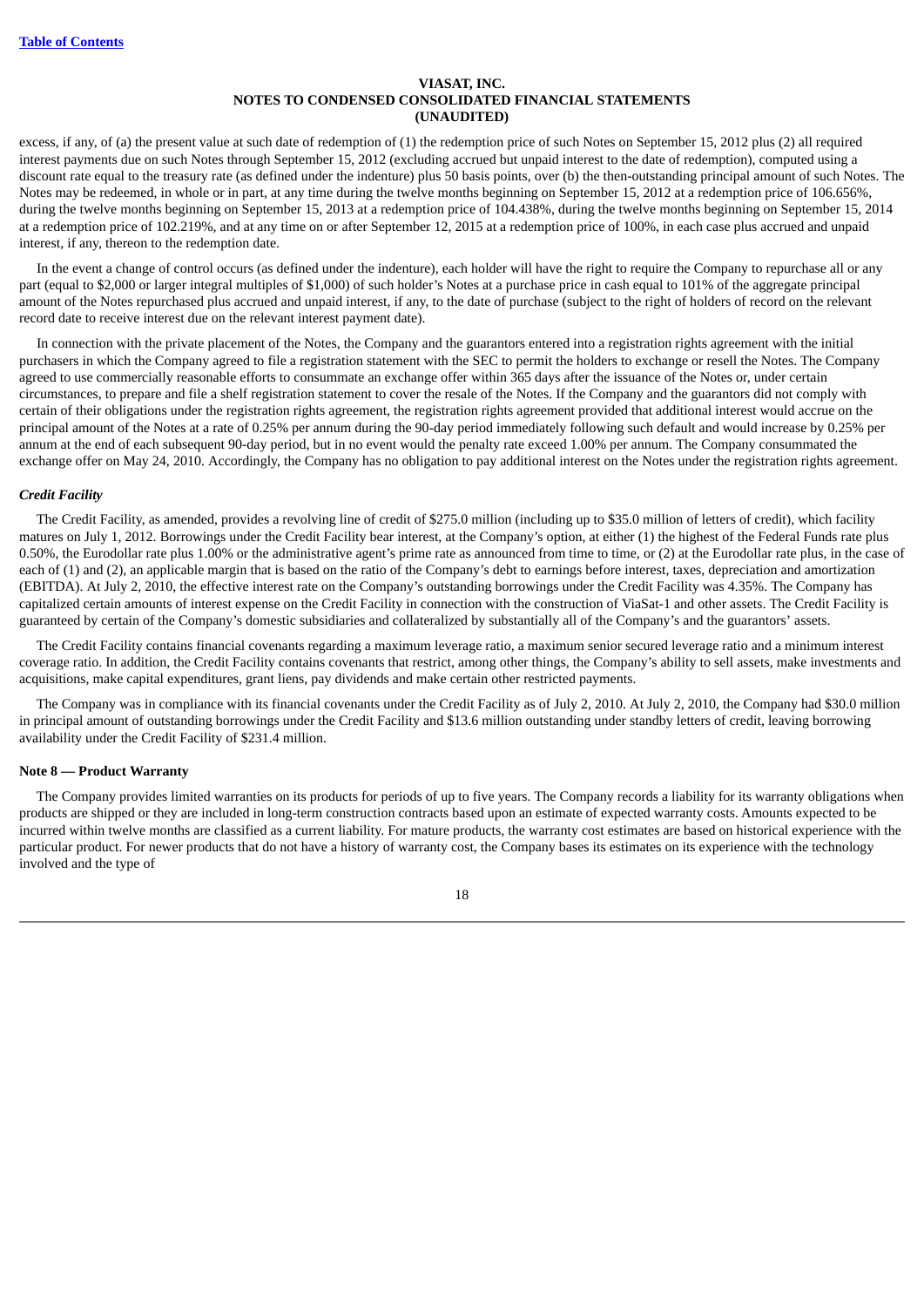failures that may occur. It is possible that the Company's underlying assumptions will not reflect the actual experience and in that case, future adjustments will be made to the recorded warranty obligation. The following table reflects the change in the Company's warranty accrual during the three months ended July 2, 2010 and July 3, 2009.

|                                                         |                     | <b>Three Months Ended</b> |
|---------------------------------------------------------|---------------------|---------------------------|
|                                                         | <b>July 2, 2010</b> | <b>July 3, 2009</b>       |
|                                                         |                     | (In thousands)            |
| Balance, beginning of period                            | \$11,208            | \$11,194                  |
| Change in liability for warranties issued in period     | 2,393               | 1,966                     |
| Settlements made (in cash or in kind) during the period | (1,357)             | (1,958)                   |
| Balance, end of period                                  | 12,244              | 11.202                    |

### **Note 9 — Commitments and Contingencies**

The Company is involved in a variety of claims, suits, investigations and proceedings arising in the ordinary course of business, including actions with respect to intellectual property claims, breach of contract claims, labor and employment claims, tax and other matters. Although claims, suits, investigations and proceedings are inherently uncertain and their results cannot be predicted with certainty, the Company believes that the resolution of its current pending matters will not have a material adverse effect on its business, financial condition, results of operations or liquidity.

#### **Note 10 — Income Taxes**

The effective income tax rate for the three months ended July 2, 2010 was 36.8% compared to the 15.0% annual effective tax rate for the fiscal year ended April 2, 2010. The higher rate for the three months ended July 2, 2010 reflects the December 31, 2009 expiration of the federal research and development tax credit. If the federal research and development tax credit is reinstated, the Company may have a lower annual effective tax rate for fiscal year 2011, and the amount of any such tax rate reduction will depend on the effective date of any such reinstatement, the terms of the reinstatement as well as the amount of eligible research and development expenses in the reinstated period. The estimated effective tax rate is different from the expected statutory rate primarily due to state research and development tax credits.

For the three months ended July 2, 2010, the Company's gross unrecognized tax benefits increased by \$0.2 million. In the next twelve months, it is reasonably possible that the amount of unrecognized tax benefits will decrease by \$2.6 million as a result of the expiration of the statute of limitations for previously filed tax returns.

### **Note 11 — Acquisition**

On December 15, 2009, the Company completed the acquisition of all outstanding shares of WildBlue, a privately held provider of broadband internet service, delivering two-way broadband internet access via satellite in the contiguous United States. The purchase price of approximately \$574.6 million was comprised primarily of \$131.9 million related to the fair value of 4,286,250 shares of the Company's common stock issued at the closing date and \$442.7 million in cash consideration. The \$442.7 million in cash consideration paid to the former WildBlue stockholders less cash and restricted cash acquired of \$64.7 million resulted in a net cash outlay of approximately \$378.0 million. As of April 2, 2010, all of the acquired restricted cash had become unrestricted. The acquisition was accounted for as a purchase and accordingly, the condensed consolidated financial statements include the operating results of WildBlue from the date of acquisition. The purchase price allocation continues to be preliminary due to pending resolution of certain WildBlue tax attributes.

### *Unaudited Pro Forma Financial Information*

The unaudited financial information in the table below summarizes the combined results of operations for the Company and WildBlue on a pro forma basis, as though the companies had been combined as of the beginning of fiscal year 2010. The pro forma financial information is presented for informational purposes only and may not be indicative of the results of operations that would have been achieved if the acquisition had taken place at the beginning of fiscal year 2010. The pro forma financial information for the three month period ended July 3, 2009 includes the business combination accounting effect on historical WildBlue revenue, elimination of the historical ViaSat revenues and related costs of revenues derived from sales of CPE units to WildBlue, amortization and depreciation charges from acquired intangible and tangible assets, the difference between WildBlue's and ViaSat's historical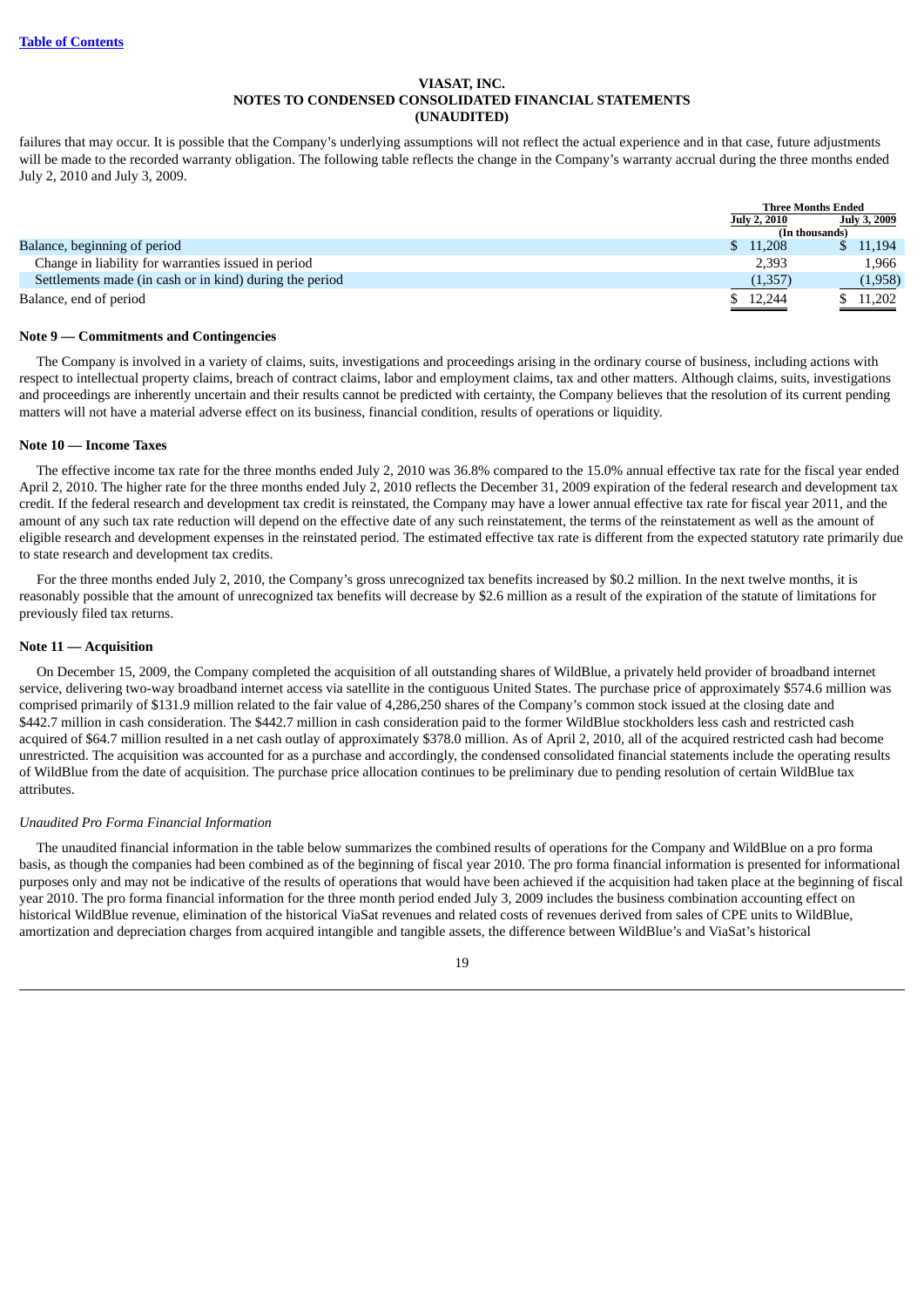interest expense/interest income due to ViaSat's new capitalization structure as a result of the acquisition, related tax effects and adjustment to shares outstanding for shares issued for the acquisition.

|                                                                               | <b>Three Months Ended</b><br>(in thousands, except per share data)<br>July 3, 2009 |
|-------------------------------------------------------------------------------|------------------------------------------------------------------------------------|
| Total revenues                                                                | 203,092                                                                            |
| Net income attributable to ViaSat, Inc.                                       | 6.976                                                                              |
| Basic net income per share attributable to ViaSat, Inc. common stockholders   | .20 <sub>1</sub>                                                                   |
| Diluted net income per share attributable to ViaSat, Inc. common stockholders | .19                                                                                |

### **Note 12 — Restructuring**

In the third quarter of fiscal year 2010, the Company initiated a post-acquisition restructuring plan related to the termination of certain duplicative employee positions upon the acquisition of WildBlue. Under the terms of the plan, the Company recorded restructuring charges of approximately \$0.5 million as part of selling, general and administrative expenses within the satellite services segment during the first quarter of fiscal year 2011. As of July 2, 2010 and April 2, 2010, \$0.7 million and \$0.3 million, respectively, of restructuring charges remained unpaid and were recorded in accrued liabilities. During the first quarter of fiscal year 2011, the Company paid approximately \$0.1 million of the outstanding restructuring liabilities. There was no restructuring plan or charges recorded during the first quarter of fiscal year 2010.

### **Note 13 — Segment Information**

The Company's reporting segments, comprised of the government systems, commercial networks and satellite services segments, are primarily distinguished by the type of customer and the related contractual requirements. The Company's government systems segment develops and produces network-centric, IP-based secure government communications systems, products and solutions. The more regulated government environment is subject to unique contractual requirements and possesses economic characteristics which differ from the commercial networks and satellite services segments. The Company's commercial networks segment develops and produces a variety of advanced end-to-end satellite communication systems and ground networking equipment and products. The Company's satellite services segment includes both the Company's recently acquired WildBlue business (which provides wholesale and retail satellite-based broadband internet services in the United States) and the Company's managed network services which complement the commercial networks segment by supporting the satellite communication systems of the Company's enterprise and mobile broadband customers. The Company's satellite services segment also includes the Company's ViaSat-1 satellite-related activities. The Company's segments are determined consistent with the way management currently organizes and evaluates financial information internally for making operating decisions and assessing performance.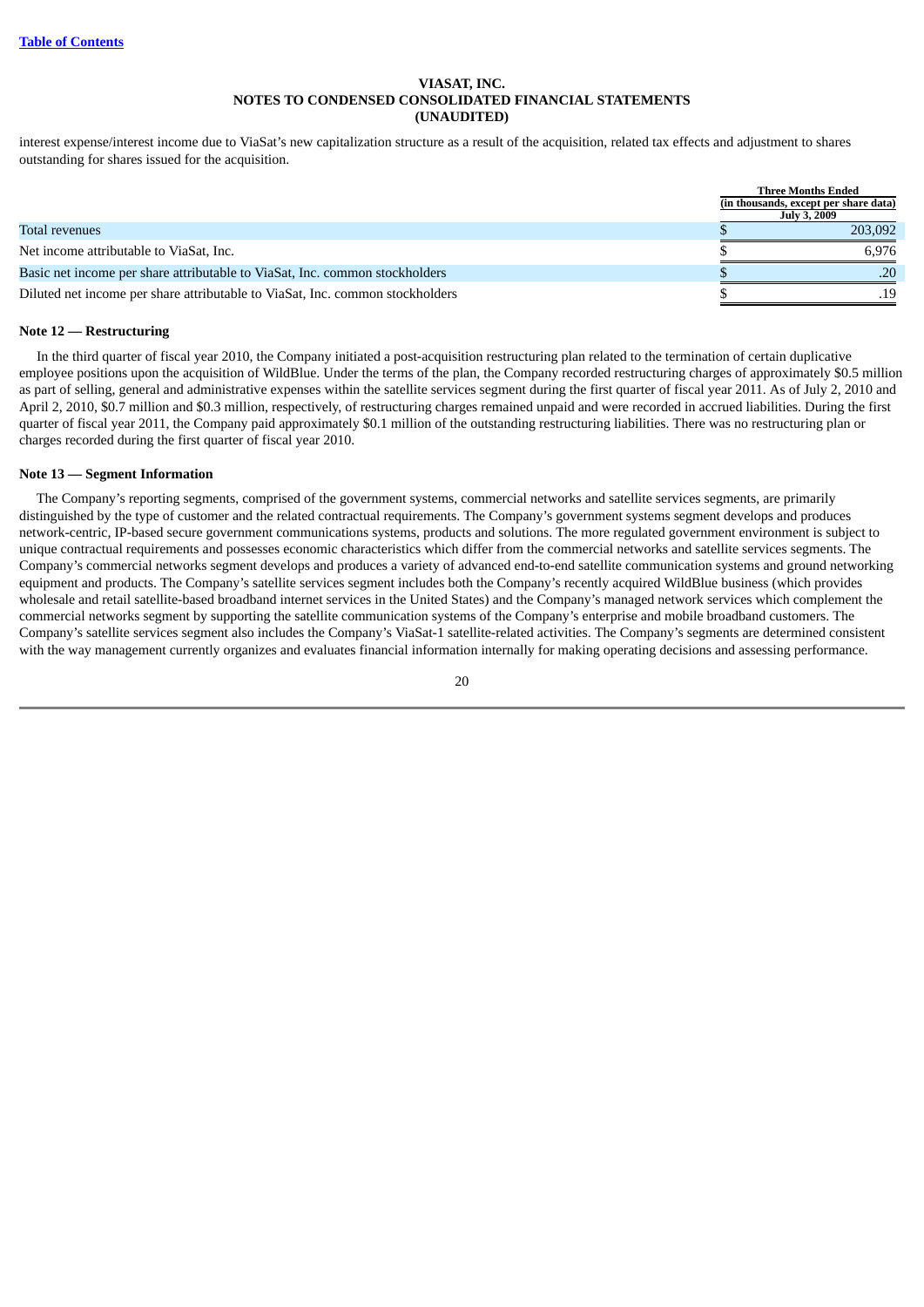As discussed further in Note 2, included in the government systems segment operating profit for the three months ended July 2, 2010 is an \$8.5 million forward loss recorded on a government satellite communications program.

|                                                            | <b>Three Months Ended</b> |                                       |
|------------------------------------------------------------|---------------------------|---------------------------------------|
|                                                            | <b>July 2, 2010</b>       | <b>July 3, 2009</b><br>(In thousands) |
| Revenues                                                   |                           |                                       |
| <b>Government Systems</b>                                  | \$88,845                  | \$92,577                              |
| <b>Commercial Networks</b>                                 | 45,619                    | 63,330                                |
| <b>Satellite Services</b>                                  | 57,540                    | 2,501                                 |
| Elimination of intersegment revenues                       |                           |                                       |
| Total revenues                                             | \$192,004                 | \$158,408                             |
| Operating profits (losses)                                 |                           |                                       |
| <b>Government Systems</b>                                  | 1,658                     | 12,143                                |
| <b>Commercial Networks</b>                                 | (1,170)                   | 1,335                                 |
| <b>Satellite Services</b>                                  | 11,461                    | (707)                                 |
| Elimination of intersegment operating profits              |                           |                                       |
| Segment operating profit before corporate and amortization | 11,949                    | 12,771                                |
| Corporate                                                  | 44                        | 5                                     |
| Amortization of acquired intangibles                       | (4,610)                   | (1,505)                               |
| Income from operations                                     | 7,383                     | 11,271                                |

Amortization of acquired intangibles by segment for the three months ended July 2, 2010 and July 3, 2009 was as follows:

|                                   |                     | <b>Three Months Ended</b> |
|-----------------------------------|---------------------|---------------------------|
|                                   | <b>July 2, 2010</b> | <b>July 3, 2009</b>       |
|                                   |                     | (In thousands)            |
| <b>Government Systems</b>         | 269                 | 272                       |
| <b>Commercial Networks</b>        | 1,103               | 1,233                     |
| <b>Satellite Services</b>         | 3,238               |                           |
| Total amortization of intangibles | 4,610               | .505                      |

Assets identifiable to segments include: accounts receivable, unbilled accounts receivable, inventory, acquired intangible assets and goodwill. Segment assets as of July 2, 2010 and April 2, 2010 were as follows:

|                            | <b>July 2, 2010</b> | <b>April 2, 2010</b><br>(In thousands) |
|----------------------------|---------------------|----------------------------------------|
| Segment assets             |                     |                                        |
| <b>Government Systems</b>  | \$174,565           | 168,703<br>S.                          |
| <b>Commercial Networks</b> | 131,329             | 146,990                                |
| <b>Satellite Services</b>  | 103,992             | 107,919                                |
| Total segment assets       | 409,886             | 423,612                                |
| Corporate assets           | 861,901             | 869,940                                |
| Total assets               | \$1,271,787         | \$1,293,552                            |

Net acquired intangible assets and goodwill included in segment assets as of July 2, 2010 and April 2, 2010 were as follows:

|                           |                     | <b>Net Acquired Intangible</b> |                     |                |  |
|---------------------------|---------------------|--------------------------------|---------------------|----------------|--|
|                           |                     | <b>Assets</b>                  | Goodwill            |                |  |
|                           | <b>July 2, 2010</b> | <b>April 2, 2010</b>           | <b>July 2, 2010</b> | April 2, 20010 |  |
|                           |                     | (In thousands)                 |                     |                |  |
| <b>Government Systems</b> | 1,439               | 1,708<br>P                     | 22,161              | 22,161         |  |
| Commercial Networks       | 8,286               | 9,389                          | 43,449              | 43,461         |  |
| <b>Satellite Services</b> | 75,054              | 78,292                         | 9,402               | 9,402          |  |
| Total                     | \$ 84,779           | 89,389                         | 75,012              | 75.024         |  |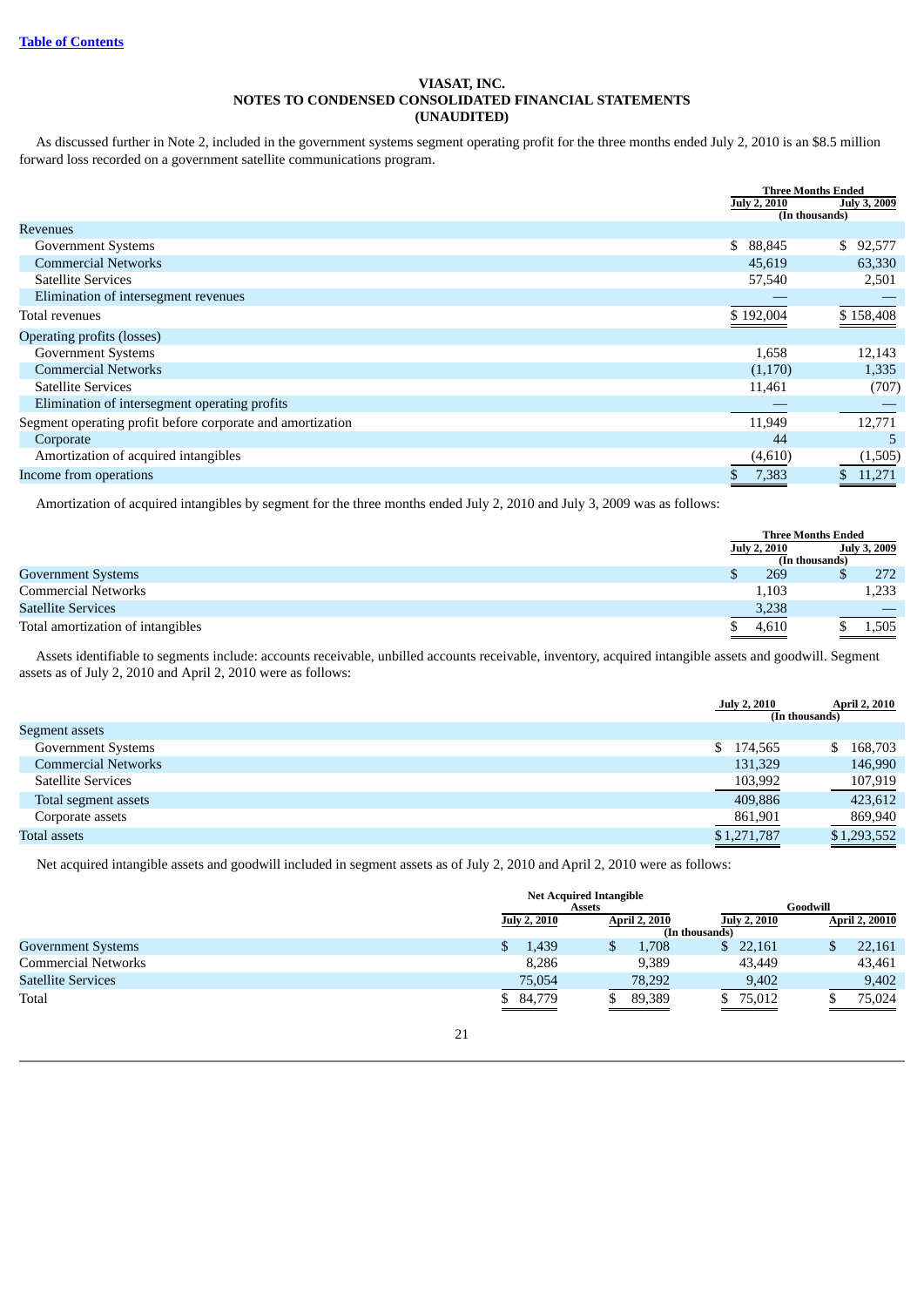Revenue information by geographic area for the three months ended July 2, 2010 and July 3, 2009 was as follows:

|                                        |                     | <b>Three Months Ended</b> |
|----------------------------------------|---------------------|---------------------------|
|                                        | <b>July 2, 2010</b> | <b>July 3, 2009</b>       |
|                                        |                     | (In thousands)            |
| <b>United States</b>                   | \$161,165           | \$126,042                 |
| Europe, Middle East and Africa         | 20,614              | 23,387                    |
| Asia, Pacific                          | 6,833               | 6,402                     |
| North America other than United States | 1,322               | 1,211                     |
| Latin America                          | 2,070               | 1,366                     |
|                                        | \$192,004           | \$158,408                 |

The Company distinguishes revenues from external customers by geographic area based on customer location.

The net book value of long-lived assets located outside the United States was \$4.7 million and \$4.4 million at July 2, 2010 and April 2, 2010, respectively.

### **Note 14 — Certain Relationships and Related-Party Transactions**

Michael Targoff, a director of the Company since February 2003, currently serves as the Chief Executive Officer and the Vice Chairman of the board of directors of Loral Space & Communications, Inc. (Loral), the parent of Space Systems/Loral, Inc. (SS/L), and is also a director of Telesat Holdings Inc., a joint venture company formed by Loral and the Public Sector Pension Investment Board to acquire Telesat Canada in October 2007. John Stenbit, a director of the Company since August 2004, also currently serves on the board of directors of Loral.

In January 2008, the Company entered into a satellite construction contract with SS/L under which the Company purchased a new high-capacity Ka-band spot-beam satellite (ViaSat-1) designed by the Company and currently under construction by SS/L for approximately \$209.1 million, subject to purchase price adjustments based on satellite performance. In addition, the Company entered into a beam sharing agreement with Loral, whereby Loral is responsible for contributing 15% of the total costs (estimated at approximately \$57.6 million) associated with the ViaSat-1 satellite project. The Company's purchase of the ViaSat-1 satellite from SS/L was approved by the disinterested members of the Company's Board of Directors, after a determination by the disinterested members of the Company's Board that the terms and conditions of the purchase were fair to and in the best interests of the Company and its stockholders.

During the three months ended July 2, 2010 and July 3, 2009, under the satellite construction contract, the Company paid \$10.6 million and \$23.3 million, respectively, to SS/L and had \$3.8 million payable to SS/L as of each of July 2, 2010 and April 2, 2010. During the three months ended July 2, 2010, the Company also received \$3.8 million from SS/L under the beam sharing agreement with Loral. There was no cash received from SS/L for the three months ended July 3, 2009. Accounts receivable due from SS/L under the beam sharing agreement with Loral were \$2.1 million and \$3.8 million as of July 2, 2010 and April 2, 2010, respectively.

From time to time the Company enters into various contracts in the ordinary course of business with SS/L and Telesat Canada. The Company recognized approximately \$0.1 million of revenue related to Telesat Canada during the three months ended July 2, 2010 and July 3, 2009. Accounts receivable due from Telesat Canada as of July 2, 2010 and April 2, 2010 were \$0.3 million and \$0.9 million, respectively. The Company also recognized \$2.8 million of expense related to Telesat Canada during the three months ended July 2, 2010 and no material amounts during the three months ended July 3, 2009. Collections in excess of revenues and deferred revenues related to a contract with SS/L was \$3.8 million and \$0.8 million as of July 2, 2010 and April 2, 2010, respectively. All other amounts related to SS/L, excluding activities under the ViaSat-1 related satellite contracts, were not material.

### **Note 15 — Financial Statements of Parent and Subsidiary Guarantors**

On October 22, 2009, the Company issued \$275.0 million in principal amount of Notes in a private placement to institutional buyers. The Notes are jointly and severally guaranteed on a full and unconditional basis by each of the Company's existing and future subsidiaries (the Guarantor Subsidiaries) that guarantee the Credit Facility. The indenture governing the Notes limits, among other things, the Company's and its restricted subsidiaries' ability to: incur, assume or guarantee additional debt; issue redeemable stock and preferred stock; pay dividends, make distributions or redeem or repurchase capital stock; prepay, redeem or repurchase subordinated debt; make loans and investments; grant or incur liens; restrict dividends, loans or asset transfers from restricted subsidiaries; sell or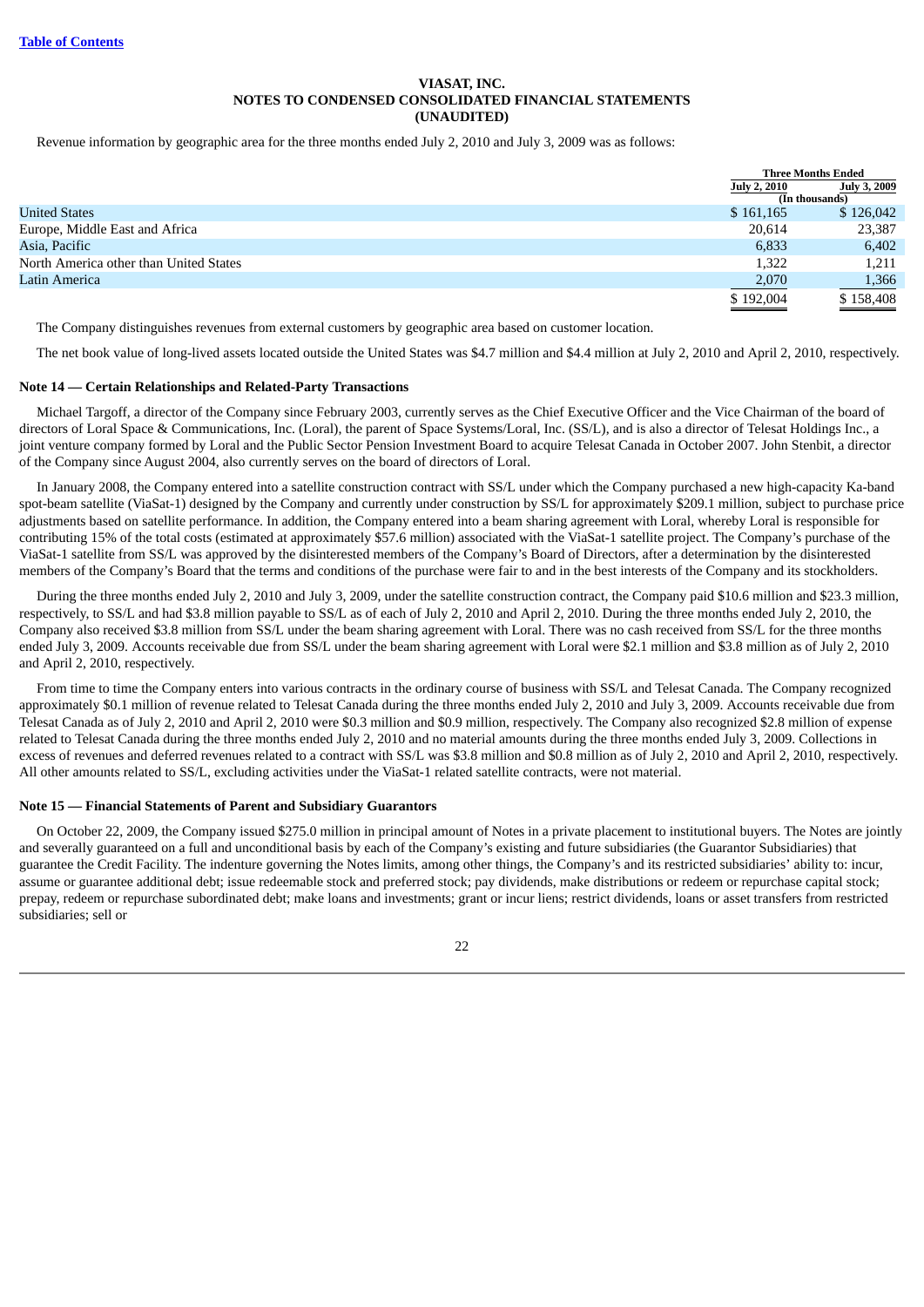otherwise dispose of assets; enter into transactions with affiliates; reduce the Company's satellite insurance; and consolidate or merge with, or sell substantially all of their assets to, another person.

The following supplemental financial information sets forth, on a condensed consolidating basis, the balance sheets, statements of operations and statements of cash flows for the Company (as "Issuing Parent Company"), the Guarantor Subsidiaries, the non-guarantor subsidiaries and total consolidated Company and subsidiaries as of July 2, 2010 and April 2, 2010 and for the three months ended July 2, 2010 and July 3, 2009.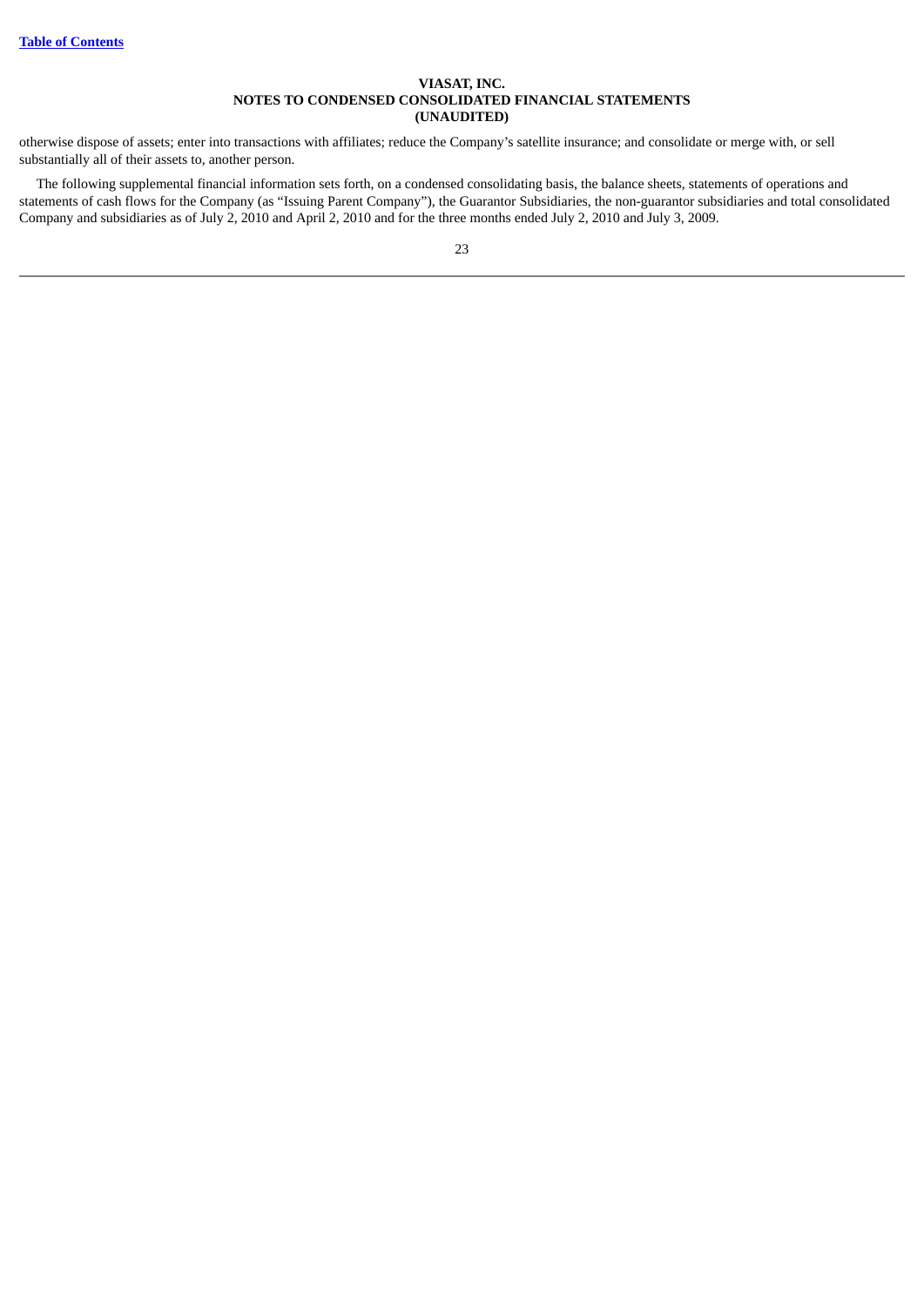# **Condensed Consolidating Balance Sheet as of July 2, 2010**

|                                              |               | <b>Issuing Parent</b><br>Company | <b>Guarantor</b><br>Subsidiaries | <b>Non-Guarantor</b><br><b>Subsidiaries</b><br>(In thousands) |                | <b>Consolidation and</b><br><b>Elimination</b><br><b>Adjustments</b> | Consolidated |
|----------------------------------------------|---------------|----------------------------------|----------------------------------|---------------------------------------------------------------|----------------|----------------------------------------------------------------------|--------------|
| <b>ASSETS</b>                                |               |                                  |                                  |                                                               |                |                                                                      |              |
| Current assets:                              |               |                                  |                                  |                                                               |                |                                                                      |              |
| Cash and cash equivalents                    | <sup>\$</sup> | 42,306                           | \$<br>7,480                      | \$<br>7,545                                                   | $\mathbb{S}$   |                                                                      | \$<br>57,331 |
| Accounts receivable, net                     |               | 148,498                          | 9,377                            | 3,933                                                         |                |                                                                      | 161,808      |
| <b>Inventories</b>                           |               | 79,904                           | 7,347                            | 1,215                                                         |                |                                                                      | 88,466       |
| Deferred income taxes                        |               | 16,480                           | 866                              |                                                               |                |                                                                      | 17,346       |
| Prepaid expenses and other current assets    |               | 18,483                           | 2,816                            | 866                                                           |                |                                                                      | 22,165       |
| Total current assets                         |               | 305,671                          | 27,886                           | 13,559                                                        |                |                                                                      | 347,116      |
| Satellites, net                              |               | 237,319                          | 278,883                          |                                                               |                |                                                                      | 516,202      |
| Property and equipment, net                  |               | 74,948                           | 82,420                           | 7,469                                                         |                | (984)                                                                | 163,853      |
| Other acquired intangible assets, net        |               | 9,616                            | 75,054                           | 109                                                           |                |                                                                      | 84,779       |
| Goodwill                                     |               | 63,940                           | 9,279                            | 1,793                                                         |                |                                                                      | 75,012       |
| Investments in subsidiaries and intercompany |               |                                  |                                  |                                                               |                |                                                                      |              |
| receivables                                  |               | 516,494                          | 2,135                            | 7,573                                                         |                | (526, 202)                                                           |              |
| Other assets                                 |               | 65,143                           | 19,071                           | 611                                                           |                |                                                                      | 84,825       |
| <b>Total assets</b>                          |               | \$1,273,131                      | \$494,728                        | \$<br>31,114                                                  | $\mathfrak{S}$ | (527, 186)                                                           | \$1,271,787  |
| <b>LIABILITIES AND EQUITY</b>                |               |                                  |                                  |                                                               |                |                                                                      |              |
| <b>Current liabilities:</b>                  |               |                                  |                                  |                                                               |                |                                                                      |              |
| Accounts payable                             | \$            | 66,980                           | \$<br>5,684                      | \$<br>562                                                     | \$             |                                                                      | \$<br>73,226 |
| <b>Accrued liabilities</b>                   |               | 78,035                           | 17,721                           | 2,012                                                         |                |                                                                      | 97,768       |
| Total current liabilities                    |               | 145,015                          | 23,405                           | 2,574                                                         |                |                                                                      | 170,994      |
|                                              |               |                                  |                                  |                                                               |                |                                                                      |              |
| Line of credit                               |               | 30,000                           |                                  |                                                               |                |                                                                      | 30,000       |
| Long-term debt, net                          |               | 271,924                          |                                  |                                                               |                |                                                                      | 271,924      |
| Intercompany payables                        |               | 38,999                           |                                  | 15,355                                                        |                | (54, 354)                                                            |              |
| Other liabilities                            |               | 17,138                           | 8,255                            | 45                                                            |                |                                                                      | 25,438       |
| <b>Total liabilities</b>                     |               | 503,076                          | 31,660                           | 17,974                                                        |                | (54, 354)                                                            | 498,356      |
| Equity:                                      |               |                                  |                                  |                                                               |                |                                                                      |              |
| ViaSat, Inc. stockholders' equity            |               |                                  |                                  |                                                               |                |                                                                      |              |
| Total ViaSat, Inc. stockholders' equity      |               | 770,055                          | 463,068                          | 13,140                                                        |                | (476, 716)                                                           | 769,547      |
| Noncontrolling interest in subsidiary        |               |                                  |                                  |                                                               |                | 3,884                                                                | 3,884        |
| Total equity                                 |               | 770.055                          | 463,068                          | 13,140                                                        |                | (472, 832)                                                           | 773,431      |
| Total liabilities and equity                 |               | \$1,273,131                      | \$494,728                        | \$<br>31,114                                                  | \$             | (527, 186)                                                           | \$1,271,787  |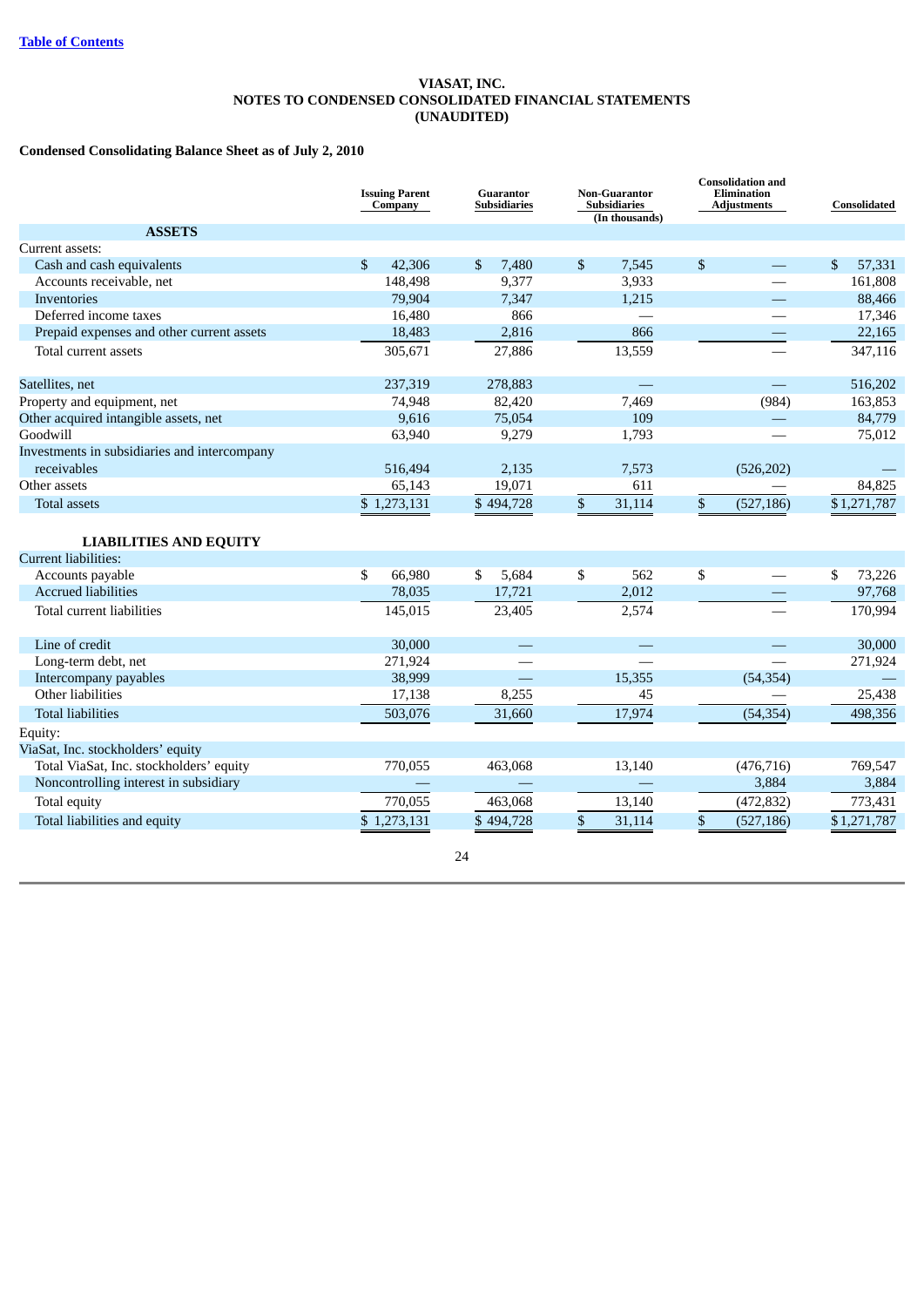# **Condensed Consolidating Balance Sheet as of April 2, 2010**

|                                                              | <b>Issuing Parent</b><br>Company | Guarantor<br><b>Subsidiaries</b> | <b>Non-Guarantor</b><br><b>Subsidiaries</b><br>(In thousands) | <b>Consolidation and</b><br><b>Elimination</b><br><b>Adjustments</b> | Consolidated |
|--------------------------------------------------------------|----------------------------------|----------------------------------|---------------------------------------------------------------|----------------------------------------------------------------------|--------------|
| <b>ASSETS</b>                                                |                                  |                                  |                                                               |                                                                      |              |
| Current assets:                                              |                                  |                                  |                                                               |                                                                      |              |
| Cash and cash equivalents                                    | $\mathbf{s}$<br>66,258           | \$16,216                         | $\mathbb{S}$<br>7,157                                         | $\mathbb{S}$                                                         | \$<br>89,631 |
| Accounts receivable, net                                     | 160,807                          | 11,983                           | 3,561                                                         |                                                                      | 176,351      |
| <b>Inventories</b>                                           | 75,222                           | 6,313                            | 1,427                                                         |                                                                      | 82,962       |
| Deferred income taxes                                        | 16,480                           | 866                              |                                                               |                                                                      | 17,346       |
| Prepaid expenses and other current assets                    | 25,457                           | 2,504                            | 896                                                           |                                                                      | 28,857       |
| Total current assets                                         | 344,224                          | 37,882                           | 13,041                                                        |                                                                      | 395,147      |
| Satellites, net                                              | 209,431                          | 286,258                          |                                                               |                                                                      | 495,689      |
| Property and equipment, net                                  | 66,928                           | 82,679                           | 7,141                                                         | (944)                                                                | 155,804      |
| Other acquired intangible assets, net                        | 10,872                           | 78,292                           | 225                                                           | —                                                                    | 89,389       |
| Goodwill                                                     | 63,940                           | 9,279                            | 1,805                                                         |                                                                      | 75,024       |
| Investments in subsidiaries and intercompany                 |                                  |                                  |                                                               |                                                                      |              |
| receivables                                                  | 596,313                          | 2,324                            | 7,654                                                         | (606, 291)                                                           |              |
| Other assets                                                 | 60,812                           | 21,070                           | 617                                                           |                                                                      | 82,499       |
| <b>Total assets</b>                                          | \$1,352,520                      | \$517,784                        | \$<br>30,483                                                  | \$<br>(607, 235)                                                     | \$1,293,552  |
|                                                              |                                  |                                  |                                                               |                                                                      |              |
| <b>LIABILITIES AND EQUITY</b><br><b>Current liabilities:</b> |                                  |                                  |                                                               |                                                                      |              |
| Accounts payable                                             | \$<br>71,765                     | 5,920<br>\$                      | 670<br>\$                                                     | \$                                                                   | 78,355<br>\$ |
| <b>Accrued liabilities</b>                                   | 85,960                           | 14,602                           | 1,689                                                         |                                                                      | 102,251      |
| Total current liabilities                                    | 157,725                          | 20,522                           | 2,359                                                         |                                                                      | 180,606      |
|                                                              |                                  |                                  |                                                               |                                                                      |              |
| Line of credit                                               | 60,000                           |                                  |                                                               |                                                                      | 60.000       |
| Long-term debt, net                                          | 271,801                          |                                  |                                                               |                                                                      | 271,801      |
| Intercompany payables                                        | 93,468                           |                                  | 14,505                                                        | (107, 973)                                                           |              |
| Other liabilities                                            | 16,356                           | 7,990                            | 49                                                            |                                                                      | 24,395       |
| <b>Total liabilities</b>                                     | 599,350                          | 28,512                           | 16,913                                                        | (107, 973)                                                           | 536,802      |
| Equity:                                                      |                                  |                                  |                                                               |                                                                      |              |
| ViaSat, Inc. stockholders' equity                            |                                  |                                  |                                                               |                                                                      |              |
| Total ViaSat, Inc. stockholders' equity                      | 753,170                          | 489,272                          | 13,570                                                        | (503,007)                                                            | 753,005      |
| Noncontrolling interest in subsidiary                        |                                  |                                  |                                                               | 3,745                                                                | 3,745        |
| Total equity                                                 | 753,170                          | 489,272                          | 13,570                                                        | (499, 262)                                                           | 756,750      |
| Total liabilities and equity                                 | \$1,352,520                      | \$517,784                        | \$<br>30,483                                                  | \$<br>(607, 235)                                                     | \$1,293,552  |
|                                                              |                                  |                                  |                                                               |                                                                      |              |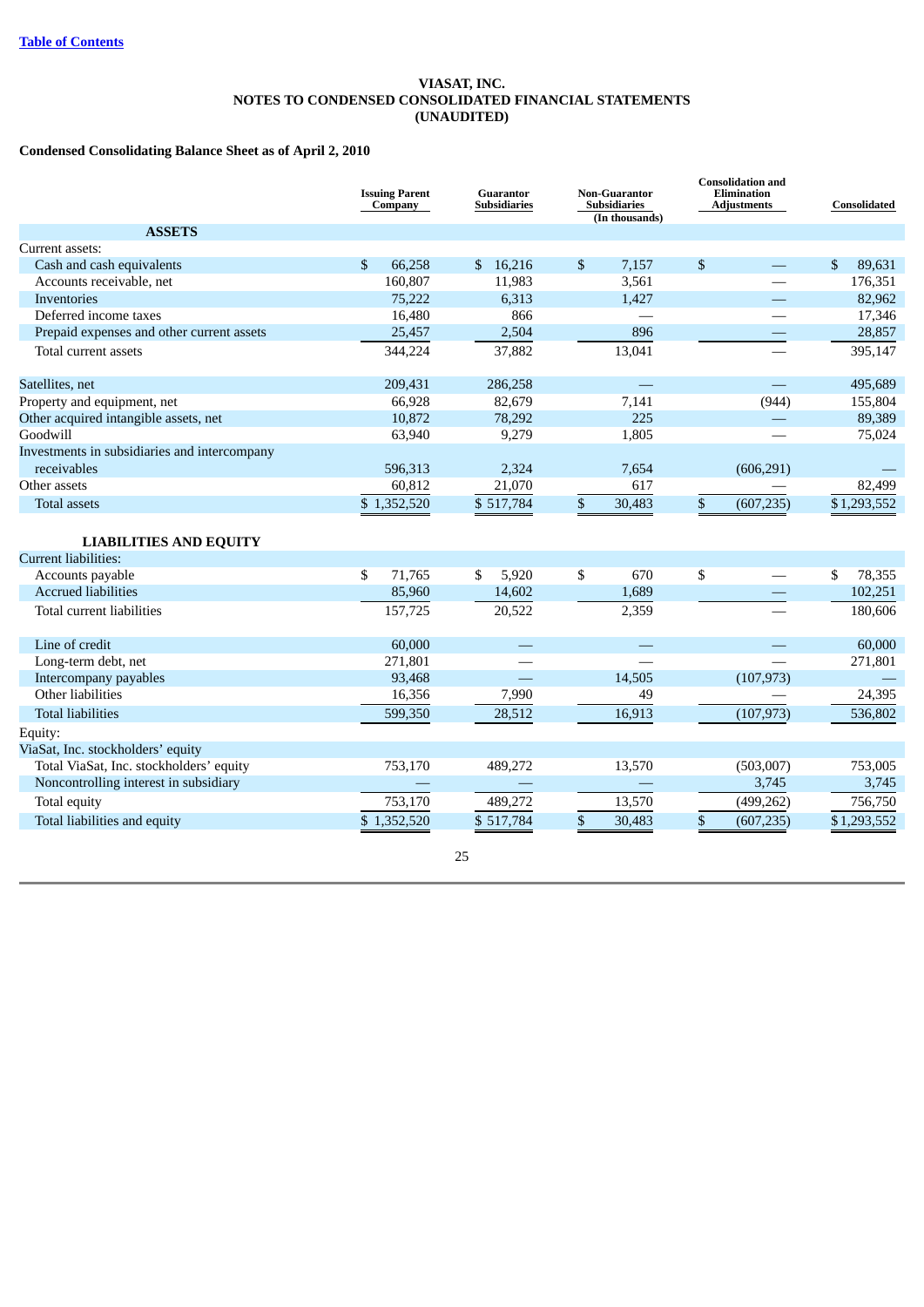# **Condensed Consolidating Statement of Operations for the Three Months Ended July 2, 2010**

|                                                                         | <b>Issuing Parent</b><br>Company | <b>Guarantor</b><br><b>Subsidiaries</b> | Non-Guarantor<br><b>Subsidiaries</b><br>(In thousands) | <b>Consolidation and</b><br><b>Elimination</b><br><b>Adiustments</b> | Consolidated  |  |
|-------------------------------------------------------------------------|----------------------------------|-----------------------------------------|--------------------------------------------------------|----------------------------------------------------------------------|---------------|--|
| <b>Revenues:</b>                                                        |                                  |                                         |                                                        |                                                                      |               |  |
| Product revenues                                                        | 125,141<br>\$                    | 551<br>\$                               | \$<br>1,342                                            | \$<br>(2,032)                                                        | 125,002<br>\$ |  |
| Service revenues                                                        | 11,222                           | 53,543                                  | 2,655                                                  | (418)                                                                | 67,002        |  |
| <b>Total revenues</b>                                                   | 136,363                          | 54,094                                  | 3,997                                                  | (2,450)                                                              | 192,004       |  |
| Operating expenses:                                                     |                                  |                                         |                                                        |                                                                      |               |  |
| Cost of product revenues                                                | 95,288                           | 475                                     | 944                                                    | (1,993)                                                              | 94,714        |  |
| Cost of service revenues                                                | 8,004                            | 29,681                                  | 1,765                                                  | (388)                                                                | 39,062        |  |
| Selling, general and administrative                                     | 25,561                           | 12,478                                  | 882                                                    |                                                                      | 38,921        |  |
| Independent research and development                                    | 7,261                            |                                         | 53                                                     |                                                                      | 7,314         |  |
| Amortization of acquired intangible assets                              | 1,260                            | 3,238                                   | 112                                                    |                                                                      | 4,610         |  |
| (Loss) income from operations                                           | (1,011)                          | 8,222                                   | 241                                                    | (69)                                                                 | 7,383         |  |
| Other income (expense):                                                 |                                  |                                         |                                                        |                                                                      |               |  |
| Interest income                                                         | 225                              |                                         | 3                                                      | (89)                                                                 | 139           |  |
| Interest expense                                                        | (2, 141)                         |                                         | (89)                                                   | 89                                                                   | (2, 141)      |  |
| (Loss) income before income taxes                                       | (2,927)                          | 8,222                                   | 155                                                    | (69)                                                                 | 5,381         |  |
| (Benefit) provision for income taxes                                    | (1,544)                          | 3,309                                   | 216                                                    |                                                                      | 1,981         |  |
| Equity in net income of consolidated subsidiaries                       | 4,713                            |                                         |                                                        | (4, 713)                                                             |               |  |
| Net income (loss)                                                       | 3,330                            | 4,913                                   | (61)                                                   | (4,782)                                                              | 3,400         |  |
| Less: Net income attributable to noncontrolling<br>interest, net of tax |                                  |                                         |                                                        | 139                                                                  | 139           |  |
| Net income (loss) attributable to ViaSat, Inc.                          | 3,330                            | \$<br>4,913                             | (61)                                                   | \$<br>(4, 921)                                                       | 3,261         |  |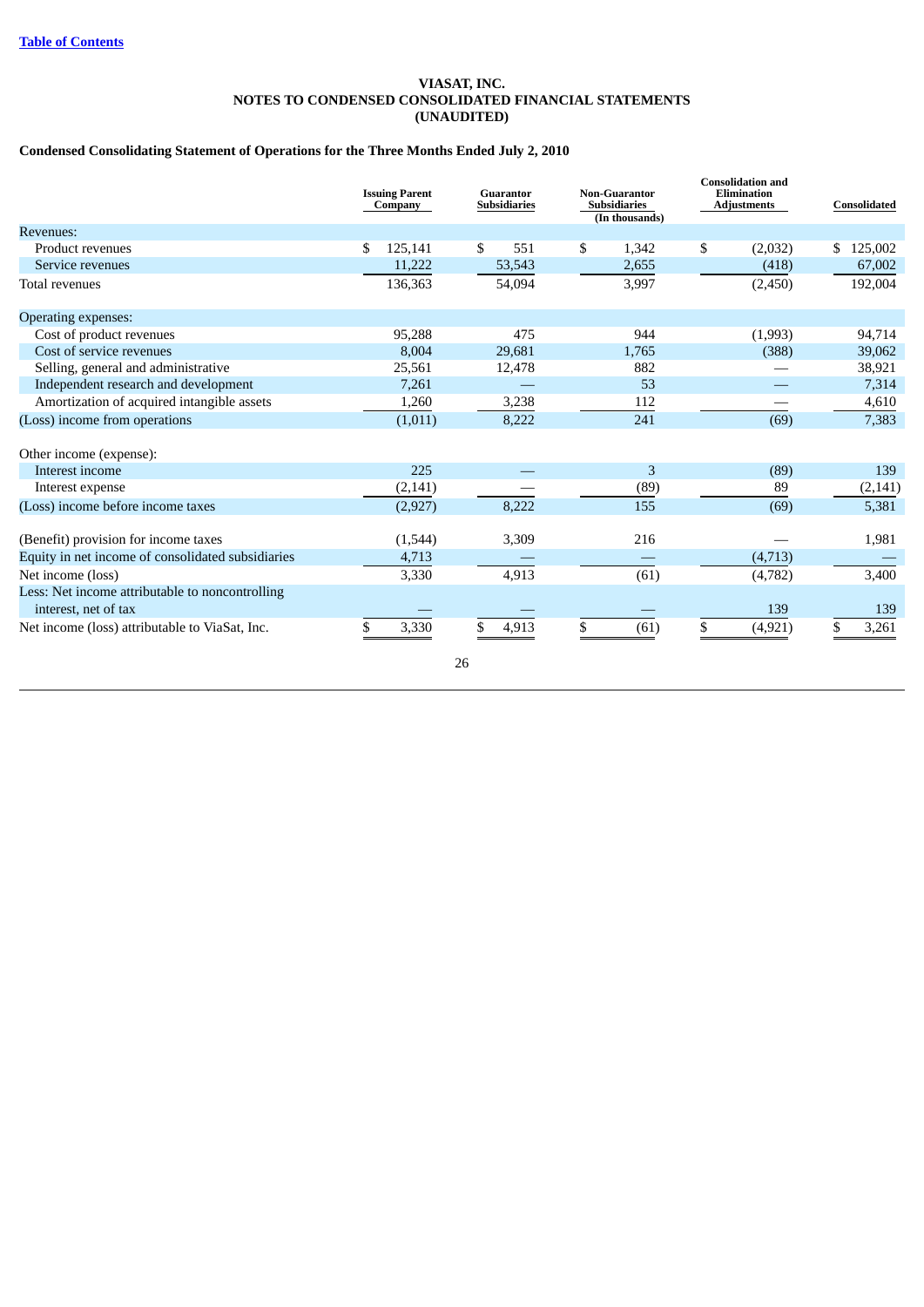# **Condensed Consolidating Statement of Operations for the Three Months Ended July 3, 2009**

|                                                                         | <b>Issuing</b><br>Parent<br>Company | Guarantor<br><b>Subsidiaries</b> | Non-<br>Guarantor<br><b>Subsidiaries</b><br>(In thousands) | <b>Consolidation</b><br>and<br><b>Elimination</b><br><b>Adjustments</b> | Consolidated  |
|-------------------------------------------------------------------------|-------------------------------------|----------------------------------|------------------------------------------------------------|-------------------------------------------------------------------------|---------------|
| Revenues:                                                               |                                     |                                  |                                                            |                                                                         |               |
| Product revenues                                                        | \$148,380                           | \$                               | 1,257<br>\$.                                               | \$<br>(236)                                                             | 149,401<br>\$ |
| Service revenues                                                        | 7,149                               |                                  | 1,858                                                      |                                                                         | 9,007         |
| <b>Total revenues</b>                                                   | 155,529                             |                                  | 3,115                                                      | (236)                                                                   | 158,408       |
| Operating expenses:                                                     |                                     |                                  |                                                            |                                                                         |               |
| Cost of product revenues                                                | 104,542                             |                                  | 1,247                                                      | (217)                                                                   | 105,572       |
| Cost of service revenues                                                | 4,600                               |                                  | 1,541                                                      |                                                                         | 6,141         |
| Selling, general and administrative                                     | 26,348                              |                                  | 568                                                        |                                                                         | 26,916        |
| Independent research and development                                    | 6,896                               |                                  | 107                                                        |                                                                         | 7,003         |
| Amortization of acquired intangible assets                              | 1,400                               |                                  | 105                                                        |                                                                         | 1,505         |
| Income (loss) from operations                                           | 11,743                              |                                  | (453)                                                      | (19)                                                                    | 11,271        |
| Other income (expense):                                                 |                                     |                                  |                                                            |                                                                         |               |
| Interest income                                                         | 95                                  |                                  | $\overline{2}$                                             |                                                                         | 97            |
| Interest expense                                                        | (179)                               |                                  |                                                            |                                                                         | (179)         |
| Income (loss) before income taxes                                       | 11,659                              |                                  | (451)                                                      | (19)                                                                    | 11,189        |
| Provision for income taxes                                              | 2,854                               |                                  | 43                                                         |                                                                         | 2,897         |
| Equity in net loss of consolidated subsidiaries                         | (517)                               |                                  |                                                            | 517                                                                     |               |
| Net income (loss)                                                       | 8,288                               |                                  | (494)                                                      | 498                                                                     | 8,292         |
| Less: Net income attributable to noncontrolling interest, net<br>of tax |                                     |                                  |                                                            | 23                                                                      | 23            |
| Net income (loss) attributable to ViaSat, Inc.                          | 8,288                               | \$                               | (494)<br>\$                                                | \$<br>475                                                               | 8,269         |
|                                                                         | 27                                  |                                  |                                                            |                                                                         |               |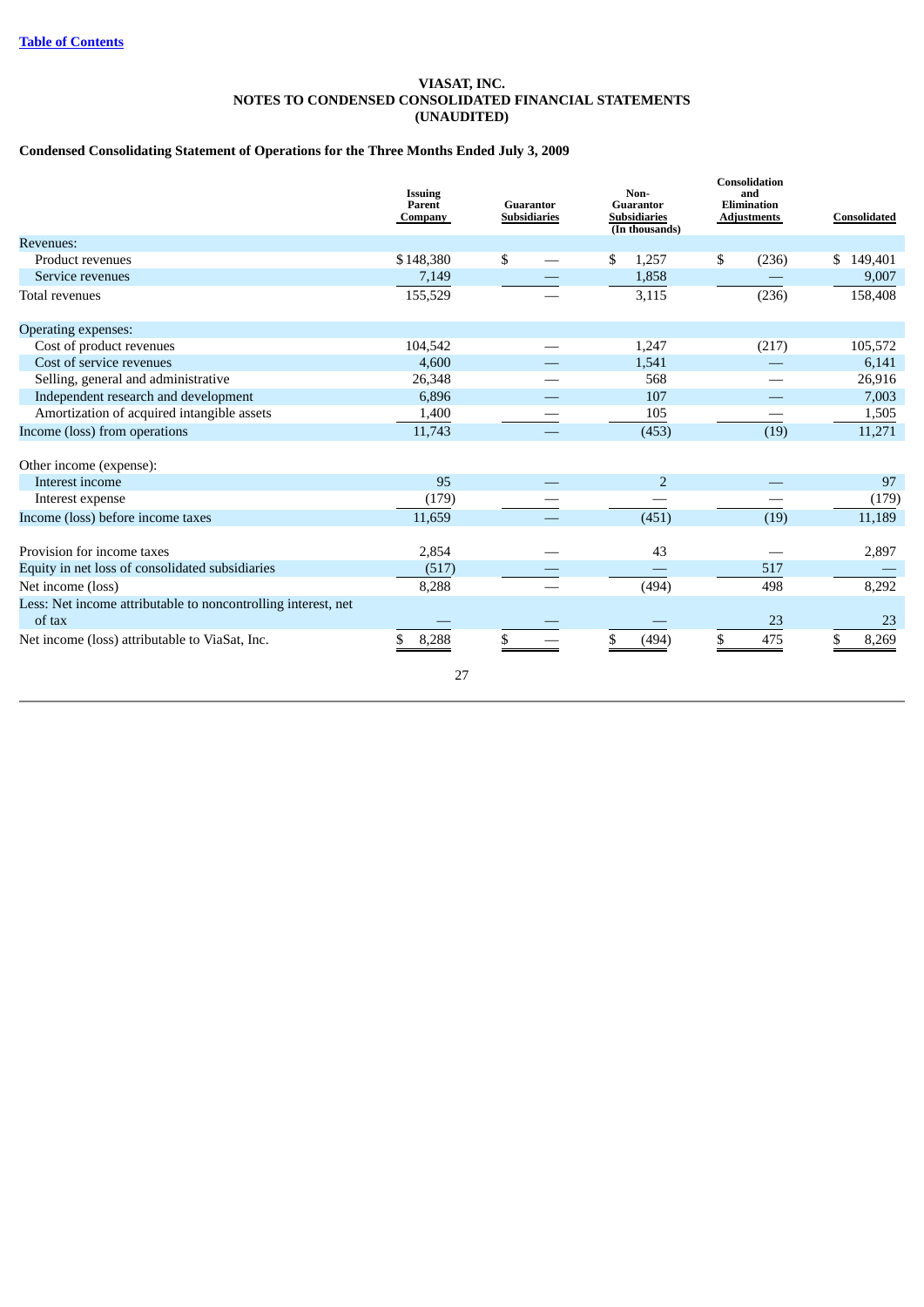# **Condensed Consolidating Statement of Cash Flows for the Three Months Ended July 2, 2010**

|                                                      | <b>Issuing Parent</b><br>Company | Guarantor<br><b>Subsidiaries</b> | <b>Non-Guarantor</b><br><b>Subsidiaries</b><br>(In thousands) | <b>Consolidation</b><br>and<br><b>Elimination</b><br><b>Adjustments</b> | Consolidated |
|------------------------------------------------------|----------------------------------|----------------------------------|---------------------------------------------------------------|-------------------------------------------------------------------------|--------------|
| <b>Cash flows from operating activities:</b>         |                                  |                                  |                                                               |                                                                         |              |
| Net cash provided by operating activities            | 7,153                            | \$.<br>31,192                    | 416<br>S.                                                     | \$.<br>(83)                                                             | 38,678       |
| <b>Cash flows from investing activities:</b>         |                                  |                                  |                                                               |                                                                         |              |
| Purchase of property, equipment and satellites       | (32,065)                         | (8,601)                          | (723)                                                         | 83                                                                      | (41,306)     |
| Cash paid for patents, licenses and other assets     | (3,851)                          |                                  |                                                               |                                                                         | (3,851)      |
| Long-term intercompany notes and investments         | (1,046)                          | 100                              | (148)                                                         | 1,094                                                                   |              |
| Net cash used in investing activities                | (36, 962)                        | (8,501)                          | (871)                                                         | 1,177                                                                   | (45, 157)    |
| <b>Cash flows from financing activities:</b>         |                                  |                                  |                                                               |                                                                         |              |
| Payments on line of credit                           | (30,000)                         |                                  |                                                               |                                                                         | (30,000)     |
| Proceeds from issuance of common stock under         |                                  |                                  |                                                               |                                                                         |              |
| equity plans                                         | 6,198                            |                                  |                                                               |                                                                         | 6,198        |
| Purchase of common stock in treasury                 | (1,816)                          |                                  |                                                               |                                                                         | (1,816)      |
| Intercompany long-term financing                     | 31,475                           | (31,427)                         | 1,046                                                         | (1,094)                                                                 |              |
| Net cash provided by (used in) financing activities  | 5,857                            | (31, 427)                        | 1,046                                                         | (1,094)                                                                 | (25, 618)    |
| Effect of exchange rate changes on cash              |                                  |                                  | (203)                                                         |                                                                         | (203)        |
| Net (decrease) increase in cash and cash equivalents | (23, 952)                        | (8,736)                          | 388                                                           |                                                                         | (32,300)     |
| Cash and cash equivalents at beginning of period     | 66,258                           | 16,216                           | 7,157                                                         |                                                                         | 89,631       |
| Cash and cash equivalents at end of period           | 42,306                           | 7,480                            | 7,545                                                         |                                                                         | 57,331       |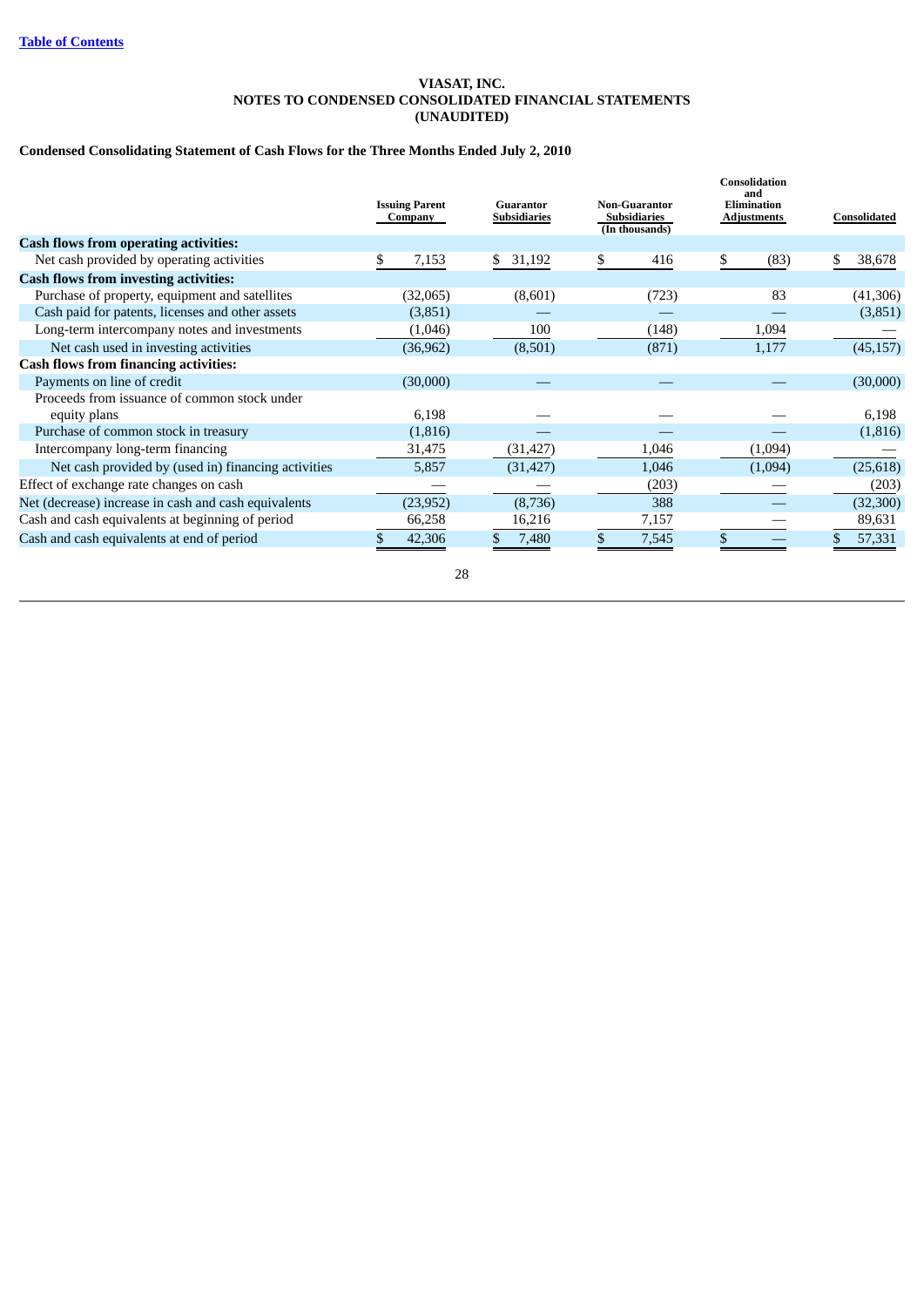# **Condensed Consolidating Statement of Cash Flows for the Three Months Ended July 3, 2009**

|                                                      | <b>Issuing Parent</b><br>Company | Guarantor<br><b>Subsidiaries</b> | <b>Non-Guarantor</b><br><b>Subsidiaries</b><br>(In thousands) |     | <b>Consolidation</b><br>and<br><b>Elimination</b><br><b>Adjustments</b> | Consolidated |
|------------------------------------------------------|----------------------------------|----------------------------------|---------------------------------------------------------------|-----|-------------------------------------------------------------------------|--------------|
| <b>Cash flows from operating activities:</b>         |                                  |                                  |                                                               |     |                                                                         |              |
| Net cash used in operating activities                | (4,258)                          | \$                               | \$<br>(911)                                                   | \$. |                                                                         | (5, 169)     |
| <b>Cash flows from investing activities:</b>         |                                  |                                  |                                                               |     |                                                                         |              |
| Purchase of property, equipment and satellites       | (31, 646)                        |                                  | (88)                                                          |     |                                                                         | (31, 734)    |
| Cash paid for patents, licenses and other assets     | (3,011)                          |                                  | 4                                                             |     |                                                                         | (3,007)      |
| Long-term intercompany notes and investments         | (456)                            |                                  | 203                                                           |     | 253                                                                     |              |
| Net cash (used in) provided by investing activities  | (35, 113)                        |                                  | 119                                                           |     | 253                                                                     | (34, 741)    |
| <b>Cash flows from financing activities:</b>         |                                  |                                  |                                                               |     |                                                                         |              |
| Proceeds from line of credit borrowings              | 80,000                           |                                  |                                                               |     |                                                                         | 80,000       |
| Payment of debt issuance costs                       | (2,339)                          |                                  |                                                               |     |                                                                         | (2, 339)     |
| Proceeds from issuance of common stock under         |                                  |                                  |                                                               |     |                                                                         |              |
| equity plans                                         | 3,651                            |                                  |                                                               |     |                                                                         | 3,651        |
| Purchase of common stock in treasury                 | (1,272)                          |                                  |                                                               |     |                                                                         | (1,272)      |
| Incremental tax benefits from stock-based            |                                  |                                  |                                                               |     |                                                                         |              |
| compensation                                         | 400                              |                                  |                                                               |     |                                                                         | 400          |
| Intercompany long-term financing                     | (203)                            |                                  | 456                                                           |     | (253)                                                                   |              |
| Net cash provided by financing activities            | 80,237                           |                                  | 456                                                           |     | (253)                                                                   | 80,440       |
| Effect of exchange rate changes on cash              |                                  |                                  | 251                                                           |     |                                                                         | 251          |
| Net increase (decrease) in cash and cash equivalents | 40,866                           |                                  | (85)                                                          |     |                                                                         | 40,781       |
| Cash and cash equivalents at beginning of period     | 57,830                           |                                  | 5,661                                                         |     |                                                                         | 63,491       |
| Cash and cash equivalents at end of period           | 98,696                           |                                  | 5,576                                                         |     |                                                                         | 104,272      |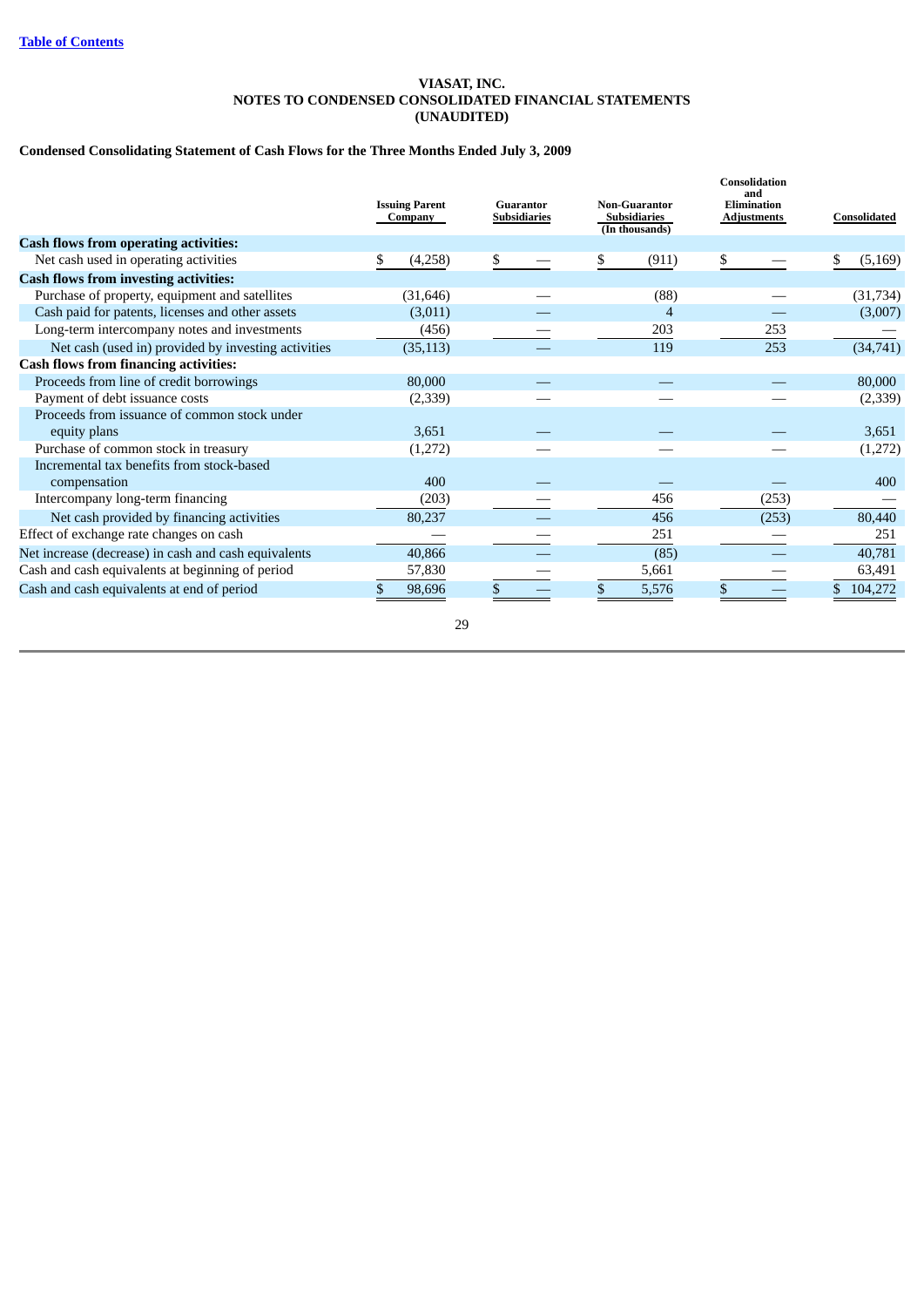### **Note 16 — Subsequent Events**

On July 8, 2010, the Company completed the acquisition of all outstanding shares of the parent company of Stonewood Group Limited (Stonewood). Stonewood is a leader in the design, manufacture and delivery of data at rest encryption products and services. Stonewood products are used to encrypt data on computer hard drives so that a lost or stolen laptop does not result in the compromise of classified information or the loss of intellectual property which will enhance the Company's current encryption security offerings within the Company's information assurance products. The preliminary purchase price of approximately \$19.5 million was comprised of \$4.6 million related to the fair value of 144,962 shares of the Company's common stock issued at the closing date and \$14.9 million in cash consideration. The preliminary allocation of the purchase price will be based on the fair value of assets acquired and liabilities assumed as of July 8, 2010, the date the acquisition was completed. Due to the limited time since the acquisition date, the initial accounting for the business combination, which is dependent upon valuations and other studies, has not been completed.

| ٠            |         |
|--------------|---------|
| ۰.<br>×<br>v | I<br>۰, |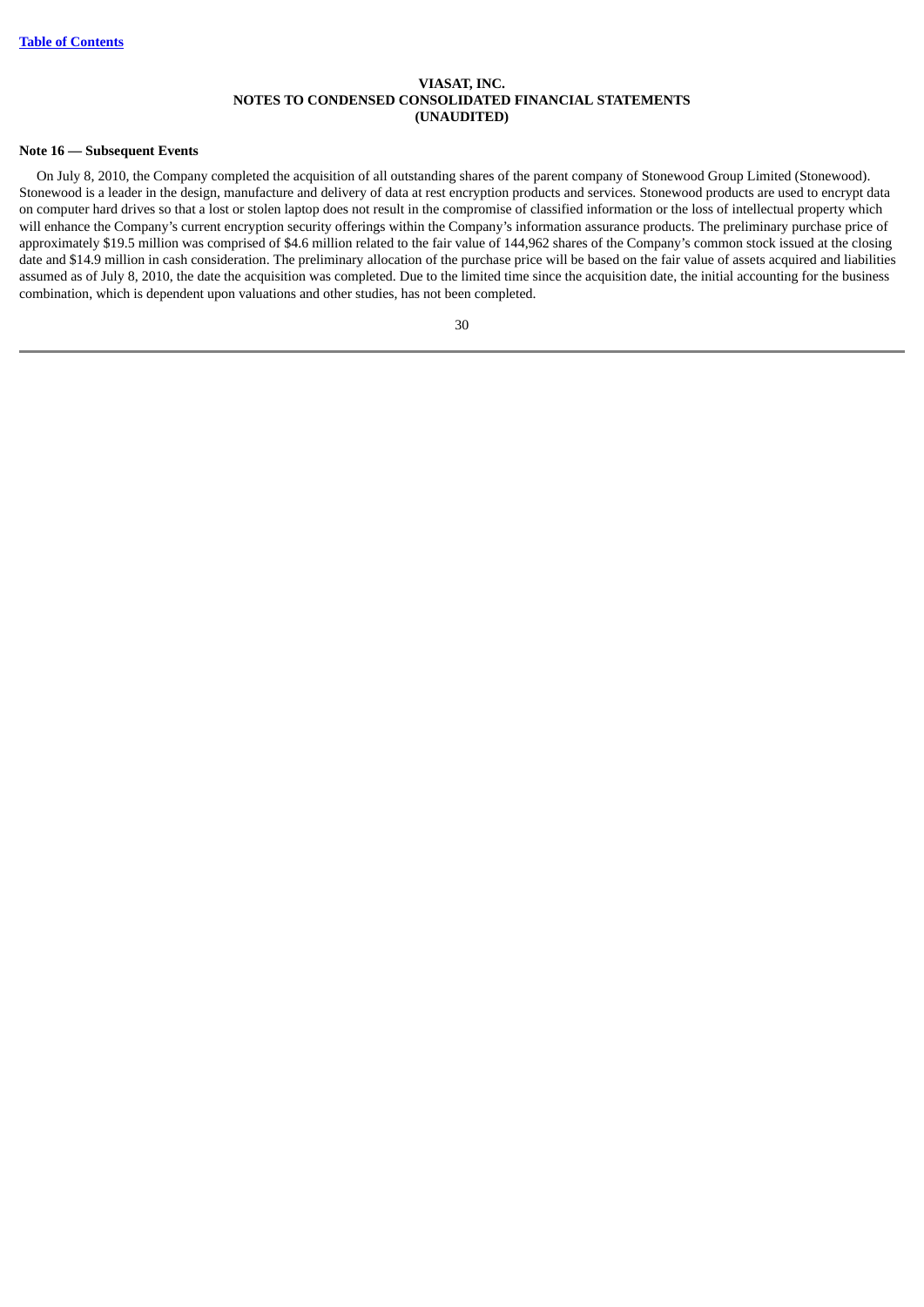### **Table of [Contents](#page-2-0)**

### <span id="page-31-0"></span>**Item 2. Management's Discussion and Analysis of Financial Condition and Results of Operations**

#### **Forward-Looking Statements**

This Quarterly Report, including "Management's Discussion and Analysis of Financial Condition and Results of Operations," contains forward-looking statements regarding future events and our future results that are subject to the safe harbors created under the Securities Act of 1933 and the Securities Exchange Act of 1934. These statements are based on current expectations, estimates, forecasts and projections about the industries in which we operate and the beliefs and assumptions of our management. We use words such as "anticipate," "believe," "continue," "could," "estimate," "expect," "goal," "intend," "may," "plan," "project," "seek," "should," "target," "will," "would," variations of such words and similar expressions to identify forward-looking statements. In addition, statements that refer to projections of earnings, revenue, costs or other financial items; anticipated growth and trends in our business or key markets; future growth and revenues from our products; future economic conditions and performance; anticipated performance of products or services; plans, objectives and strategies for future operations; and other characterizations of future events or circumstances, are forward-looking statements. Readers are cautioned that these forward-looking statements are only predictions and are subject to risks, uncertainties and assumptions that are difficult to predict, including those identified under the heading "Risk Factors" in Part I, Item 1A of our Annual Report on Form 10-K for the fiscal year ended April 2, 2010, elsewhere in this report and our other filings with the Securities and Exchange Commission (SEC). Therefore, actual results may differ materially and adversely from those expressed in any forward-looking statements. We undertake no obligation to revise or update any forward-looking statements for any reason.

### **Company Overview**

We are a leading provider of advanced satellite and wireless communications and secure networking systems, products and services. We have leveraged our success developing complex satellite communication systems and equipment for the U.S. government and select commercial customers to develop end-toend satellite network solutions for a wide array of applications and customers. Our product and systems offerings are often linked through common underlying technologies, customer applications and market relationships. We believe that our portfolio of products, combined with our ability to effectively cross-deploy technologies between government and commercial segments and across different geographic markets, provides us with a strong foundation to sustain and enhance our leadership in advanced communications and networking technologies. Our customers, including the U.S. government, leading aerospace and defense prime contractors, network integrators and communications service providers, rely on our solutions to meet their complex communications and networking requirements. In addition, following our recent acquisition of WildBlue Holding, Inc. (WildBlue), we are a leading provider of satellite broadband internet services in the United States. ViaSat was incorporated in California in 1986, and reincorporated as a Delaware corporation in 1996.

On December 15, 2009, we consummated our acquisition of WildBlue, a leading Ka-band satellite broadband internet service provider. In connection with the acquisition, we paid approximately \$442.7 million in cash and issued approximately 4.29 million shares of ViaSat common stock to WildBlue equity and debt holders (the WildBlue Investors). ViaSat retained approximately \$64.7 million of WildBlue's cash on hand. To finance in part the cash payment made to the WildBlue Investors, in October 2009 we issued \$275.0 million in aggregate principal amount of 8.875% Senior Notes due 2016 (the Notes) and, in December 2009, we borrowed \$140.0 million under our revolving credit facility (the Credit Facility), which was subsequently paid down to \$30.0 million as of July 2, 2010. During fiscal year 2010, we increased the amount of our revolving line of credit under the Credit Facility from \$85.0 million to \$275.0 million.

ViaSat operates in three segments: government systems, commercial networks and satellite services.

#### **Government Systems**

Our government systems segment develops and produces network-centric internet protocol (IP)-based secure government communications systems, products and solutions, which are designed to enable the collection and dissemination of secure real-time digital information between command centers, communications nodes and air defense systems. Customers of our government systems segment include tactical armed forces, public safety first-responders and remote government employees.

The primary products and services of our government systems segment include: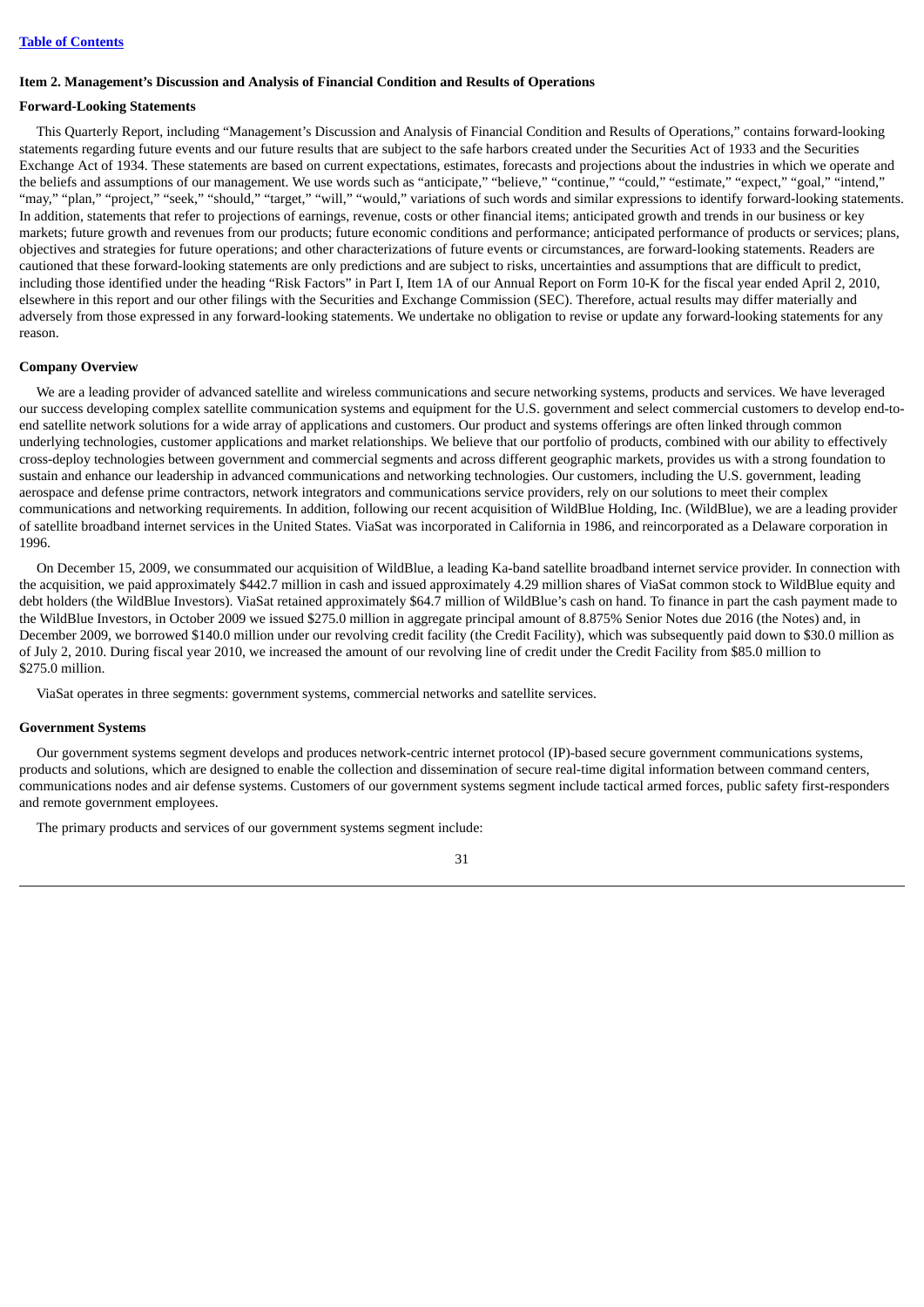### **Table of [Contents](#page-2-0)**

- **•** Tactical data links, including Multifunctional Information Distribution System (MIDS) terminals for military fighter jets, and their successor, MIDS Joint Tactical Radio System (MIDS JTRS) terminals (which were approved for low-rate initial production in 2010), "disposable" weapon data links, portable small tactical terminals and digital video data links for intelligence, surveillance and reconnaissance from Unmanned Aerial Vehicles (UAVs) and ground systems.
- **•** Information assurance products that enable military and government users to communicate information securely over networks, and that secure data stored on computers and storage devices.
- **•** Government satellite communication systems, including an array of portable and fixed broadband modems, terminals, network access control systems and antenna systems using a range of satellite frequency bands.

### **Commercial Networks**

Our commercial networks segment develops and produces a variety of advanced end-to-end satellite communication systems and ground networking equipment and products that address five key market segments: consumer, enterprise, in-flight, maritime and ground mobile applications. These communication systems, networking equipment and products are generally developed through a combination of customer and discretionary internal research and development funding.

Our satellite communication systems and ground networking equipment and products cater to a wide range of domestic and international commercial customers and include:

- **•** Consumer broadband, including next-generation satellite network infrastructure and ground terminals to access high capacity satellites.
- **•** Antenna systems for terrestrial and satellite applications, specializing in geospatial imagery, mobile satellite communication, Ka-band gateways, and other multi-band antennas.
- **•** Enterprise Very Small Aperture Terminal (VSAT) networks and products, designed to provide enterprises with broadband access to the internet or private networks.
- **•** Mobile broadband satellite communication systems, designed for use in aircraft, seagoing vessels and high-speed trains.
- **•** Satellite networking systems design and technology development, including design and technology services covering all aspects of satellite communication system architecture and technology.

### **Satellite Services**

Our satellite services segment complements our commercial networks segment by providing wholesale and retail satellite-based broadband internet services in the United States via our satellite and capacity agreements, as well as managed network services for the satellite communication systems of our consumer, enterprise and mobile broadband customers.

The primary services offered by our satellite services segment comprise:

**•** Wholesale and retail broadband services, comprised of WildBlue® service, which provides two-way satellite-based broadband internet access to consumers and small businesses in the United States. As of July 2, 2010, we provided WildBlue service to approximately 415,000 subscribers. In addition, following the launch of ViaSat-1, we expect to provide wholesale and retail broadband service via ViaSat-1 in the United States at speeds and volumes that provide a broadband experience that is comparable to or better than terrestrial broadband alternatives such as cable modems and DSL connections. We expect this service to become available in mid 2011. We plan to offer wholesale broadband services via ViaSat-1 to national and regional distribution partners, including retail service providers and communications companies. We plan to offer our retail service via ViaSat-1 through WildBlue.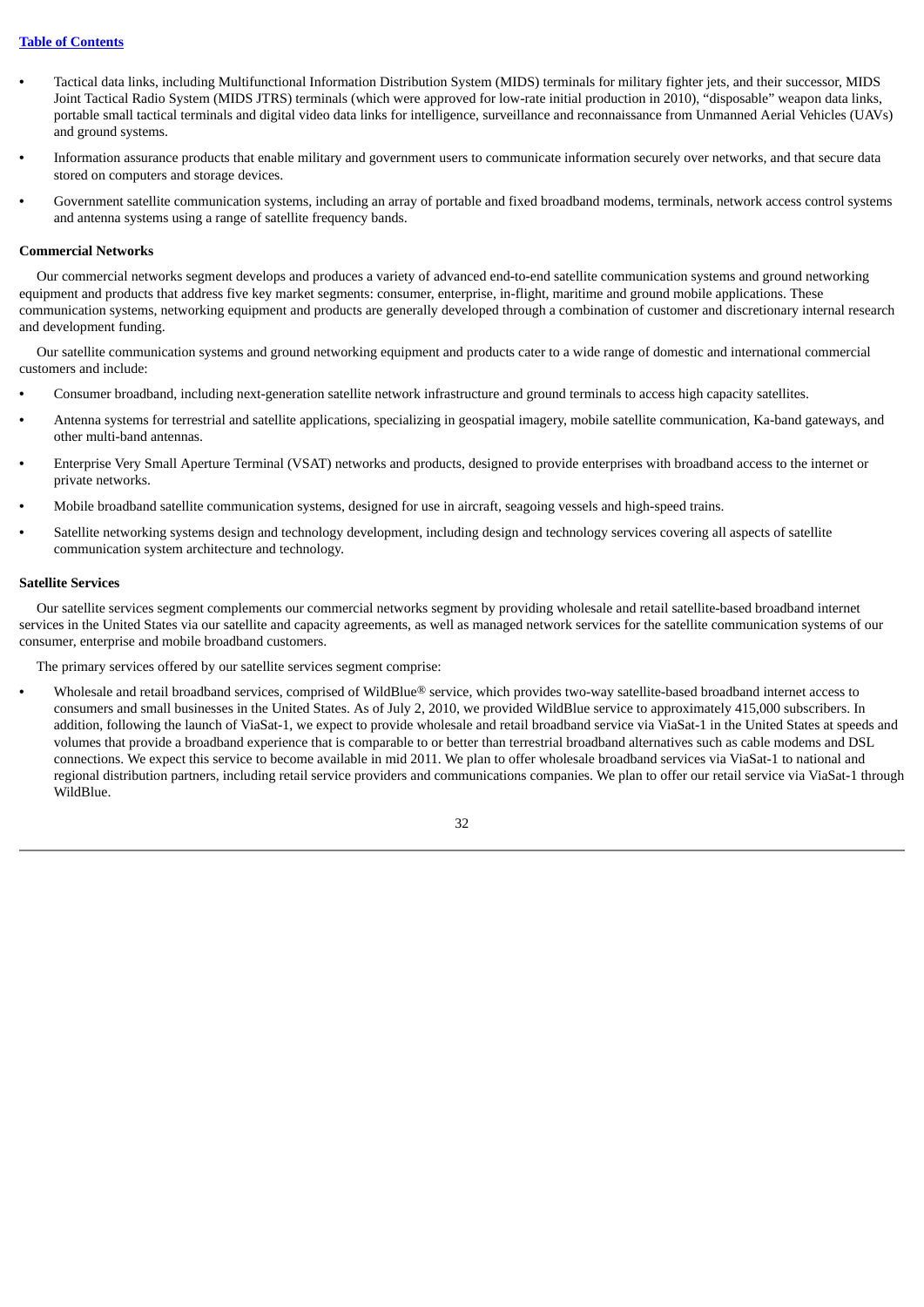- **•** Mobile broadband services, comprised of global network management services for customers who use our ArcLight®-based mobile satellite systems.
- **•** Managed broadband services, comprised of a full-service managed broadband service for everyday enterprise networking or backup protection for primary networks.

### **Sources of Revenues**

With respect to our government systems and commercial networks segments, to date, our ability to grow and maintain our revenues has depended on our ability to identify and target markets where the customer places a high priority on the technology solution, and our ability to obtain additional sizable contract awards. Due to the nature of this process, it is difficult to predict the probability and timing of obtaining awards in these markets.

Our products in these segments are provided primarily through three types of contracts: fixed-price, time-and-materials and cost-reimbursement contracts. Fixed-price contracts, which require us to provide products and services under a contract at a specified price, comprised approximately 94% and 89% of our total revenues for the three months ended July 2, 2010 and July 3, 2009, respectively. The remainder of our revenue for such periods was derived from costreimbursement contracts (under which we are reimbursed for all actual costs incurred in performing the contract to the extent such costs are within the contract ceiling and allowable under the terms of the contract, plus a fee or profit) and from time-and-materials contracts (which reimburse us for the number of labor hours expended at an established hourly rate negotiated in the contract, plus the cost of materials utilized in providing such products or services).

Historically, a significant portion of our revenues has been derived from customer contracts that include the research and development of products. The research and development efforts are conducted in direct response to the customer's specific requirements and, accordingly, expenditures related to such efforts are included in cost of sales when incurred and the related funding (which includes a profit component) is included in revenues. Revenues for our funded research and development from our customer contracts were approximately \$14.8 million or 8% and \$30.2 million or 19% of our total revenues in the three months ended July 2, 2010 and July 3, 2009, respectively.

We also incur independent research and development expenses, which are not directly funded by a third party. Independent research and development expenses consist primarily of salaries and other personnel-related expenses, supplies, prototype materials, testing and certification related to research and development programs. Independent research and development expenses were approximately 4% of total revenues during the three months ended July 2, 2010 and July 3, 2009. As a government contractor, we are able to recover a portion of our independent research and development expenses pursuant to our government contracts.

Our satellite services segment revenues are primarily derived from our recently acquired WildBlue business (which provides wholesale and retail satellitebased broadband internet services in the United States) and our managed network services which complement the commercial networks segment by supporting the satellite communication systems of our enterprise and mobile broadband customers.

### **Critical Accounting Policies and Estimates**

Management's Discussion and Analysis of Financial Condition and Results of Operations discusses our condensed consolidated financial statements, which have been prepared in accordance with accounting principles generally accepted in the United States (GAAP). The preparation of these financial statements requires management to make estimates and assumptions that affect the reported amounts of assets and liabilities and the disclosure of contingent assets and liabilities at the date of the financial statements and the reported amounts of revenues and expenses during the reporting period. We consider the policies discussed below to be critical to an understanding of our financial statements because their application places the most significant demands on management's judgment, with financial reporting results relying on estimation about the effect of matters that are inherently uncertain. We describe the specific risks for these critical accounting policies in the following paragraphs. For all of these policies, we caution that future events rarely develop exactly as forecast, and even the best estimates routinely require adjustment.

#### *Revenue recognition*

A substantial portion of our revenues is derived from long-term contracts requiring development and delivery of complex equipment built to customer specifications. Sales related to these contracts are accounted for under authoritative guidance for the

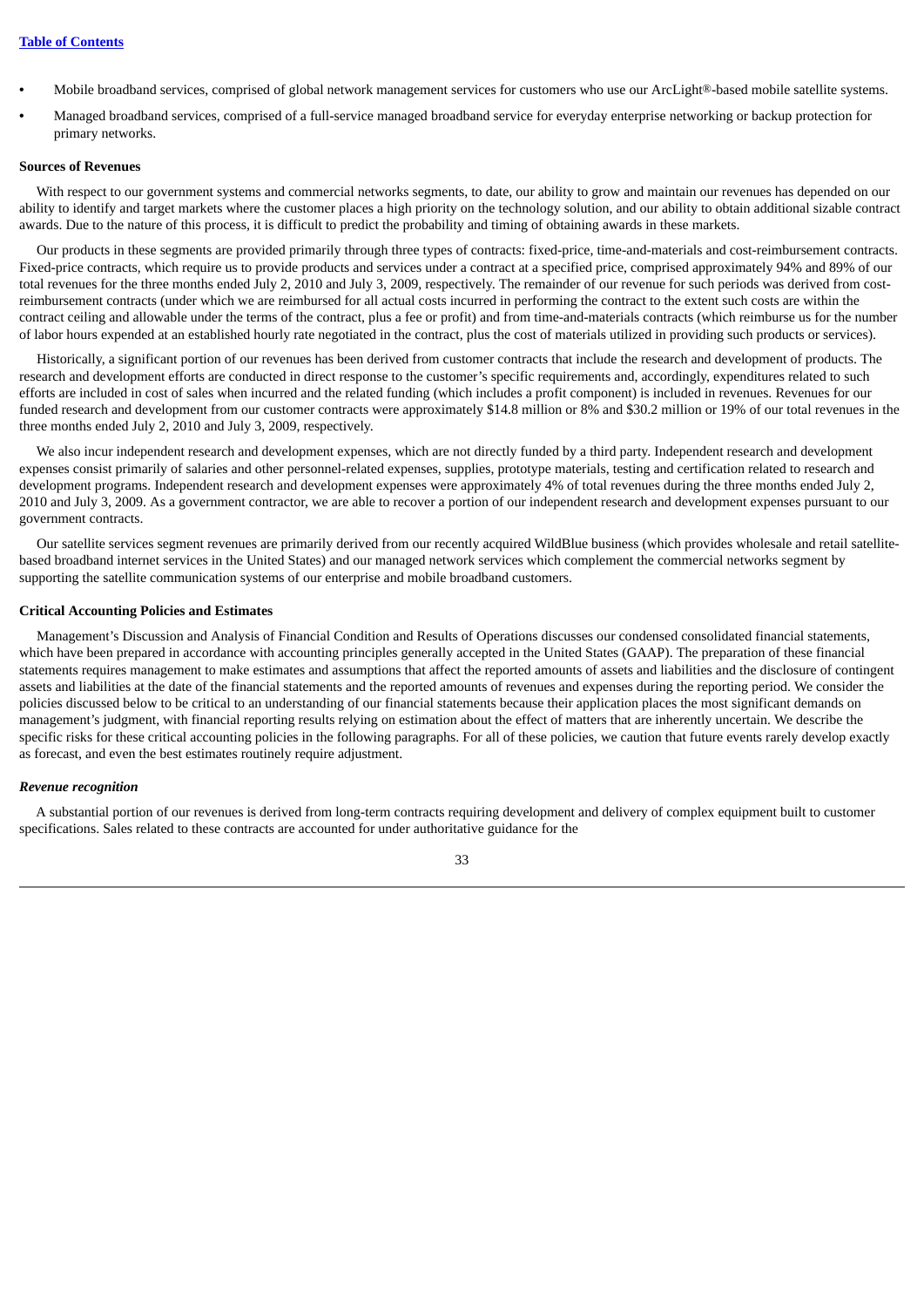percentage-of-completion method of accounting (the American Institute of Certified Public Accountants' (AICPA) Statement of Position 81-1 (SOP 81-1), "Accounting for Performance of Construction-Type and Certain Production-Type Contracts" / ASC 605-35). Sales and earnings under these contracts are recorded either based on the ratio of actual costs incurred to date to total estimated costs expected to be incurred related to the contract or as products are shipped under the units-of-delivery method.

The percentage-of-completion method of accounting requires management to estimate the profit margin for each individual contract and to apply that profit margin on a uniform basis as sales are recorded under the contract. The estimation of profit margins requires management to make projections of the total sales to be generated and the total costs that will be incurred under a contract. These projections require management to make numerous assumptions and estimates relating to items such as the complexity of design and related development costs, performance of subcontractors, availability and cost of materials, labor productivity and cost, overhead and capital costs and manufacturing efficiency. These contracts often include purchase options for additional quantities and customer change orders for additional or revised product functionality. Purchase options and change orders are accounted for either as an integral part of the original contract or separately depending upon the nature and value of the item. For contract claims or similar items, we apply judgment in estimating the amounts and assessing the potential for realization. These amounts are only included in contract value when they can be reliably estimated and realization is considered probable. Anticipated losses on contracts are recognized in full in the period in which losses become probable and estimable.

Assuming the initial estimates of sales and costs under a contract are accurate, the percentage-of-completion method results in the profit margin being recorded evenly as revenue is recognized under the contract. Changes in these underlying estimates due to revisions in sales and future cost estimates or the exercise of contract options may result in profit margins being recognized unevenly over a contract as such changes are accounted for on a cumulative basis in the period estimates are revised.

We believe we have established appropriate systems and processes to enable us to reasonably estimate future cost on our programs through regular quarterly evaluations of contract costs, scheduling and technical matters by business unit personnel and management. Historically, in the aggregate, we have not experienced significant deviations in actual costs from estimated program costs, and when deviations that result in significant adjustments arise, as discussed below with respect to a government satellite communication program, we disclose the related impact in Management's Discussion and Analysis of Financial Condition and Results of Operations. However, these estimates require significant management judgment and a significant change in future cost estimates on one or more programs could have a material effect on our results of operations. A one percent variance in our future cost estimates on open fixed-price contracts as of July 2, 2010 would change our income before income taxes by approximately \$0.4 million.

In June 2010, we performed extensive integration testing of numerous system components that had been separately developed as part of a government satellite communication program. As a result of this testing and subsequent internal reviews and analyses, we determined that significant additional rework was required in order to complete the program requirements and specifications and to prepare for a scheduled customer test in our fiscal second quarter. This additional rework and engineering effort resulted in a substantial increase in estimated labor and material costs to complete the program. Accordingly, we recorded an additional forward loss of \$8.5 million in the three months ended July 2, 2010 related to this estimate of program costs. While we believe the additional forward loss is adequate to cover known risks to date and that steps taken to improve the program performance will be effective, the program is on going and our efforts and the end results must be satisfactory to the customer. We believe that our estimate of costs to complete the program is appropriate based on known information, but cannot provide absolute assurance that additional costs will not be incurred. Including this program, during the three months ended July 2, 2010 and July 3, 2009, we recorded losses of approximately \$8.7 million and \$1.4 million, respectively, related to loss contracts.

We also have contracts and purchase orders where revenue is recorded on delivery of products or performance of services in accordance with the authoritative guidance for revenue recognition (Staff Accounting Bulletin No. 104 (SAB 104), "Revenue Recognition" / ASC 605). Under this standard, we recognize revenue when an arrangement exists, prices are fixed and determinable, collectability is reasonably assured and the goods or services have been delivered.

We also enter into certain leasing arrangements with customers and evaluate the contracts in accordance with the authoritative guidance for leases (SFAS 13, "Leases" / ASC 840). Our accounting for equipment leases involves specific determinations under the authoritative guidance for leases, which often involve complex provisions and significant judgments. In accordance with the authoritative guidance for leases, we classify the transactions as sales type or operating leases based on (1) review for transfers of ownership of the property to the lessee by the end of the lease term, (2) review of the lease terms to determine if it contains an option to purchase the leased property for a price which is sufficiently lower than the expected fair value of the property at the date of the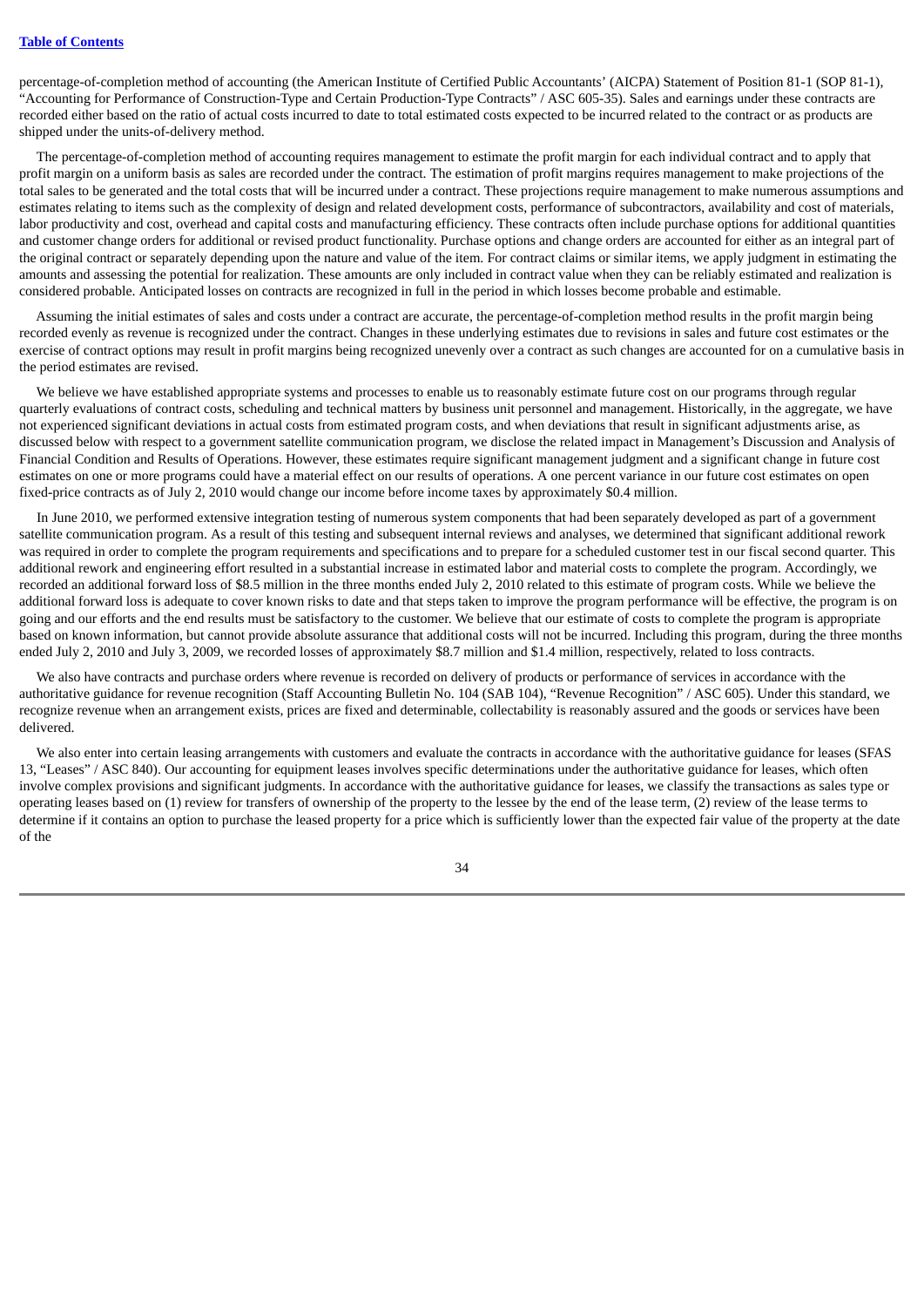option, (3) review of the lease term to determine if it is equal to or greater than 75% of the economic life of the equipment and (4) review of the present value of the minimum lease payments to determine if they are equal to or greater than 90% of the fair market value of the equipment at the inception of the lease. Additionally, we consider the cancelability of the contract and any related uncertainty of collections or risk in recoverability of the lease investment at lease inception. Revenue from sales type leases is recognized at the inception of the lease or when the equipment has been delivered and installed at the customer site, if installation is required. Revenues from equipment rentals under operating leases are recognized as earned over the lease term, which is generally on a straight-line basis.

When a sale involves multiple elements, such as sales of products that include services, the entire fee from the arrangement is allocated to each respective element based on its relative fair value in accordance with the authoritative guidance for accounting for multiple element revenue arrangements (Emerging Issues Task Force 00-21 (EITF 00-21), "Accounting for Multiple Element Revenue Arrangements" / ASC 605-25), and recognized when the applicable revenue recognition criteria for each element have been met. The amount of product and service revenue recognized is impacted by our judgments as to whether an arrangement includes multiple elements and, if so, whether sufficient objective and reliable evidence of fair value exists for those elements. Changes to the elements in an arrangement and our ability to establish evidence for those elements could affect the timing of revenue recognition.

Collections in excess of revenues and deferred revenues represent cash collected from customers in advance of revenue recognition and are recorded in accrued liabilities for obligations within the next twelve months. Deferred revenues extending beyond the twelve months are recorded within other liabilities in the consolidated financial statements.

### *Stock-based compensation*

Under the authoritative guidance for share-based payments (SFAS 123, "Share-Based Payments" / ASC 718), stock-based compensation cost is measured at the grant date based on the estimated fair value of the award and is recognized as expense ratably over the employees' requisite service period. We use the Black-Scholes model to estimate the fair value of stock-based awards at the grant date. The Black-Scholes model requires using judgment to estimate stock price volatility, the expected option life, the risk-free interest rate, and the dividend yield, which are used to calculate fair value. Compensation expense is recognized only for those options expected to vest, with forfeitures estimated at the date of grant based on our historical experience and future expectations. To the extent actual forfeitures differ significantly from our estimates, adjustments to compensation cost may be required in future periods.

### *Allowance for doubtful accounts*

We make estimates of the collectability of our accounts receivable based on historical bad debts, customer creditworthiness and current economic trends when evaluating the adequacy of the allowance for doubtful accounts. Historically, our bad debt allowances have been minimal; a contributing factor to this is that a significant portion of our sales has been to the U.S. government. Our accounts receivable balance was \$161.8 million, net of allowance for doubtful accounts of \$0.5 million, as of July 2, 2010, and our accounts receivable balance was \$176.4 million, net of allowance for doubtful accounts of \$0.5 million, as of April 2, 2010.

### *Warranty reserves*

We provide limited warranties on our products for periods of up to five years. We record a liability for our warranty obligations when we ship the products or they are included in long-term construction contracts based upon an estimate of expected warranty costs. Amounts expected to be incurred within twelve months are classified as a current liability. For mature products, we estimate the warranty costs based on historical experience with the particular product. For newer products that do not have a history of warranty costs, we base our estimates on our experience with the technology involved and the types of failures that may occur. It is possible that our underlying assumptions will not reflect the actual experience, and in that case, we will make future adjustments to the recorded warranty obligation.

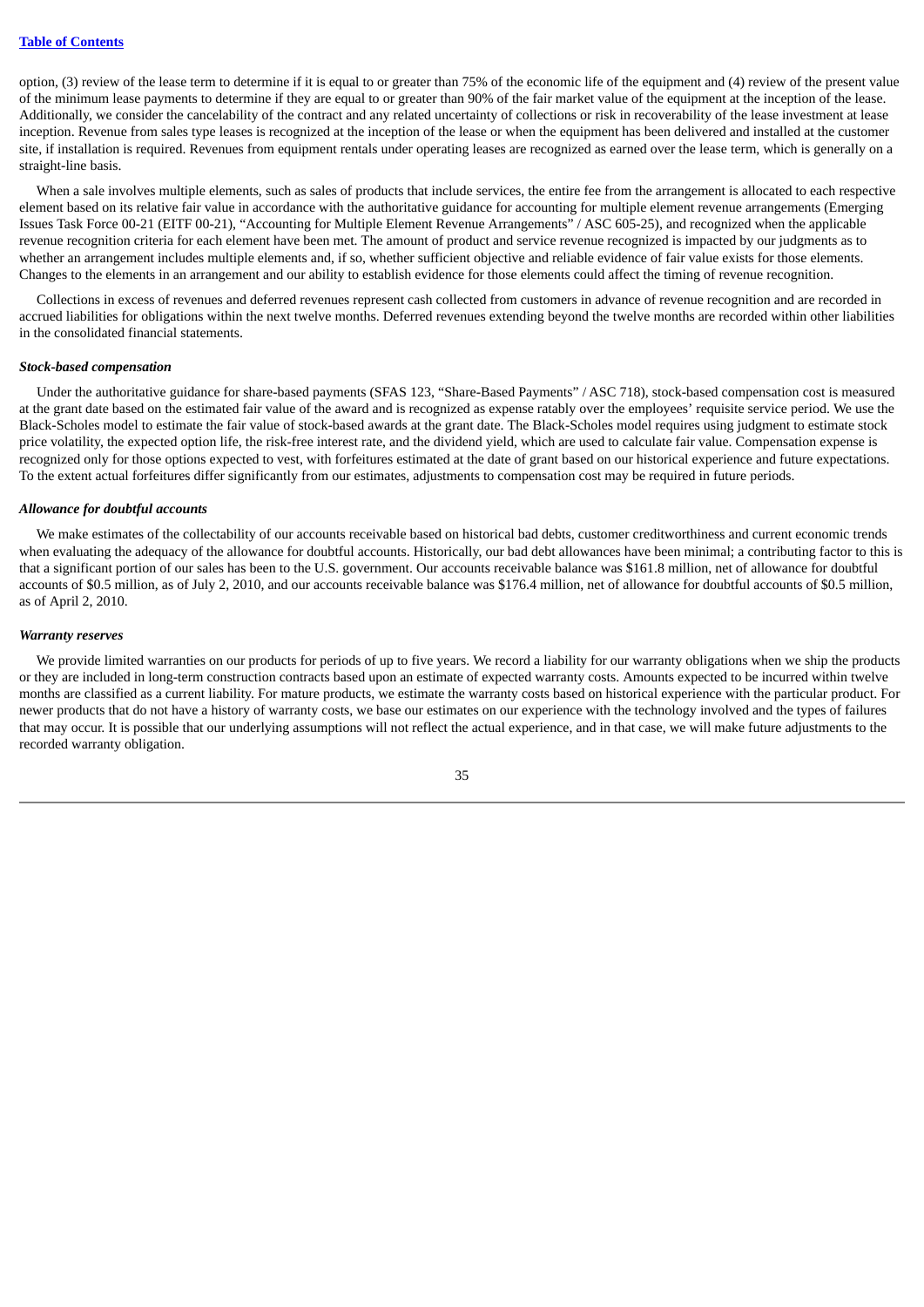### *Goodwill*

We account for our goodwill under authoritative guidance for goodwill and other intangible assets (SFAS 142, "Goodwill and Other Intangible Assets" / ASC 350). The authoritative guidance for the goodwill impairment model is a two-step process. First, it requires a comparison of the book value of net assets to the fair value of the reporting units that have goodwill assigned to them. Reporting units within our government systems, commercial networks and satellite services segments have goodwill assigned to them. If the fair value is determined to be less than book value, a second step is performed to compute the amount of the impairment. In this process, a fair value for goodwill is estimated, based in part on the fair value of the reporting unit used in the first step, and is compared to its carrying value. The shortfall of the fair value below carrying value, if any, represents the amount of goodwill impairment. We test goodwill for impairment during the fourth quarter every fiscal year and when an event occurs or circumstances change such that it is reasonably possible that an impairment may exist.

We estimate the fair values of the reporting units using discounted cash flows and other indicators of fair value such as market comparable transactions, etc. We base the forecast of future cash flows on our best estimate of the future revenues and operating costs, which we derive primarily from existing firm orders, expected future orders, contracts with suppliers, labor agreements and general market conditions. Changes in these forecasts could cause a particular reporting unit to either pass or fail the first step in the authoritative guidance related to the goodwill impairment model, which could significantly influence whether a goodwill impairment needs to be recorded. We adjust the cash flow forecasts by an appropriate discount rate derived from our market capitalization plus a suitable control premium at the date of evaluation. In applying the first step, which is identification of any impairment of goodwill, no impairment of goodwill has resulted.

### *Property, equipment and satellites*

Equipment, computers and software, furniture and fixtures, and our ViaSat-1 satellite under construction are recorded at cost, net of accumulated depreciation. Costs are capitalized as incurred and for our satellite include construction, launch and insurance. Satellite construction costs, including launch services and insurance, are generally procured under long-term contracts that provide for payments by us over the contract periods. In addition, interest expense is capitalized on the carrying value of the satellite during the construction period. Satellite construction and launch services costs are capitalized to reflect progress toward completion, which typically coincides with contract milestone payment schedules. Insurance premiums related to the satellite launch and subsequent in-orbit testing are capitalized and amortized over the estimated useful lives of the satellite. Performance incentives payable in future periods are dependent on the continued satisfactory performance of the satellite in service.

As a result of the acquisition of WildBlue on December 15, 2009, we acquired the WildBlue-1 satellite (which was placed into service in March 2007) and an exclusive prepaid lifetime capital lease of Ka-band capacity on Telesat Canada's Anik F2 satellite (which was placed into service in April 2005). The acquired assets also included the indoor and outdoor customer premise equipment (CPE) units leased to subscribers under WildBlue's retail leasing program.

### *Impairment of long-lived assets (property, equipment and satellites, and other assets)*

In accordance with the authoritative guidance for impairment or disposal of long-lived assets (SFAS 144, "Accounting for the Impairment or Disposal of Long-Lived Assets" / ASC 360), we assess potential impairments to our long-lived assets, including property, equipment and satellites and other assets, when there is evidence that events or changes in circumstances indicate that the carrying value may not be recoverable. We recognize an impairment loss when the undiscounted cash flows expected to be generated by an asset (or group of assets) are less than the asset's carrying value. Any required impairment loss would be measured as the amount by which the asset's carrying value exceeds its fair value, and would be recorded as a reduction in the carrying value of the related asset and charged to results of operations.

### *Income taxes and valuation allowance on deferred tax assets*

Management evaluates the realizability of our deferred tax assets and assesses the need for a valuation allowance on a quarterly basis. In accordance with the authoritative guidance for income taxes (SFAS 109, "Accounting for Income Taxes" / ASC 740), net deferred tax assets are reduced by a valuation allowance if, based on all the available evidence, it is more likely than not that some or all of the deferred tax assets will not be realized. Our valuation allowance against deferred tax assets increased from \$13.1 million at

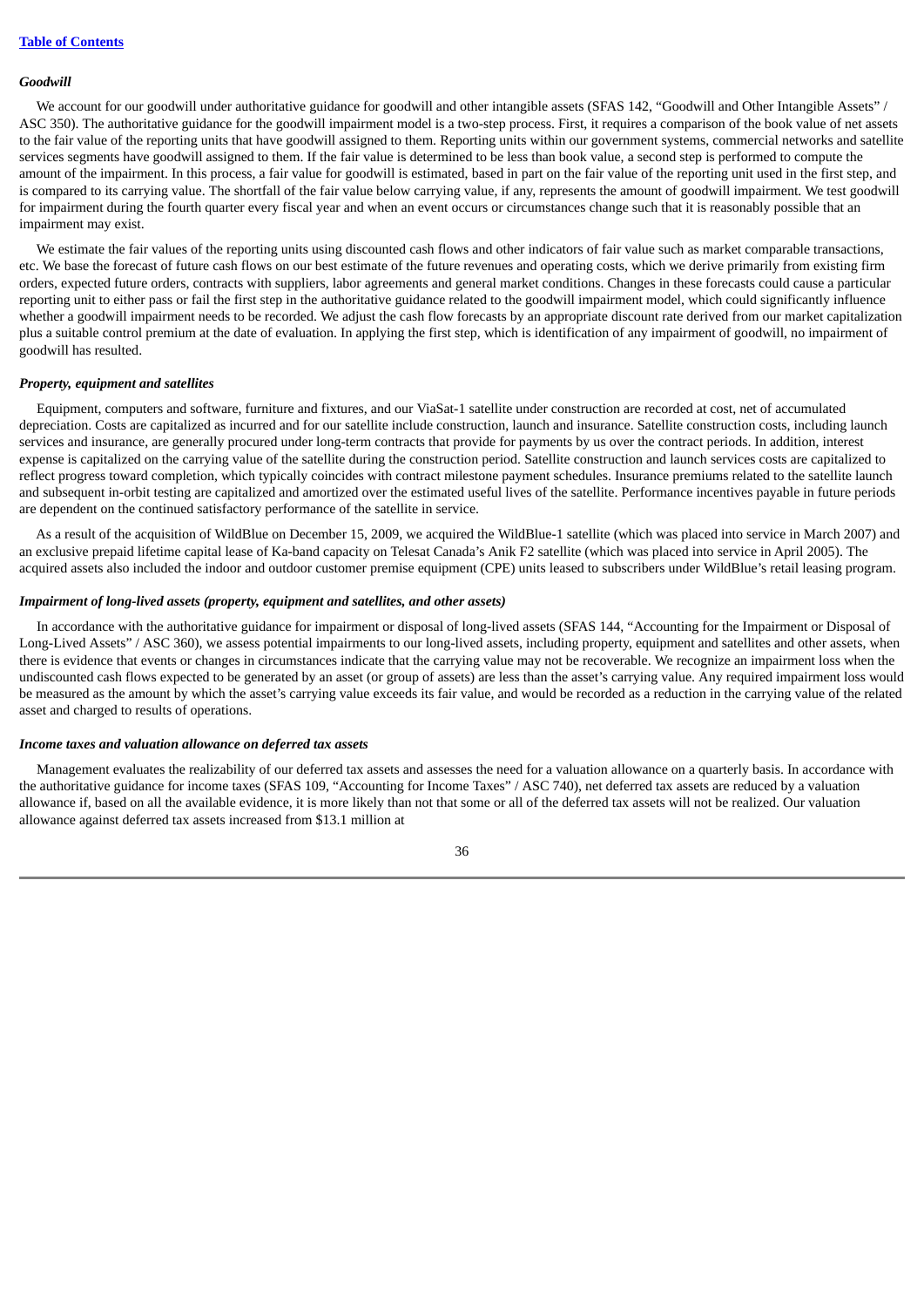April 2, 2010 to \$13.2 million at July 2, 2010. The valuation allowance primarily relates to state net operating loss carryforwards and research credit carryforwards available to reduce state income taxes.

Accruals for uncertain tax positions are provided for in accordance with the authoritative guidance for accounting for uncertainty in income taxes (Financial Accounting Standards Board (FASB) Interpretation No. 48 (FIN 48), "Accounting for Uncertainty in Income Taxes — an interpretation of FASB Statement No. 109" / ASC 740). Under the authoritative guidance, we may recognize the tax benefit from an uncertain tax position only if it is more likely than not that the tax position will be sustained on examination by the taxing authorities, based on the technical merits of the position. The tax benefits recognized in the financial statements from such a position should be measured based on the largest benefit that has a greater than 50% likelihood of being realized upon ultimate settlement. The authoritative guidance addresses the derecognition of income tax assets and liabilities, classification of current and deferred income tax assets and liabilities, accounting for interest and penalties associated with tax positions, and income tax disclosures.

We are subject to income taxes in the United States and numerous foreign jurisdictions. In the ordinary course of business there are calculations and transactions where the ultimate tax determination is uncertain. In addition, changes in tax laws and regulations as well as adverse judicial rulings could adversely affect the income tax provision. We believe we have adequately provided for income tax issues not yet resolved with federal, state and foreign tax authorities. However, if these provided amounts prove to be more than what is necessary, the reversal of the reserves would result in tax benefits being recognized in the period in which we determine that provision for the liabilities is no longer necessary. If an ultimate tax assessment exceeds our estimate of tax liabilities, an additional charge to expense would result.

### **Results of Operations**

The following table presents, as a percentage of product, service or total revenues, income statement data for the periods indicated.

|                                            | <b>Three Months Ended</b> |                     |
|--------------------------------------------|---------------------------|---------------------|
|                                            | <b>July 2, 2010</b>       | <b>July 3, 2009</b> |
| Revenues                                   | 100.0%                    | 100.0%              |
| Product revenues                           | 65.1                      | 94.3                |
| Service revenues                           | 34.9                      | 5.7                 |
| Operating expenses:                        |                           |                     |
| Cost of product revenues                   | 75.8                      | 70.7                |
| Cost of service revenues                   | 58.3                      | 68.2                |
| Selling, general and administrative        | 20.3                      | 17.0                |
| Independent research and development       | 3.8                       | 4.4                 |
| Amortization of acquired intangible assets | 2.4                       | 1.0                 |
| Income from operations                     | 3.9                       | 7.1                 |
| Income before income taxes                 | 2.8                       | 7.1                 |
| Net income                                 | 1.8                       | 5.2                 |
| Net income attributable to ViaSat, Inc.    | 1.7                       | 5.2                 |

### **Three Months Ended July 2, 2010 vs. Three Months Ended July 3, 2009**

*Product revenues*

|                                   |         | <b>Three Months Ended</b> |            | Percentage |
|-----------------------------------|---------|---------------------------|------------|------------|
|                                   | July 2, | July 3,                   | Increase   | Increase   |
| (In millions, except percentages) | 2010    | 2009                      | (Decrease) | (Decrease) |
| Product revenues                  | \$125.0 | \$149.4                   | \$(24.4)   | $(16.3)\%$ |
| Percentage of total revenues      | 65.1%   | 94.3%                     |            |            |

Product revenues decreased from \$149.4 million to \$125.0 million during the first quarter of fiscal year 2011 when compared to the same period last year. The decrease in product revenues was primarily due to lower product sales of \$14.3 million in enterprise VSAT networks and products, \$6.9 million in consumer broadband products, \$5.3 million in satellite networking technology development programs, \$5.4 million in information assurance products and \$4.0 million in tactical data link products, offset by higher product sales of \$8.8 million in antenna systems products and \$2.7 million spread across various other defense and commercial products.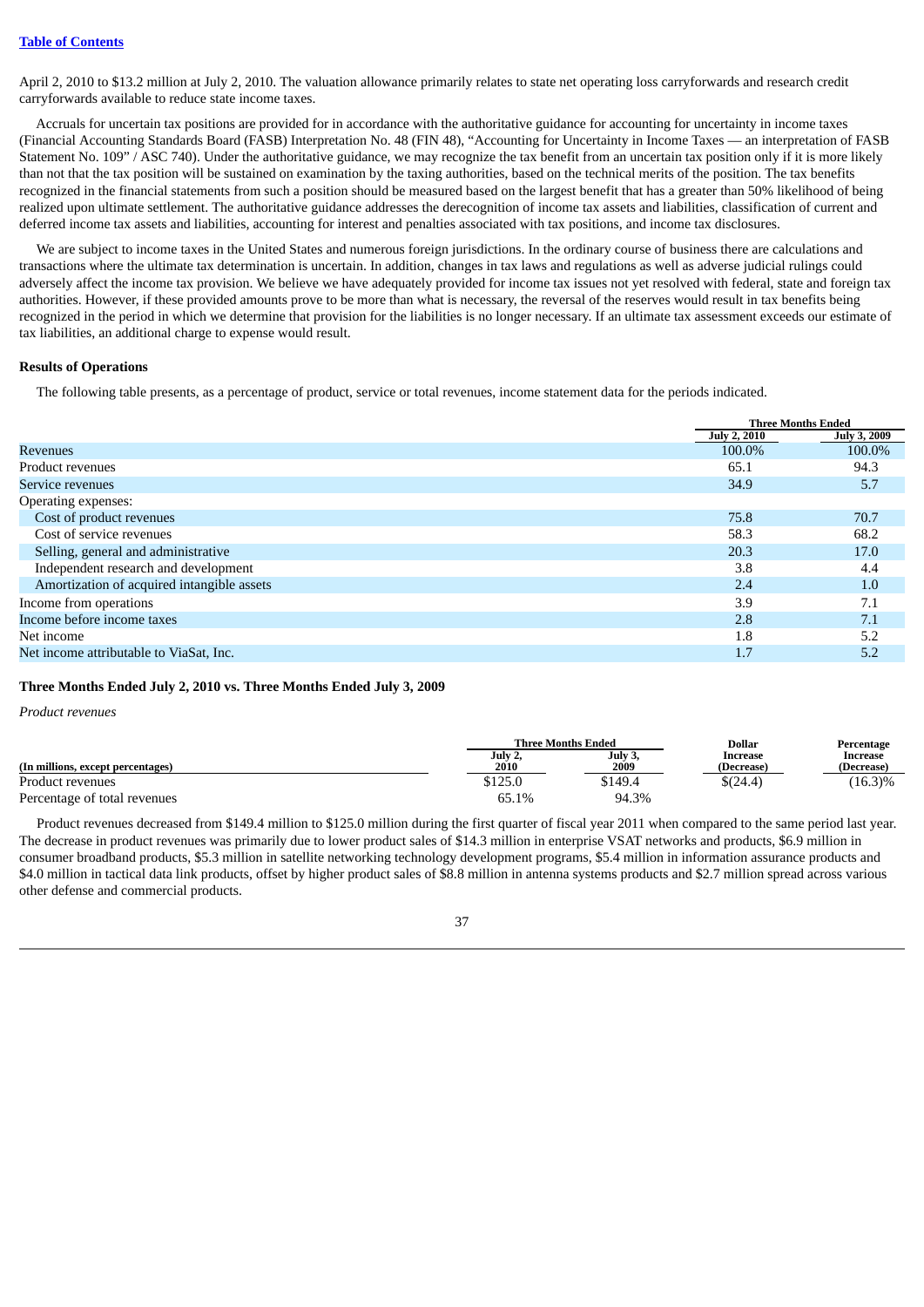### **Table of [Contents](#page-2-0)**

#### *Service revenues*

|                                   | <b>Three Months Ended</b> |         | Dollar     | Percentage |
|-----------------------------------|---------------------------|---------|------------|------------|
|                                   | July 2,                   | July 3, | Increase   | Increase   |
| (In millions, except percentages) | 2010                      | 2009    | (Decrease) | (Decrease) |
| Service revenues                  | \$67.0                    | \$9.0   | \$58.0     | 643.9%     |
| Percentage of total revenues      | 34.9%                     | $5.7\%$ |            |            |

Service revenues increased from \$9.0 million to \$67.0 million during the first quarter of fiscal year 2011 when compared to the first quarter of fiscal year 2010 primarily due to the acquisition of WildBlue in December 2009, which contributed \$53.5 million of service revenues in the first quarter of fiscal year 2011. The remainder of the service revenue increase was primarily driven by growth of approximately \$3.5 million from our government satellite communication systems service sales and growth in our mobile broadband service revenues.

*Cost of product revenues*

|                                   |                 | <b>Three Months Ended</b> |                        | Percentage             |
|-----------------------------------|-----------------|---------------------------|------------------------|------------------------|
| (In millions, except percentages) | July 2,<br>2010 | July 3,<br>2009           | Increase<br>(Decrease) | Increase<br>(Decrease) |
| Cost of product revenues          | \$94.7          | \$105.6                   | \$(10.9)               | $(10.3)\%$             |
| Percentage of product revenues    | 75.8%           | 70.7%                     |                        |                        |

Cost of product revenues decreased from \$105.6 million to \$94.7 million during the first quarter of fiscal year 2011 when compared to the first quarter of fiscal year 2010 primarily due to decreased product revenues, which caused a decrease of approximately \$17.2 million in cost of product revenues (on a constant margin basis), offset by an increase in cost of product revenues of \$8.5 million due to an additional program forward loss in our government systems segment recorded on a government satellite communication program, as discussed below.

In June 2010, we performed extensive integration testing of numerous system components that had been separately developed as part of a government satellite communication program. As a result of this testing and subsequent internal reviews and analyses, we determined that significant additional rework was required in order to complete the program requirements and specifications and to prepare for a scheduled customer test in our fiscal second quarter. This additional rework and engineering effort resulted in a substantial increase in estimated labor and material costs to complete the program. Accordingly, we recorded an additional forward loss of \$8.5 million in the three months ended July 2, 2010 related to this estimate of program costs. While we believe the additional forward loss is adequate to cover known risks to date and that steps taken to improve the program performance will be effective, the program is on going and our efforts and the end results must be satisfactory to the customer. We believe that our estimate of costs to complete the program is appropriate based on known information, but cannot provide absolute assurance that additional costs will not be incurred.

Cost of product revenues may fluctuate in future periods depending on the mix of products sold, competition, new product introduction costs and other factors.

#### *Cost of service revenues*

|                                   |                 | <b>Three Months Ended</b>     |                        | Percentage             |
|-----------------------------------|-----------------|-------------------------------|------------------------|------------------------|
| (In millions, except percentages) | July 2.<br>2010 | July 3,<br>2009               | Increase<br>(Decrease) | Increase<br>(Decrease) |
| Cost of service revenues          | \$39.1          | $\mathbf{0} \cdot \mathbf{1}$ | \$32.9                 | 536.1%                 |
| Percentage of service revenues    | 58.3%           | 68.2%                         |                        |                        |

Cost of service revenues increased from \$6.1 million to \$39.1 million during the first quarter of fiscal year 2011 when compared to the first quarter of fiscal year 2010 primarily due to the service revenue increase resulting from the acquisition of WildBlue in December 2009. The remainder of the increase in cost of service revenues was primarily driven by service revenue increases from our government satellite communication systems services and our mobile broadband services. Cost of service revenues may fluctuate in future periods depending on the mix of services provided, competition, new service introduction costs and other factors.

*Selling, general and administrative expenses*

|                                     | <b>Three Months Ended</b> |                 | <b>Dollar</b>          | Percentage             |
|-------------------------------------|---------------------------|-----------------|------------------------|------------------------|
| (In millions, except percentages)   | July 2,<br>2010           | July 3.<br>2009 | Increase<br>(Decrease) | Increase<br>(Decrease) |
| Selling, general and administrative | \$38.9                    | \$26.9          | \$12.0                 | 44.6%                  |
| Percentage of total revenues        | 20.3%                     | 17.0%           |                        |                        |

The increase in selling, general and administrative (SG&A) expenses of \$12.0 million in the first quarter of fiscal year 2011 compared to the first quarter of fiscal year 2010 was primarily attributable to \$12.1 million in SG&A attributable to WildBlue in the first quarter of fiscal year 2011 of which \$0.5 million related to additional post-acquisition charges recorded for restructuring costs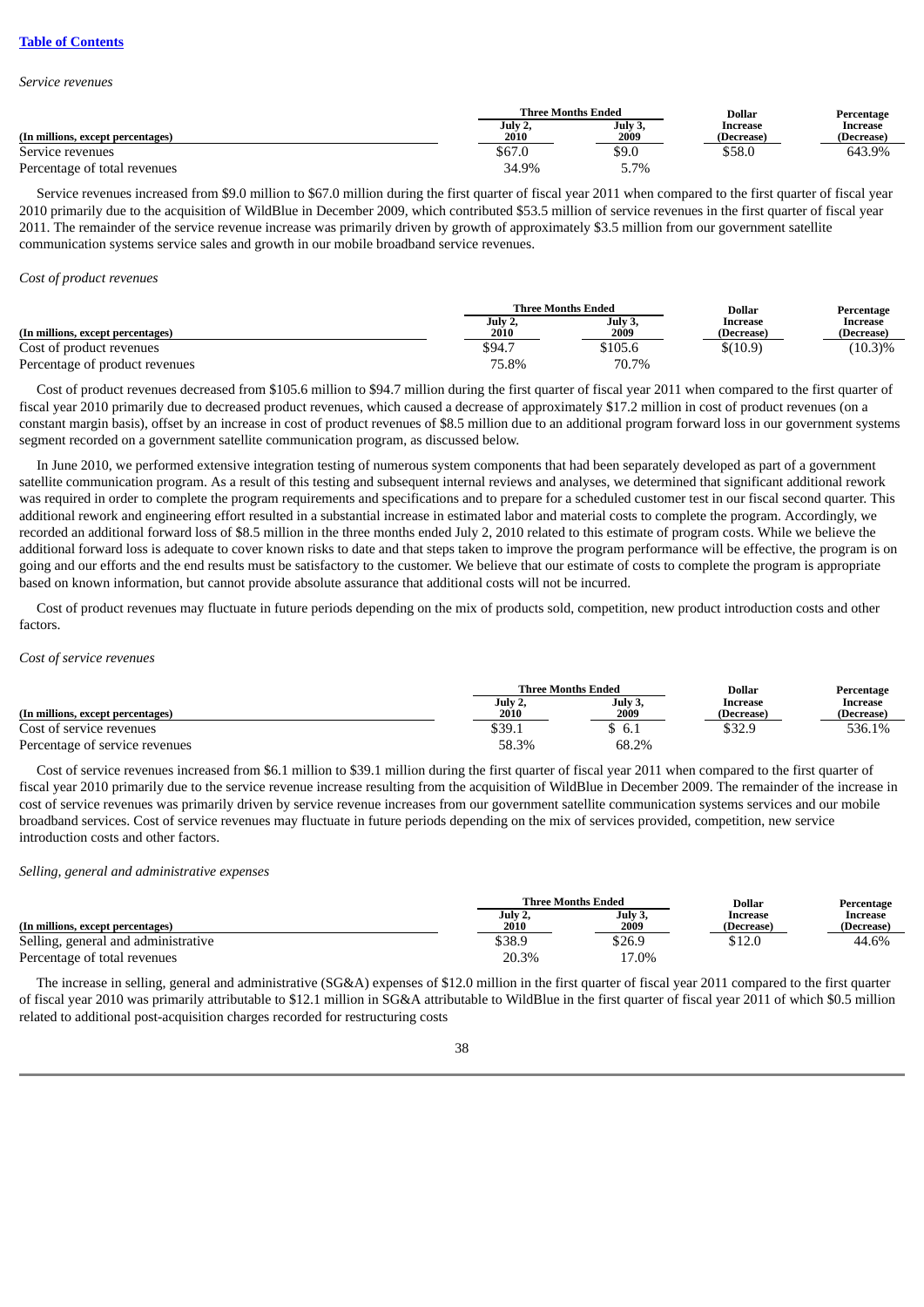related to terminated employees. SG&A expenses consisted primarily of personnel costs and expenses for business development, marketing and sales, bid and proposal, facilities, finance, contract administration and general management. Some SG&A expenses are difficult to predict and vary based on specific government, commercial and satellite service sales opportunities.

*Independent research and development*

|                                      | Three Months Ended |                 | Dollar     | Percentage |
|--------------------------------------|--------------------|-----------------|------------|------------|
|                                      | July 2.            | July 3,<br>2009 | Increase   | Increase   |
| (In millions, except percentages)    | 2010               |                 | (Decrease) | (Decrease) |
| Independent research and development | ა7.3               | \$7.0           | \$0.3      | 4.4%       |
| Percentage of total revenues         | 3.8%               | 4.4%            |            |            |

The slight increase in independent, research and development (IR&D) expenses of approximately \$0.3 million in the first quarter of fiscal year 2011 compared to the first quarter of fiscal year 2010 reflected an increase in the commercial networks segment of \$1.2 million, principally related to development of next-generation consumer broadband products, offset by a decrease in the government systems segment of approximately \$1.0 million.

#### *Amortization of acquired intangible assets*

We amortize our acquired intangible assets from prior acquisitions over their estimated useful lives ranging from eight months to ten years. The increase in amortization was primarily due to the amortization of approximately \$3.2 million related to the new intangibles acquired as a result of the WildBlue acquisition in December 2009, offset partially by a decrease in amortization due to the fact that certain acquired technology intangibles in our commercial networks segment became fully amortized over the preceding twelve-months. Current and expected amortization expense for each of the following periods is as follows:

|                                                |    | <b>Amortization</b><br>(In thousands) |
|------------------------------------------------|----|---------------------------------------|
| For the three months ended July 2, 2010        |    | 4,610                                 |
|                                                |    |                                       |
| Expected for the remainder of fiscal year 2011 | S. | 13,197                                |
| Expected for fiscal year 2012                  |    | 16,551                                |
| Expected for fiscal year 2013                  |    | 13,446                                |
| Expected for fiscal year 2014                  |    | 11,705                                |
| Expected for fiscal year 2015                  |    | 11,628                                |
| Thereafter                                     |    | 18,252                                |
|                                                |    | 84,779                                |

#### *Interest income*

Interest income in the three months ended July 2, 2010 compared to the three months ended July 3, 2009 remained relatively flat as we experienced similar average interest rates on our investments and slightly higher average invested cash balances during the first quarter of fiscal year 2011 when compared to the same period last fiscal year.

#### *Interest expense*

The increase in interest expense from the first quarter of fiscal year 2010 to the first quarter of fiscal year 2011 of \$2.0 million was primarily due to the interest expense incurred during the three months ended July 2, 2010 on the Notes, which were issued during the third quarter of fiscal year 2010, and to interest expense incurred under the Credit Facility which had higher average outstanding balances during the first quarter of fiscal year 2011 when compared to first quarter of fiscal year 2010. Interest expense is net of capitalized interest of \$6.0 million for the three months ended July 2, 2010. No interest was capitalized for the three months ended July 3, 2009.

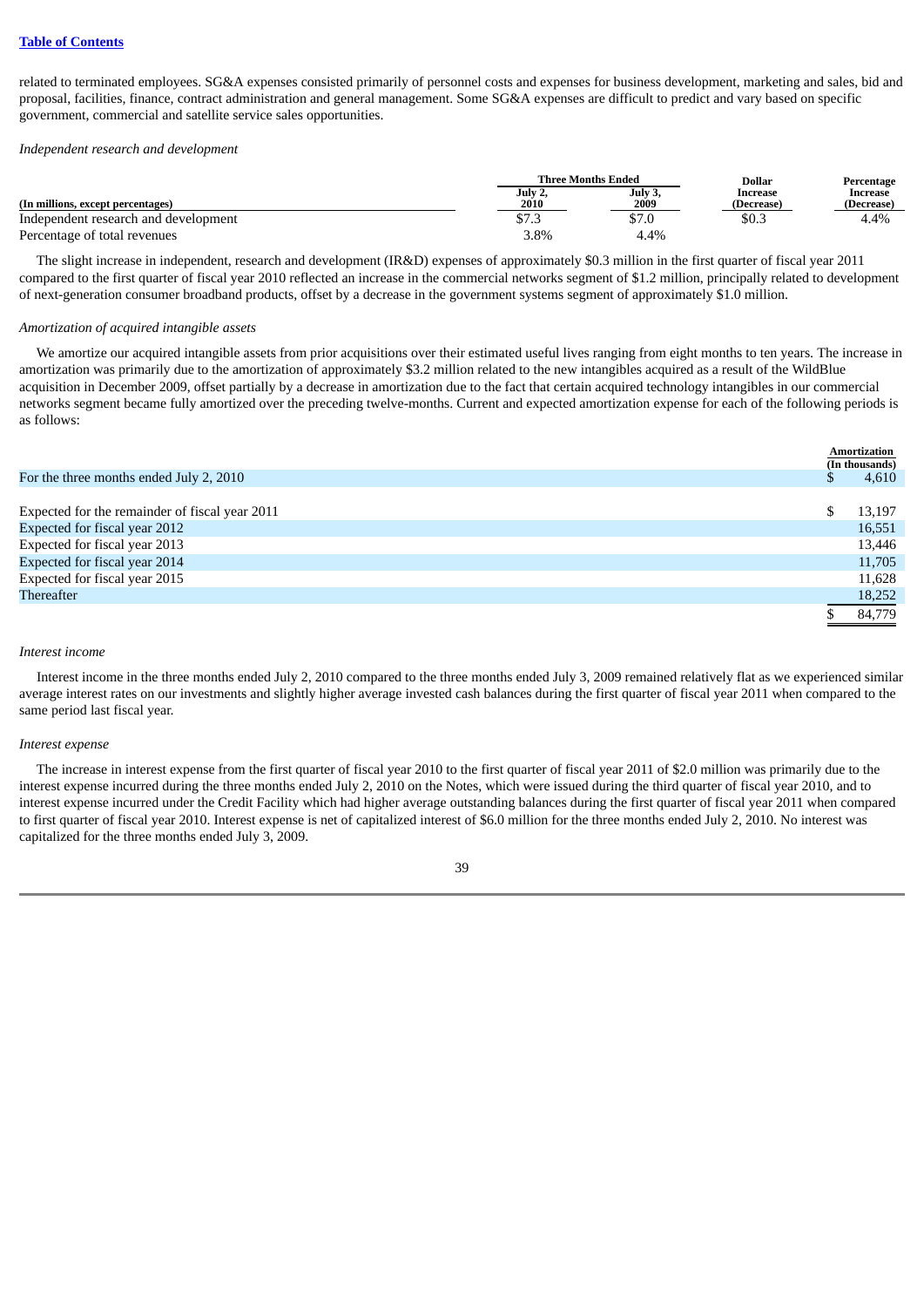#### *Provision for income taxes*

Our effective tax rate for the three months ended July 2, 2010 was approximately 36.8%, which approximates the 37.4% estimated annual effective tax rate for fiscal year 2011, compared to an effective tax rate of 25.9% for the three months ended July 3, 2009, which reflected the December 31, 2009 expiration of the federal research and development tax credit. With the expiration of the federal research and development tax credit at December 31, 2009, our estimated annual effective tax rate of approximately 37.4% for fiscal year 2011 does not include the benefit of the federal research and development tax credit. If the federal research and development tax credit is reinstated, we may have a lower annual effective tax rate for fiscal year 2011 and the amount of any such tax rate reduction will depend on the effective date of any such reinstatement, the terms of the reinstatement as well as the amount of eligible research and development expenses in the reinstated period.

### **Segment Results for the Three Months Ended July 2, 2010 vs. Three Months Ended July 3, 2009**

#### *Government systems segment*

*Revenues*

|                                   |                 | Three Months Ended |                                        | Percentage             |
|-----------------------------------|-----------------|--------------------|----------------------------------------|------------------------|
| (In millions, except percentages) | July 2,<br>2010 | July 3,<br>2009    | Increase<br>(Decrease)                 | Increase<br>(Decrease) |
| Revenues                          | \$88.8          | \$92.6             | $\uparrow$ $\wedge$ $\uparrow$<br>٬۰٫۱ | $(4.0)\%$              |

The revenue decrease in our government systems segment in the first quarter of fiscal year 2011 compared to the first quarter of fiscal year 2010 was primarily attributable to lower revenues of \$5.4 million in information assurance products and \$3.6 million in tactical data link products and services, offset by higher sales of \$4.4 million in our government satellite communication systems.

#### *Segment operating profit*

|                                   | <b>Three Months Ended</b> |                | <b>Dollar</b> | Percentage |
|-----------------------------------|---------------------------|----------------|---------------|------------|
|                                   | July 2,                   | July 3,        | Increase      | Increase   |
| (In millions, except percentages) | 2010                      | 2009           | (Decrease)    | (Decrease) |
| Operating profit                  | \$1.                      | ሮ 1 ገ<br>J12.1 | \$(10.5)      | $(86.3)\%$ |
| Percentage of segment revenue     | 1.9%                      | 13.1%          |               |            |

The decrease in our government systems segment operating profit of \$10.5 million during the first quarter of fiscal year 2011 when compared to the first quarter of fiscal year 2010 was primarily due to decreased revenues coupled with lower product contributions, resulting in higher cost of revenues, mainly related to the \$8.5 million forward loss recorded on a government satellite communication program in the first quarter of fiscal year 2011 as discussed below, as well as an increase in selling, support and new business proposal costs of approximately \$2.3 million.

In June 2010, we performed extensive integration testing of numerous system components that had been separately developed as part of a government satellite communication program. As a result of this testing and subsequent internal reviews and analyses, we determined that significant additional rework was required in order to complete the program requirements and specifications and to prepare for a scheduled customer test in our fiscal second quarter. This additional rework and engineering effort resulted in a substantial increase in estimated labor and material costs to complete the program. Accordingly, we recorded an additional forward loss of \$8.5 million in the three months ended July 2, 2010 related to this estimate of program costs. While we believe the additional forward loss is adequate to cover known risks to date and that steps taken to improve the program performance will be effective, the program is on going and our efforts and the end results must be satisfactory to the customer. We believe that our estimate of costs to complete the program is appropriate based on known information, but cannot provide absolute assurance that additional costs will not be incurred.

#### *Commercial networks segment*

*Revenues*

|                                        | <b>Three Months Ended</b> |                | <b>Dollar</b>   | Percentage |
|----------------------------------------|---------------------------|----------------|-----------------|------------|
|                                        | July                      | July           | Increase        | Increase   |
| (In millions.<br>, except percentages) | 2010                      | 2009           | <b>Decrease</b> | (Decrease) |
| $\blacksquare$<br>Revenues             | $ -$<br>ን45.              | 0.00<br>\$63.3 | 41.1            | $(28.0)\%$ |

The decrease in commercial networks segment revenue in the first quarter of fiscal year 2011 compared to the first quarter of fiscal year 2010 of approximately \$17.7 million was primarily attributable to decreases in revenues of \$14.6 million from our enterprise VSAT networks products and services, \$7.5 million from our consumer broadband products and services and \$5.0 million from our satellite networking technology development programs, offset by an increase in revenues of \$8.8 million from our antenna systems products and services.

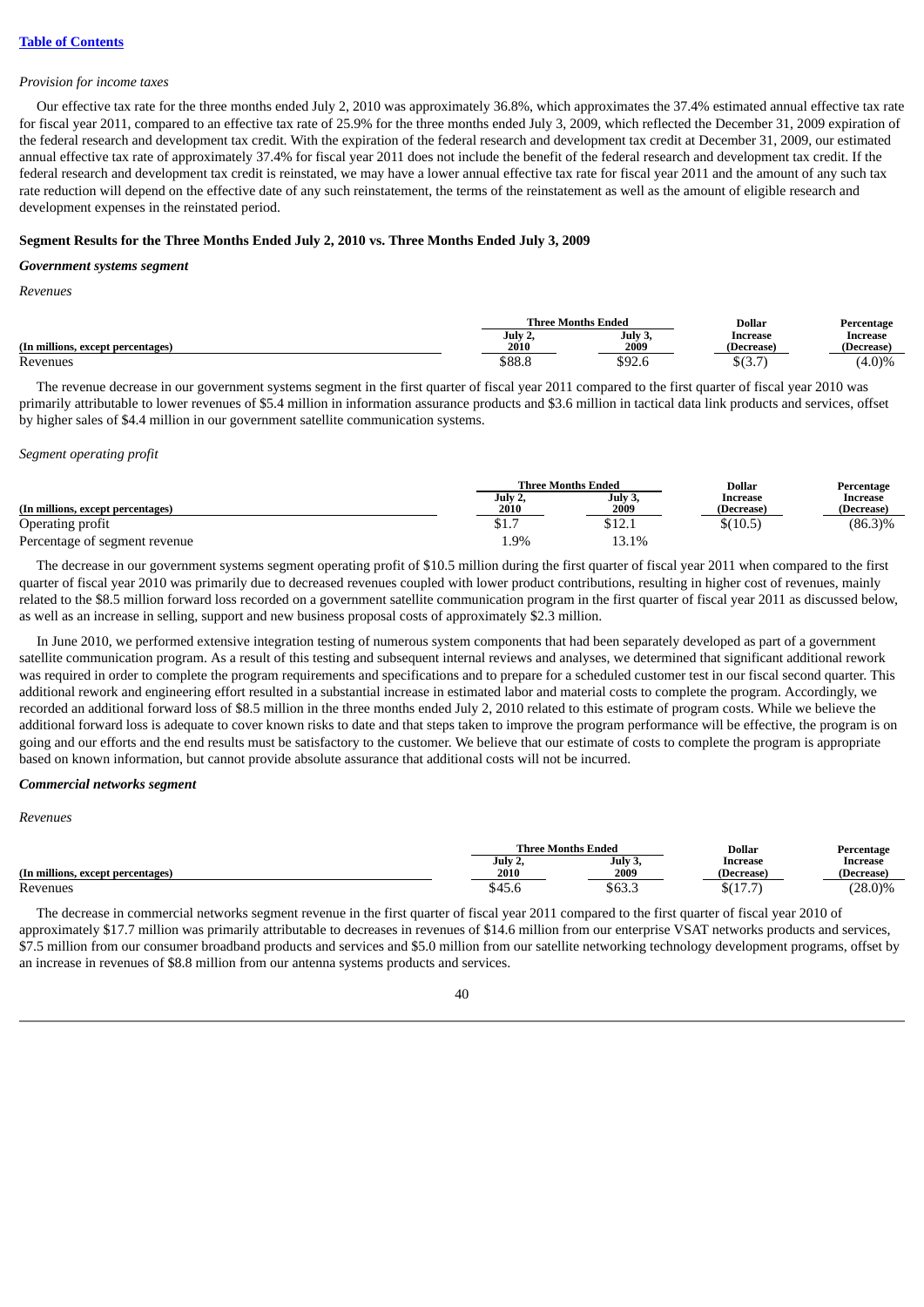### *Segment operating (loss) profit*

|                                   | <b>Three Months Ended</b> |                 | <b>Dollar</b>          | Percentage             |
|-----------------------------------|---------------------------|-----------------|------------------------|------------------------|
| (In millions, except percentages) | July 2,<br>2010           | July 3,<br>2009 | Increase<br>(Decrease) | Increase<br>(Decrease) |
| Operating (loss) profit           | \$(1.2)                   | ن. 1 ب          | \$(2.5)                | $(187.6)\%$            |
| Percentage of segment revenues    | $(2.6)\%$                 | 2.1%            |                        |                        |

Our commercial networks segment results yielded an operating loss in the first quarter of fiscal year 2011 compared to an operating profit in the same period last fiscal year. This change was primarily due to lower earnings contributions of approximately \$3.6 million from lower revenues and an increase in IR&D costs of approximately \$1.2 million, which was partly offset by a decrease in selling, support and new business proposal costs of approximately \$2.3 million.

### *Satellite services segment*

*Revenues*

|                                   |                  | <b>Three Months Ended</b> | <b>Dollar</b>                             | Percentage |
|-----------------------------------|------------------|---------------------------|-------------------------------------------|------------|
|                                   | July 2           | July 3,                   | Increase                                  | Increase   |
| (In millions, except percentages) | 2010             | 2009                      | (Decrease)                                | (Decrease) |
| Revenues                          | --- -<br>ن. ، رو | ل…ت∠اب                    | $\uparrow$ $\uparrow$ $\uparrow$<br>JJJ.U | 2.200.7%   |

The increase in satellite services segment revenue in the first quarter of fiscal year 2011 compared to the first quarter of fiscal year 2010 of approximately \$55.0 million was primarily attributable to the acquisition of WildBlue in December 2009, which contributed \$53.5 million of revenues in our satellite services segment in the first quarter of fiscal year 2011. The remainder of the revenue increase in our satellite services segment was primarily driven by growth in our mobile broadband services revenues.

*Segment operating profit (loss)*

|                                   | <b>Three Months Ended</b> |                       | <b>Dollar</b>    | Percentage   |
|-----------------------------------|---------------------------|-----------------------|------------------|--------------|
|                                   | July 2,                   | July 3,               | Increase         | Increase     |
| (In millions, except percentages) | 2010                      | 2009                  | (Decrease)       | (Decrease)   |
| Operating profit (loss)           | \$11.5                    | (0, 7)<br>ιv.,<br>۰D. | ሮ 1 ገ ገ<br>J12.2 | 21.1%<br>771 |
| Percentage of segment revenues    | 19.9%                     | $(28.3)\%$            |                  |              |

Our satellite services segment generated an operating profit in the first quarter of fiscal year 2011 compared an operating loss in the same period last fiscal year. This change was primarily attributable to the acquisition of WildBlue in December 2009. We also experienced a slight improvement in margins in mobile broadband services.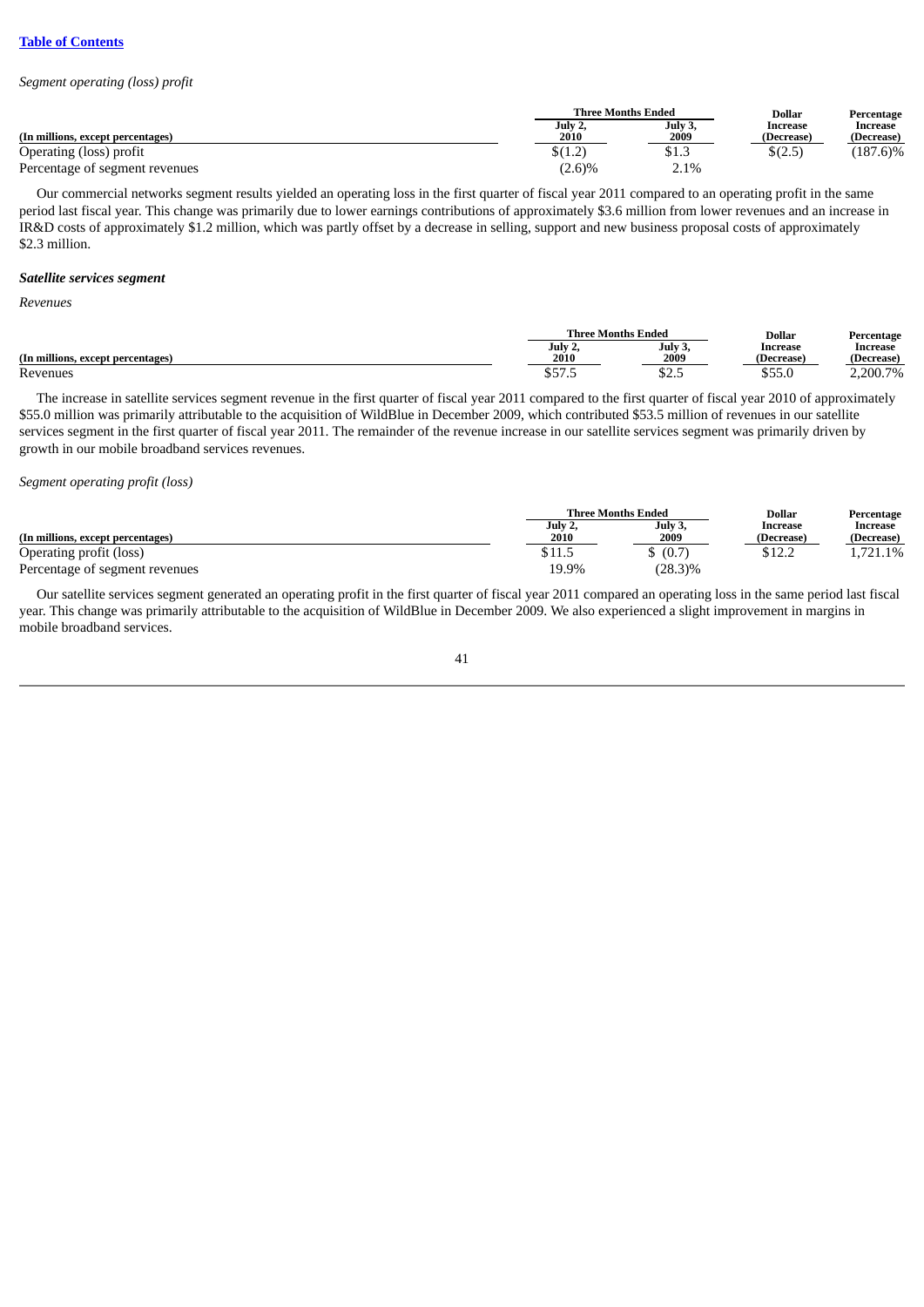### **Backlog**

As reflected in the table below, both firm and funded backlog decreased during the first three months of fiscal year 2011. The decrease in firm and funded backlog was primarily due to the delay in expected contract awards shifting to the latter part of fiscal year 2011.

| <b>Firm backlog</b>                       | <b>July 2, 2010</b><br><b>April 2, 2010</b> |
|-------------------------------------------|---------------------------------------------|
| Government Systems segment                | (In millions)                               |
|                                           |                                             |
|                                           | \$.<br>217.8<br>201.7<br>\$                 |
| Commercial Networks segment<br>262.4      | 283.5                                       |
| Satellite Services segment<br>25.7        | 27.5                                        |
| <b>Total</b><br>489.8                     | 528.8                                       |
| <b>Funded backlog</b>                     |                                             |
| Government Systems segment<br>187.1<br>\$ | 210.0                                       |
| Commercial Networks segment<br>262.4      | 283.5                                       |
| Satellite Services segment<br>25.7        | 27.5                                        |
| Total<br>475.2                            | 521.0                                       |
| 27.2<br>Contract options                  | 27.3                                        |

The firm backlog does not include contract options. Of the \$489.8 million in firm backlog, approximately \$257.5 million is expected to be delivered during the remaining nine months of fiscal year 2011, and the balance is expected to be delivered in fiscal year 2012 and thereafter. We include in our backlog only those orders for which we have accepted purchase orders.

Our total new awards were \$152.9 million in the three months ended July 2, 2010 compared to \$120.6 million for the three months ended July 3, 2009.

Backlog is not necessarily indicative of future sales. A majority of our contracts can be terminated at the convenience of the customer. Orders are often made substantially in advance of delivery, and our contracts typically provide that orders may be terminated with limited or no penalties. In addition, purchase orders may present product specifications that would require us to complete additional product development. A failure to develop products meeting such specifications could lead to a termination of the related contract.

Firm backlog amounts as presented are comprised of funded and unfunded components. Funded backlog represents the sum of contract amounts for which funds have been specifically obligated by customers to contracts. Unfunded backlog represents future amounts that customers may obligate over the specified contract performance periods. Our customers allocate funds for expenditures on long-term contracts on a periodic basis. Our ability to realize revenues from contracts in backlog is dependent upon adequate funding for such contracts. Although we do not control the funding of our contracts, our experience indicates that actual contract fundings have ultimately been approximately equal to the aggregate amounts of the contracts.

### **Liquidity and Capital Resources**

### *Overview*

We have financed our operations to date primarily with cash flows from operations, bank line of credit financing, debt financing and equity financing. The general cash needs of our government systems, commercial networks and satellite services segments can vary significantly and depend on the type and mix of contracts in backlog (i.e., product or service, development or production, and timing of payments), the quality of the customer (i.e., government or commercial, domestic or international), the duration of the contract and the timing of payment of capital expenditures (e.g., milestones under our satellite construction and launch contracts). In addition, primarily within our government systems and commercial networks segments, program performance significantly impacts the timing and amount of cash flows. If a program is performing and meeting its contractual requirements, then the cash flow requirements are usually lower. The cash needs of the government systems segment tend to be more a function of the type of contract rather than customer quality. Also, U.S. government procurement regulations tend to restrict the timing of cash payments on the contract. In the commercial networks and satellite services segments, our cash needs are driven primarily by the quality of the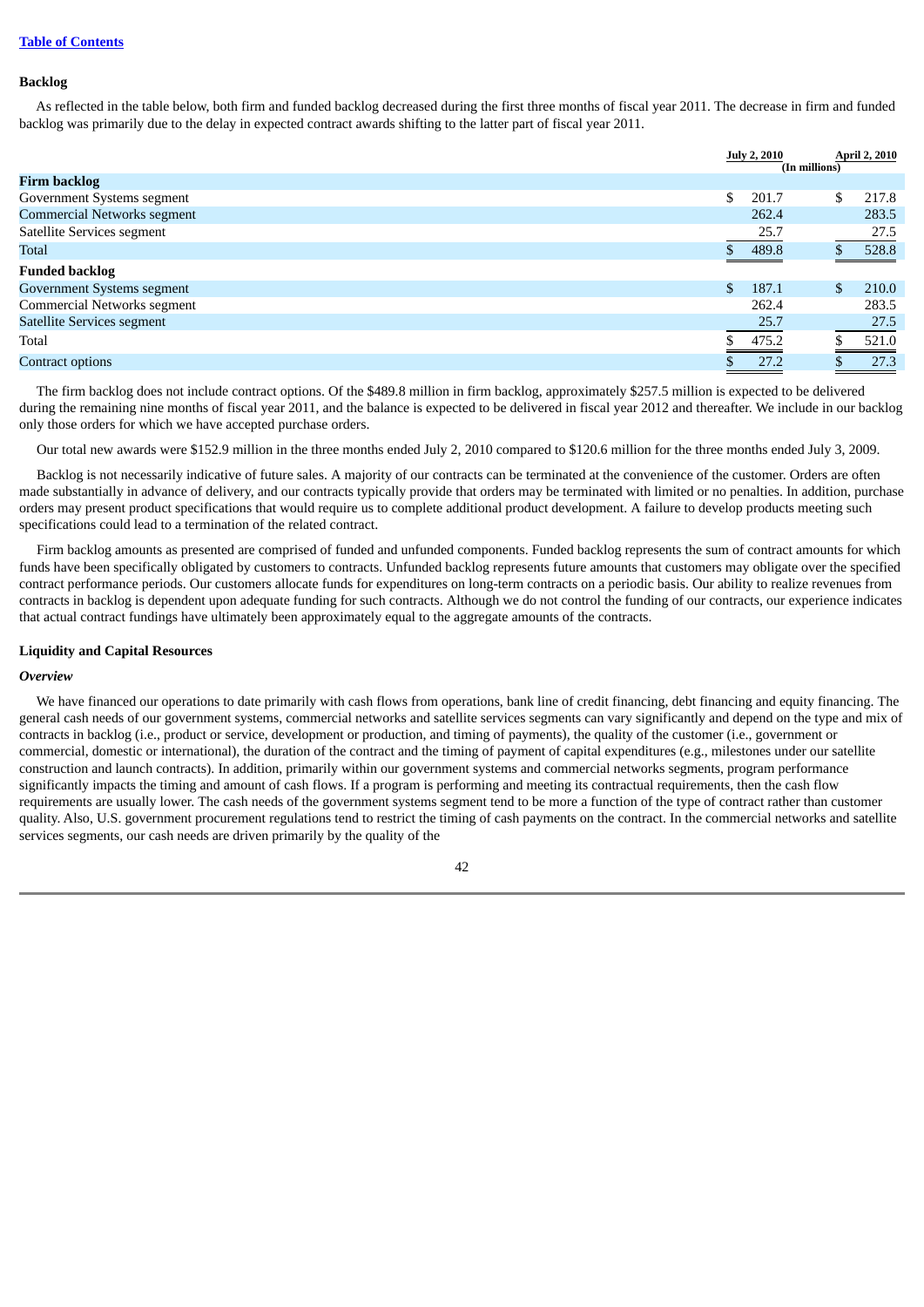customer and the type of contract. The quality of the customer can affect the specific contract cash flow and whether financing instruments are required by the customer. In addition, the commercial networks and satellite services financing environments tend to provide for more flexible payment terms with customers, including advance payments.

Cash provided by operating activities for the first three months of fiscal year 2011 was \$38.7 million as compared to cash used by operating activities of \$5.2 million for the first three months of fiscal year 2010. This \$43.8 million increase in cash provided by operating activities was primarily attributable to a year-over-year net decrease in cash used for net operating assets of \$25.1 million and \$18.7 million generated from operating results (net income adjusted for depreciation and amortization) and other non-cash charges. The net operating asset decrease was predominantly due to a decrease in our combined billed and unbilled accounts receivable, net, which decreased by approximately \$14.5 million from April 2, 2010, primarily in our commercial networks segment due to collection and timing of certain milestones.

Cash used in investing activities in the first three months of fiscal year 2011 was \$45.2 million as compared to \$34.7 million for the first three months of fiscal year 2010. This \$10.4 million increase in cash used in investing activities was primarily related to an increase of approximately \$14.6 million in capital expenditures for new CPE units and other general purpose equipment, offset by a decrease of approximately \$5.0 million in payments for the construction of ViaSat-1.

Cash used in financing activities for the first three months of fiscal year 2011 was \$25.6 million as compared to cash provided by financing activities of \$80.4 million for the first three months of fiscal year 2010. This \$106.1 million increase in cash outflow was primarily related to the \$30.0 million repayment under our Credit Facility during the first quarter of fiscal year 2011 compared to \$77.7 million in proceeds, net of issuance costs, received from borrowings under our Credit facility during the same period last fiscal year. In addition, cash provided by financing activities for both periods included cash received from stock option exercises and employee stock purchase plan purchases, offset by the repurchase of common stock related to net share settlement of certain employee tax liabilities in connection with the vesting of restricted stock unit awards.

#### *Satellite-related activities*

In January 2008, we entered into several agreements with Space Systems/Loral, Inc. (SS/L), Loral Space & Communications, Inc. (Loral) and Telesat Canada related to our anticipated high-capacity satellite system. Under the satellite construction contract with SS/L, we purchased ViaSat-1, a new highcapacity Ka-band spot-beam satellite designed by us and currently under construction by SS/L for approximately \$209.1 million, subject to purchase price adjustments based on satellite performance. The total cost of the satellite is \$246.0 million, but, as part of the satellite purchase arrangements, Loral executed a separate contract with SS/L whereby Loral is purchasing the Canadian beams on the ViaSat-1 satellite for approximately \$36.9 million (15% of the total satellite cost). We have entered into a beam sharing agreement with Loral, whereby Loral has agreed to reimburse us for 15% of the total costs associated with launch and launch insurance, which is estimated to be approximately \$22.5 million, and in-orbit insurance and satellite operating costs post launch.

In November 2008, we entered into a launch services agreement with Arianespace to procure launch services for ViaSat-1 at a cost estimated to be \$107.8 million, depending on the mass of the satellite at launch. In March 2009, we substituted ILS International Launch Services, Inc. (ILS) for Arianespace as the primary provider of launch services for ViaSat-1 and, accordingly, we entered into a contract for launch services with ILS to procure launch services for ViaSat-1 at an estimated cost of approximately \$80.0 million, subject to certain adjustments, resulting in a net savings of approximately \$20.0 million.

On May 7, 2009, we entered into an Amended and Restated Launch Services Agreement with Arianespace whereby Arianespace has agreed to perform certain launch services to maintain the launch capability for ViaSat-1, should the need arise, or for launch services of a future ViaSat satellite launch prior to December 2015. This amendment and restatement also provides for certain cost adjustments depending on fluctuations in foreign currencies, mass of the satellite launched and launch period timing.

The projected total cost of the ViaSat-1 project, including the satellite, launch, insurance and related gateway infrastructure, through in-service of the satellite is estimated to be approximately \$400.0 million, excluding capitalized interest, and will depend on the timing of the gateway infrastructure roll-out, among other things. However, we anticipate capitalizing certain amounts of interest expense related to our outstanding borrowings in connection with our capital projects under construction, such as construction of ViaSat-1 and other assets. We continually evaluate alternative strategies that would limit our total required investment. We believe we have adequate sources of funding for the project, which includes our cash on hand, the cash we expect to generate from operations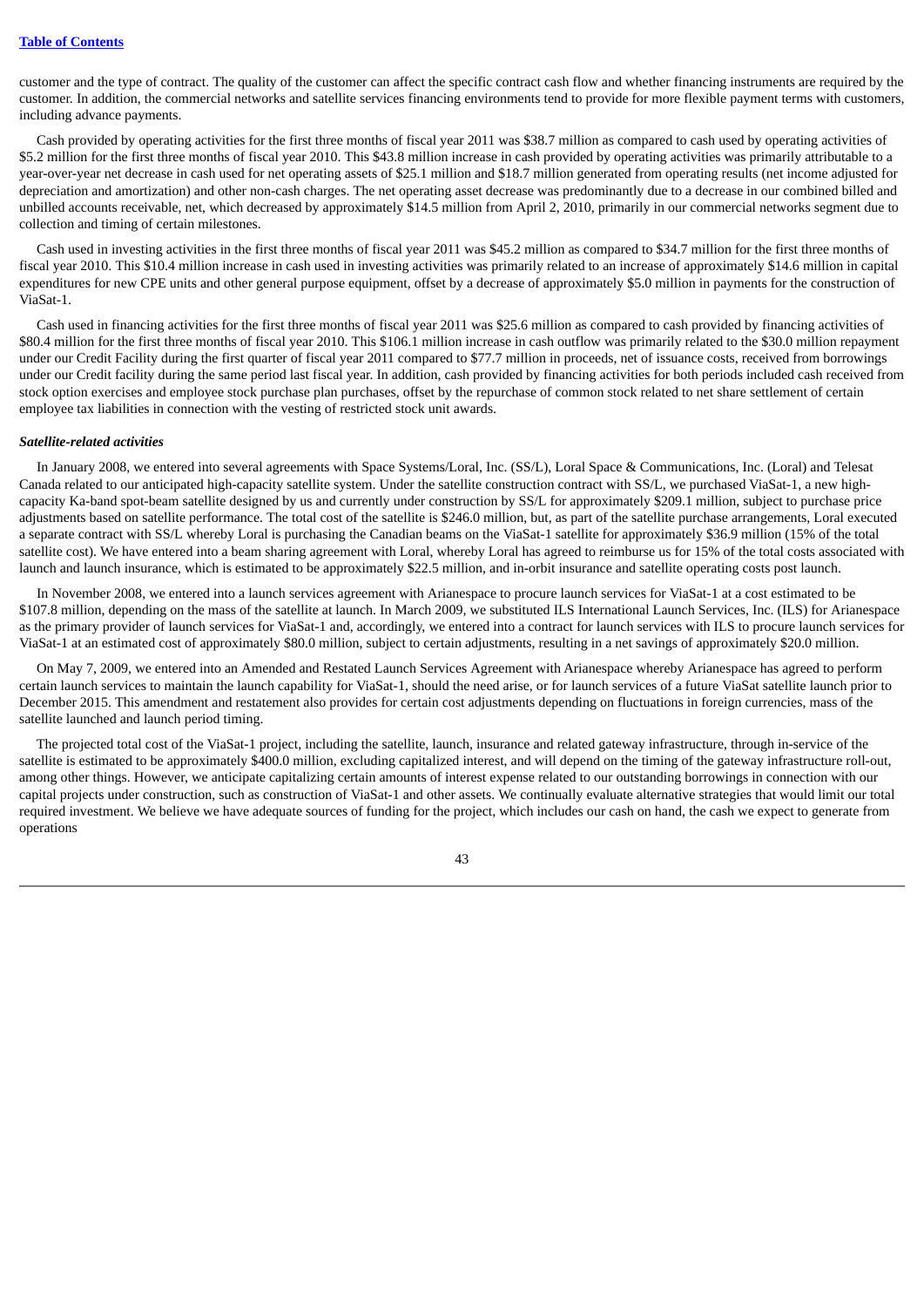over the next few years, and additional borrowing ability based on our financial position and debt leverage ratio. We believe this provides us flexibility to execute this project in an appropriate manner and/or obtain outside equity under terms that we consider reasonable.

### *Senior notes due 2016*

On October 22, 2009, we issued \$275.0 million in principal amount of Notes in a private placement to institutional buyers. The Notes were exchanged in May 2010 for substantially identical Notes that had been registered with the SEC. The Notes bear interest at the rate of 8.875% per year, payable semiannually in cash in arrears, which interest payments commenced in March 2010. The Notes were issued with an original issue discount of 1.24%, or \$3.4 million. The Notes are recorded as long-term debt, net of original issue discount, in our consolidated financial statements. The original issue discount and deferred financing cost associated with the issuance of the Notes are amortized to interest expense over the term of the Notes.

The Notes are guaranteed on an unsecured senior basis by each of our existing and future subsidiaries that guarantees the Credit Facility. The Notes and the guarantees are our and the guarantors' general senior unsecured obligations and rank equally in right of payment with all of their existing and future unsecured unsubordinated debt. The Notes and the guarantees are effectively junior in right of payment to their existing and future secured debt, including under the Credit Facility (to the extent of the value of the assets securing such debt), are structurally subordinated to all existing and future liabilities (including trade payables) of our subsidiaries that are not guarantors of the Notes, and are senior in right of payment to all of their existing and future subordinated indebtedness.

The indenture governing the Notes limits, among other things, our and our restricted subsidiaries' ability to: incur, assume or guarantee additional debt; issue redeemable stock and preferred stock; pay dividends, make distributions or redeem or repurchase capital stock; prepay, redeem or repurchase subordinated debt; make loans and investments; grant or incur liens; restrict dividends, loans or asset transfers from restricted subsidiaries; sell or otherwise dispose of assets; enter into transactions with affiliates; reduce our satellite insurance; and consolidate or merge with, or sell substantially all of their assets to, another person.

Prior to September 15, 2012, we may redeem up to 35% of the Notes at a redemption price of 108.875% of the principal amount thereof, plus accrued and unpaid interest, if any, thereon to the redemption date, from the net cash proceeds of specified equity offerings. We may also redeem the Notes prior to September 15, 2012, in whole or in part, at a redemption price equal to 100% of the principal amount thereof plus the applicable premium and any accrued and unpaid interest, if any, thereon to the redemption date. The applicable premium is calculated as the greater of: (i) 1.0% of the principal amount of such Notes and (ii) the excess, if any, of (a) the present value at such date of redemption of (1) the redemption price of such Notes on September 15, 2012 plus (2) all required interest payments due on such Notes through September 15, 2012 (excluding accrued but unpaid interest to the date of redemption), computed using a discount rate equal to the treasury rate (as defined under the indenture) plus 50 basis points, over (b) the then-outstanding principal amount of such Notes. The Notes may be redeemed, in whole or in part, at any time during the twelve months beginning on September 15, 2012 at a redemption price of 106.656%, during the twelve months beginning on September 15, 2013 at a redemption price of 104.438%, during the twelve months beginning on September 15, 2014 at a redemption price of 102.219%, and at any time on or after September 12, 2015 at a redemption price of 100%, in each case plus accrued and unpaid interest, if any, thereon to the redemption date.

In the event a change of control occurs (as defined under the indenture), each holder will have the right to require us to repurchase all or any part (equal to \$2,000 or larger integral multiples of \$1,000) of such holder's Notes at a purchase price in cash equal to 101% of the aggregate principal amount of the Notes repurchased plus accrued and unpaid interest, if any, to the date of purchase (subject to the right of holders of record on the relevant record date to receive interest due on the relevant interest payment date).

In connection with the private placement of the Notes, we entered into a registration rights agreement with the initial purchasers in which we agreed to file a registration statement with the SEC to permit the holders to exchange or resell the Notes. We agreed to use commercially reasonable efforts to consummate an exchange offer within 365 days after the issuance of the Notes or, under certain circumstances, to prepare and file a shelf registration statement to cover the resale of the Notes. If we did not comply with certain of our obligations under the registration rights agreement, the registration rights agreement provided that additional interest would accrue on the principal amount of the Notes at a rate of 0.25% per annum during the 90-day period immediately following such default and would increase by 0.25% per annum at the end of each subsequent 90-day period, but in no event would the penalty rate exceed 1.00% per annum. In accordance with the registration rights agreement, we consummated the exchange offer on May 24, 2010. Accordingly, we have no obligation to pay additional interest on the Notes under the registration rights agreement.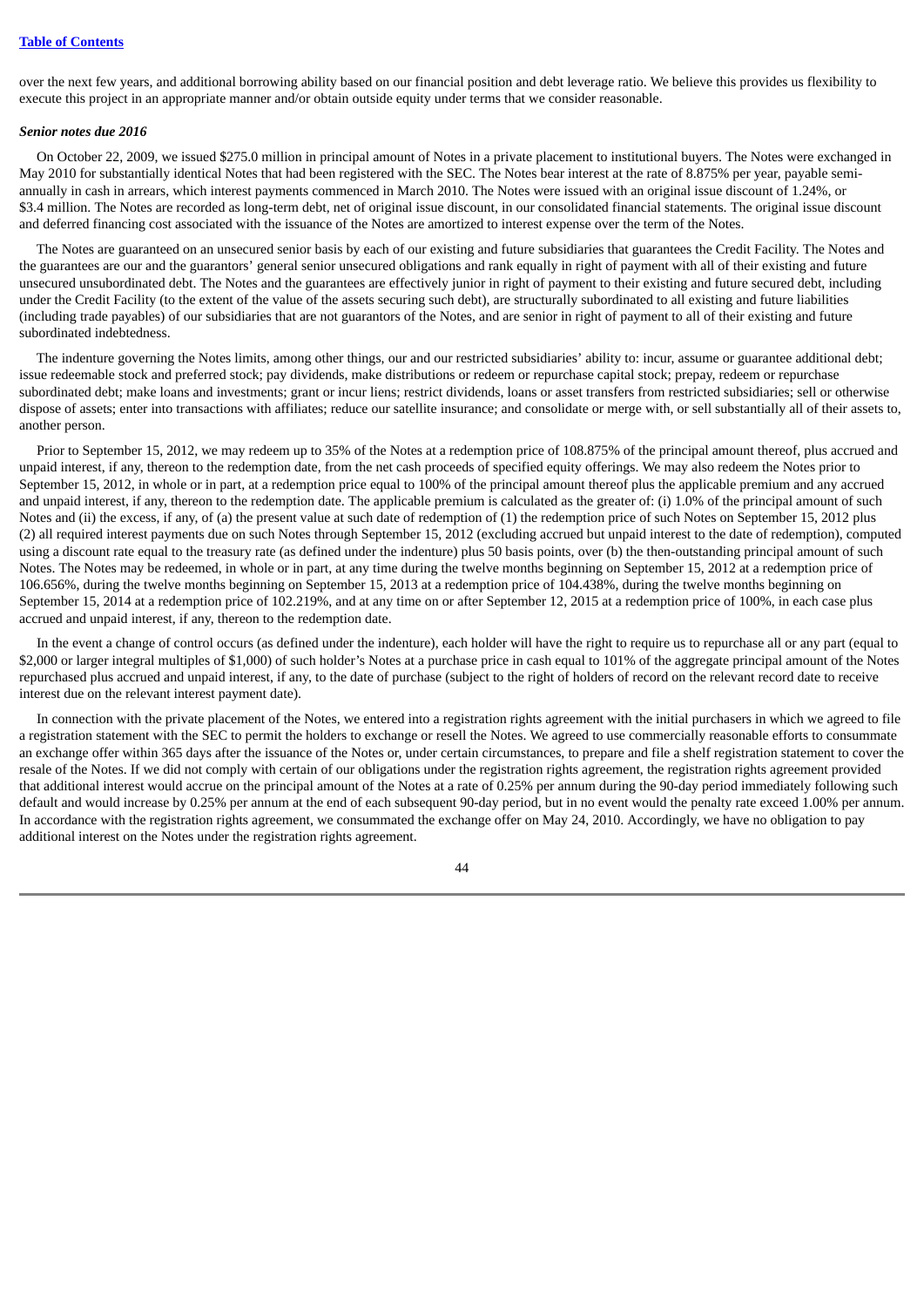#### *Credit Facility and liquidity*

We invest our cash in excess of current operating requirements in short-term, interest-bearing, investment-grade securities. At July 2, 2010, we had \$57.3 million in cash and cash equivalents, \$176.1 million in working capital and \$30.0 million in principal amount of outstanding borrowings under our Credit Facility. At April 2, 2010, we had \$89.6 million in cash and cash equivalents, \$214.5 million in working capital and \$60.0 million in principal amount of outstanding borrowings under our Credit Facility. Our cash and cash equivalents are held in accounts managed by third party financial institutions. To date, we have experienced no loss of access to our cash equivalents; however, there can be no assurance that access to our cash and cash equivalents will not be impacted by adverse conditions in the financial markets.

The Credit Facility, as amended, provides a revolving line of credit of \$275.0 million (including up to \$35.0 million of letters of credit), which matures on July 1, 2012. Borrowings under the Credit Facility bear interest, at our option, at either (1) the highest of the Federal Funds rate plus 0.50%, Eurodollar rate plus 1.00% or the administrative agent's prime rate as announced from time to time, or (2) at the Eurodollar rate plus, in the case of each of (1) and (2), an applicable margin that is based on the ratio of our debt to earnings before interest, taxes, depreciation and amortization (EBITDA). At July 2, 2010, the effective interest rate on our outstanding borrowings under the Credit Facility was 4.35%. We have capitalized certain amounts of interest expense on our Credit Facility in connection with the construction of ViaSat-1 and other assets. The Credit Facility is guaranteed by certain of our domestic subsidiaries and collateralized by substantially all of our respective assets.

At July 2, 2010 we had \$30.0 million in principal amount of outstanding borrowings under the Credit Facility and \$13.6 million outstanding under standby letters of credit, leaving borrowing availability under the Credit Facility of \$231.4 million. At April 2, 2010, we had \$60.0 million in principal amount of outstanding borrowings under the Credit Facility and \$12.9 million outstanding under standby letter of credit.

The Credit Facility contains financial covenants regarding a maximum leverage ratio, a maximum senior secured leverage ratio and a minimum interest coverage ratio. In addition, the Credit Facility contains covenants that restrict, among other things, our ability to sell assets, make investments and acquisitions, make capital expenditures, grant liens, pay dividends and make certain other restricted payments.

To further enhance our liquidity position, we may obtain additional financing, which could consist of debt, convertible debt or equity financing from public and/or private capital markets. In March 2010, we filed a universal shelf registration statement with the SEC for the future sale of an unlimited amount of debt securities, common stock, preferred stock, depositary shares, warrants and rights. The securities may be offered from time to time, separately or together, directly by us, by selling security holders, or through underwriters, dealers or agents at amounts, prices, interest rates and other terms to be determined at the time of the offering.

On March 31, 2010, we and certain WildBlue Investors completed the sale of an aggregate of 6,900,000 shares of ViaSat common stock in an underwritten public offering, 3,173,962 of which were sold by us and 3,726,038 of which were sold by such WildBlue Investors. Our net proceeds from the offering were approximately \$100.5 million. The shares sold by WildBlue Investors in the offering constituted shares of our common stock issued to such WildBlue Investors in connection with our acquisition of WildBlue. On April 1, 2010, we used \$80.0 million of the net proceeds to repay outstanding borrowings under the Credit Facility. We expect to use the remaining net proceeds from the offering for general corporate purposes, which may include working capital, capital expenditures, financing costs related to the purchase, launch and operation of ViaSat-1 or any future satellite, or other potential acquisitions.

Our future capital requirements will depend upon many factors, including the timing and amount of cash required for the ViaSat-1 satellite project pursuant to our contractual commitments, other future broadband satellite projects we may engage in, expansion of our research and development and marketing efforts, and the nature and timing of orders. Additionally, we will continue to evaluate possible acquisitions of, or investments in complementary businesses, products and technologies which may require the use of cash. We believe that our current cash balances and net cash expected to be provided by operating activities along with availability under our Credit Facility will be sufficient to meet our anticipated operating requirements for at least the next twelve months.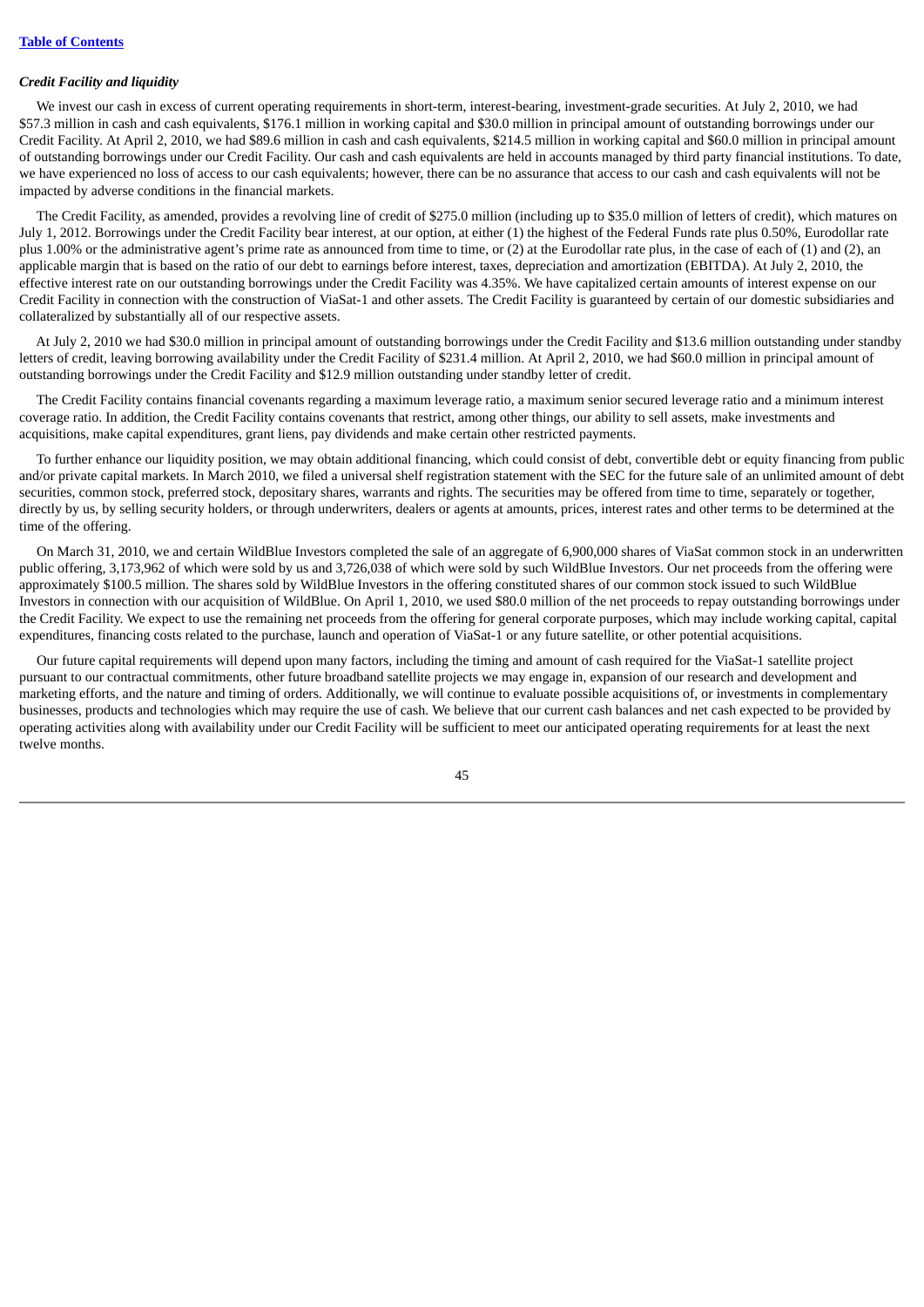#### *Subsequent event*

On July 8, 2010, we completed the acquisition of Stonewood Group Limited (Stonewood). Stonewood is a leader in the design, manufacture and delivery of data at rest encryption products and services. Stonewood products are used to encrypt data on computer hard drives so that a lost or stolen laptop does not result in the compromise of classified information or the loss of intellectual property. The preliminary purchase price of approximately \$19.5 million was comprised of \$4.6 million related to the fair value of 144,962 shares of ViaSat's common stock issued at the closing date and \$14.9 million in cash consideration.

#### **Contractual Obligations**

The following table sets forth a summary of our obligations at July 2, 2010:

|                                                    |             | For the<br><b>Remainder of</b> |                             |           |            |
|----------------------------------------------------|-------------|--------------------------------|-----------------------------|-----------|------------|
|                                                    |             | <b>Fiscal Year</b>             | For the Fiscal Years Ending |           |            |
| (In thousands)                                     | Total       | 2011                           | 2012-2013                   | 2014-2015 | Thereafter |
| Operating leases and satellite capacity agreements | 143,457     | 20,349                         | \$46,087                    | \$42,064  | \$34,957   |
| The Notes $(1)$                                    | 426,522     | 18,304                         | 48,813                      | 48,813    | 310,592    |
| Line of credit                                     | 30,000      |                                | 30,000                      |           |            |
| Standby letters of credit                          | 13,641      | 12.058                         | 1,583                       |           |            |
| Purchase commitments including satellite-related   |             |                                |                             |           |            |
| agreements                                         | 465,786     | 175,969                        | 67,288                      | 138,408   | 84,121     |
| Total                                              | \$1,079,406 | 226,680                        | \$193,771                   | \$229,285 | \$429,670  |

(1) Includes total interest payments on the Notes of \$18.3 million for the remainder of fiscal year 2011, \$48.8 million in fiscal 2012-2013, \$48.8 million in fiscal 2014-2015 and \$35.6 million thereafter.

We purchase components from a variety of suppliers and use several subcontractors and contract manufacturers to provide design and manufacturing services for our products. During the normal course of business, we enter into agreements with subcontractors, contract manufacturers and suppliers that either allow them to procure inventory based upon criteria defined by us or that establish the parameters defining our requirements. We have also entered into agreements with suppliers for the construction, operation and launch of ViaSat-1.

In addition, we have contracted for an additional launch which can be used as a back-up launch for ViaSat-1 or for a future satellite. In certain instances, these agreements allow us the option to cancel, reschedule and adjust our requirements based on our business needs prior to firm orders being placed. Consequently, only a portion of our reported purchase commitments arising from these agreements are firm, non-cancelable and unconditional commitments.

Our condensed consolidated balance sheets included \$25.4 million and \$24.4 million of "other liabilities" as of July 2, 2010 and April 2, 2010, respectively, which primarily consisted of our long-term warranty obligations, deferred lease credits, long-term portion of deferred revenue and long-term unrecognized tax position liabilities. These remaining liabilities have been excluded from the above table as the timing and/or the amount of any cash payment is uncertain. See Note 10 of the notes to condensed consolidated financial statements for additional information regarding our income taxes and related tax positions and Note 8 for a discussion of our product warranties.

### **Recent Authoritative Guidance**

In June 2009, the FASB issued authoritative guidance which amended the consolidation guidance applicable to variable interest entities SFAS 167, "Amendments to FASB Interpretation No. 46R" (SFAS 167). The authoritative guidance affects the overall consolidation analysis under the previous authoritative guidance for consolidation of variable interest entities (FIN 46R / ASC 810). We adopted this guidance in the first quarter of fiscal year 2011 without a material impact on our consolidated financial statements and disclosures.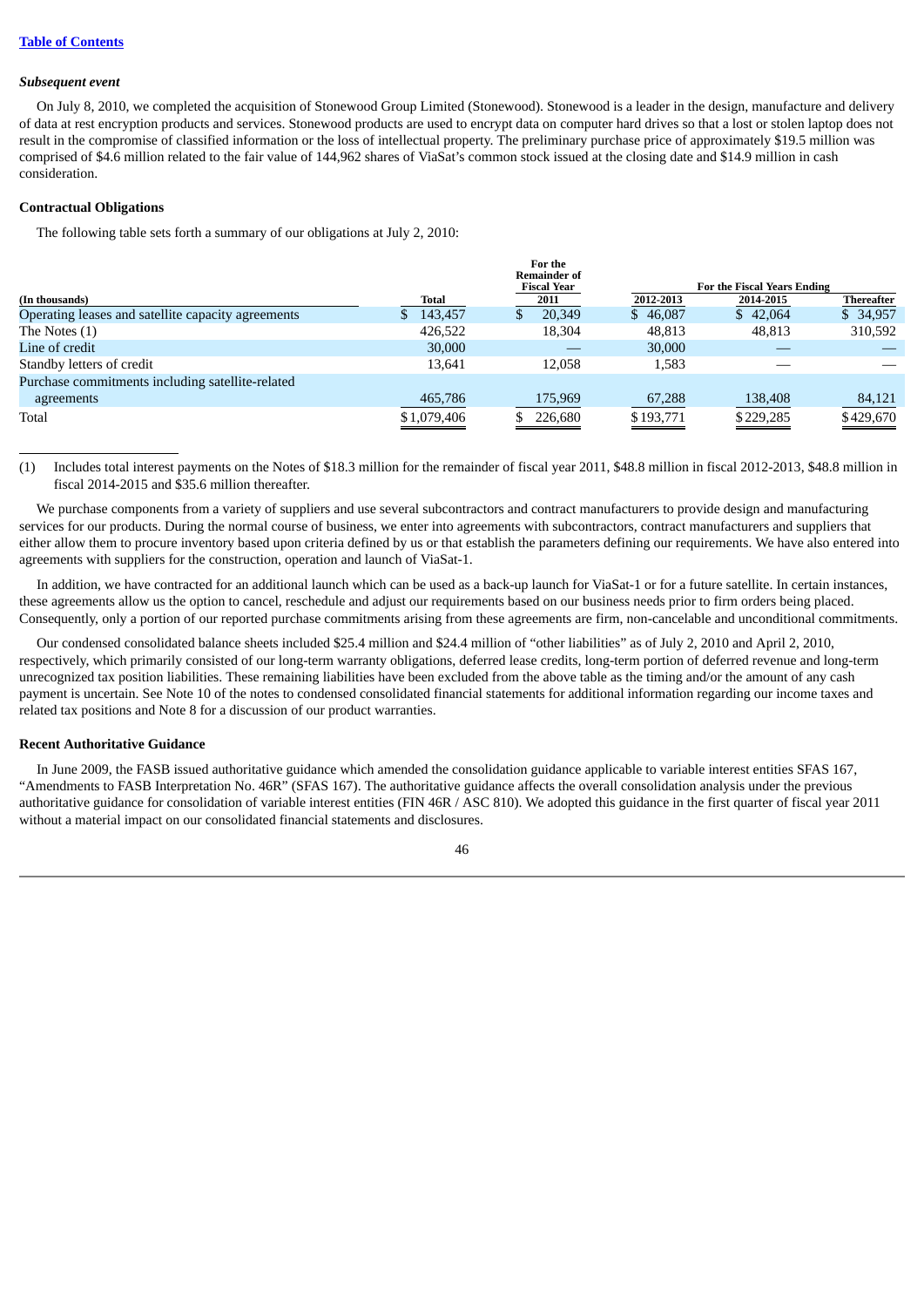In October 2009, the FASB issued authoritative guidance for revenue recognition with multiple deliverables (EITF 08-1, "Revenue Arrangements with Multiple Deliverables"). This new guidance impacts the determination of when the individual deliverables included in a multiple-element arrangement may be treated as separate units of accounting. Additionally, this guidance modifies the manner in which the transaction consideration is allocated across the separately identified deliverables by no longer permitting the residual method of allocating arrangement consideration. This guidance will be effective for us beginning in the first quarter of fiscal year 2012; however, early adoption is permitted. We are currently evaluating the impact that the authoritative guidance may have on our consolidated financial statements and disclosures.

#### **Off-Balance Sheet Arrangements**

We had no material off-balance sheet arrangements at July 2, 2010 as defined in Regulation S-K Item 303(a)(4) other than as discussed under Contractual Obligations above or disclosed in the notes to our financial statements included in this Quarterly Report or in our Annual Report on Form 10-K for the year ended April 2, 2010.

### <span id="page-47-0"></span>**Item 3. Quantitative and Qualitative Disclosures About Market Risk**

#### *Interest rate risk*

Our financial instruments consist of cash and cash equivalents, trade accounts receivable, accounts payable, and short-term and long-term obligations, including the Credit Facility and the Notes. We consider investments in highly liquid instruments purchased with a remaining maturity of 90 days or less at the date of purchase to be cash equivalents. As of July 2, 2010, we had \$30.0 million and \$275.0 million in principal amount of outstanding borrowings under our Credit Facility and Notes, respectively, and we held no short-term investments. Our exposure to market risk for changes in interest rates relates primarily to borrowings under our Credit Facility, cash equivalents, short-term investments and short-term obligations, as our Notes bear interest at a fixed rate.

The primary objective of our investment activities is to preserve principal while at the same time maximizing the income we receive from our investments without significantly increasing risk. To minimize this risk, we maintain a significant portion of our cash balance in money market funds. In general, money market funds are not subject to interest rate risk because the interest paid on such funds fluctuates with the prevailing interest rate. Our cash and cash equivalents earn interest at variable rates. Given recent declines in interest rates, our interest income has been and may continue to be negatively impacted. Fixed rate securities may have their fair market value adversely impacted due to a rise in interest rates, while floating rate securities may produce less income than expected if interest rates fall. If the underlying weighted average interest rate on our cash and cash equivalents, assuming balances remain constant over a year, changed by 50 basis points, interest income would have increased or decreased by approximately \$0.1 million. Because our investment policy restricts us to invest in conservative, interest-bearing investments and because our business strategy does not rely on generating material returns from our investment portfolio, we do not expect our market risk exposure on our investment portfolio to be material.

As of July 2, 2010, we had \$30.0 million in principal amount of outstanding borrowings under our Credit Facility. Our primary interest rate under the Credit Facility is the Eurodollar rate plus an applicable margin that is based on the ratio of our debt to EBITDA. As of July 2, 2010, the effective interest rate on our outstanding borrowings under the Credit Facility was 4.35%. Assuming the outstanding balance remained constant over a year, a 50 basis point increase in the interest rate would increase interest incurred prior to effects of capitalized interest and cash flow by approximately \$0.2 million.

#### *Foreign exchange risk*

We generally conduct our business in U.S. dollars. However, as our international business is conducted in a variety of foreign currencies and we pay some of our vendors in Euros, we are exposed to fluctuations in foreign currency exchange rates. Our objective in managing our exposure to foreign currency risk is to reduce earnings and cash flow volatility associated with foreign exchange rate fluctuations. Accordingly, from time to time, we may enter into foreign exchange contracts to mitigate risks associated with foreign currency denominated assets, liabilities, commitments and anticipated foreign currency transactions.

As of July 2, 2010, we had a number of foreign currency forward contracts outstanding which are intended to reduce the foreign currency risk for amounts payable to vendors in Euros. The foreign currency forward contracts with a notional amount of \$12.4 million had a fair value of less than \$0.1 million and were recorded as a liability as of July 2, 2010. The fair value of these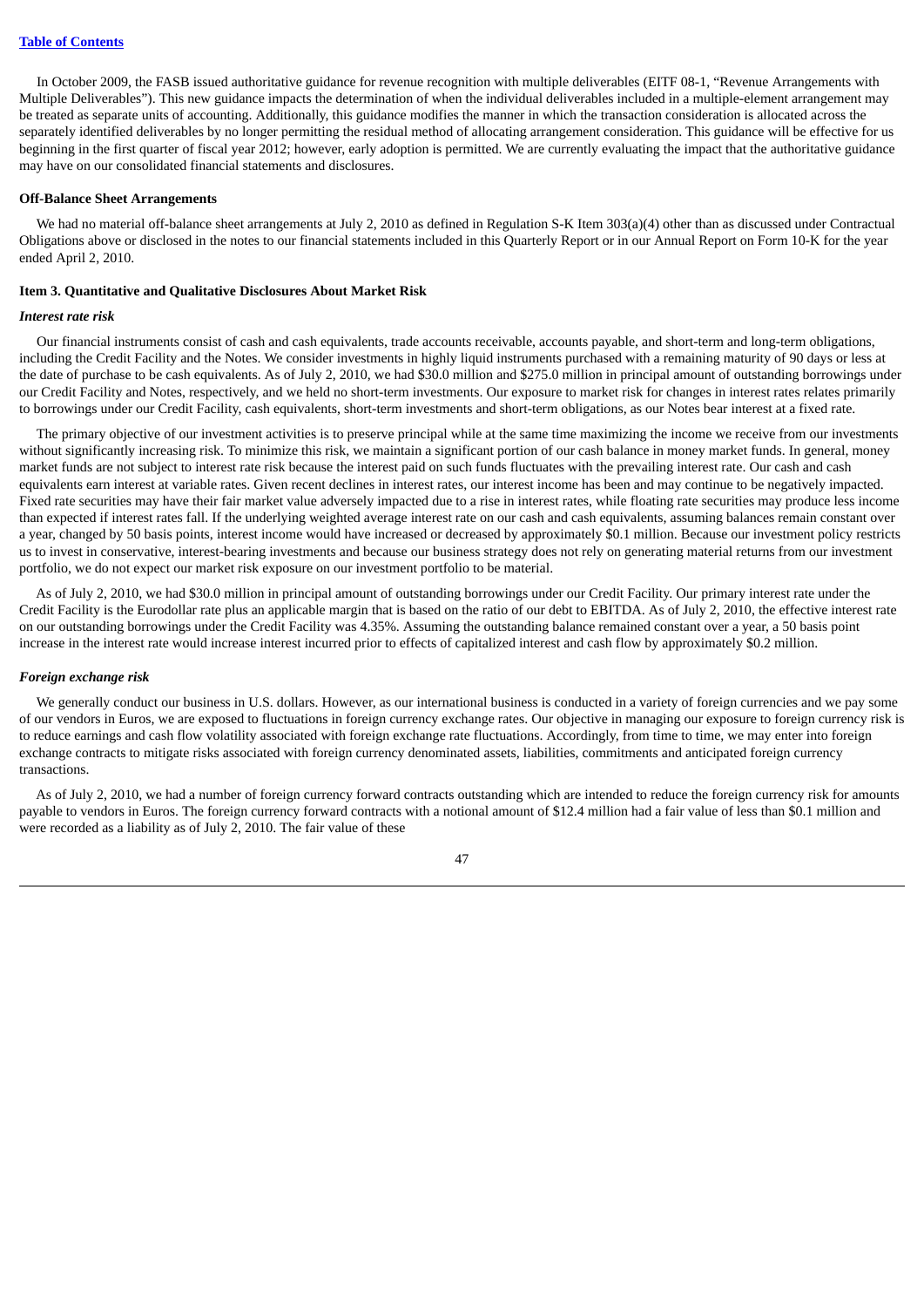foreign currency forward contracts as of July 2, 2010 would have changed by approximately \$1.2 million if the foreign currency forward rate for the Euro to the U.S. dollar on these foreign currency forward contracts had changed by 10%.

### <span id="page-48-0"></span>**Item 4. Controls and Procedures**

We maintain disclosure controls and procedures designed to provide reasonable assurance of achieving the objective that information in our Exchange Act reports is recorded, processed, summarized and reported within the time periods specified and pursuant to the requirements of the SEC's rules and forms and that such information is accumulated and communicated to our management, including our Chief Executive Officer and Chief Financial Officer, as appropriate to allow for timely decisions regarding required disclosures. In designing and evaluating the disclosure controls and procedures, management recognizes that any controls and procedures, no matter how well designed and operated, can provide only reasonable assurance of achieving the desired control objectives, and management is required to apply its judgment in evaluating the cost-benefit relationship of possible controls and procedures.

As required by SEC Rule 13a-15(b), we carried out an evaluation, with the participation of our management, including our Chief Executive Officer and Chief Financial Officer, of the effectiveness of our disclosure controls and procedures as of July 2, 2010, the end of the period covered by this Quarterly Report. Based upon the foregoing, our Chief Executive Officer and Chief Financial Officer concluded that our disclosure controls and procedures were effective at a reasonable assurance level as of July 2, 2010.

During the period covered by this Quarterly Report, there were no changes in our internal control over financial reporting that have materially affected, or are reasonably likely to materially affect, our internal control over financial reporting.

### <span id="page-48-1"></span>**PART II — OTHER INFORMATION**

#### <span id="page-48-2"></span>**Item 1. Legal Proceedings**

From time to time, we are involved in a variety of claims, suits, investigations and proceedings arising in the ordinary course of business, including actions with respect to intellectual property claims, breach of contract claims, labor and employment claims, tax and other matters. Although claims, suits, investigations and proceedings are inherently uncertain and their results cannot be predicted with certainty, we believe that the resolution of our current pending matters will not have a material adverse effect on our business, financial condition, results of operations or liquidity. Regardless of the outcome, litigation can have an adverse impact on us because of defense costs, diversion of management resources and other factors. In addition, it is possible that an unfavorable resolution of one or more such proceedings could in the future materially and adversely affect our business, financial condition, results of operations or liquidity in a particular period.

### <span id="page-48-3"></span>**Item 1A. Risk Factors**

In addition to the other information set forth in this Quarterly Report, you should carefully consider the factors discussed in Part I, Item 1A, "Risk Factors" in our Annual Report on Form 10-K for the fiscal year ended April 2, 2010, which could materially affect our business, financial condition, liquidity or future results. There have been no material changes to these risk factors. The risks described in our reports on Forms 10-K and 10-Q are not the only risks facing our company. Additional risks and uncertainties not currently known to us or that we currently deem to be immaterial also may materially adversely affect our business, financial condition, liquidity or future results.

### <span id="page-48-4"></span>**Item 6. Exhibits**

The Exhibit Index on page 50 is incorporated herein by reference as the list of exhibits required as part of this Quarterly Report.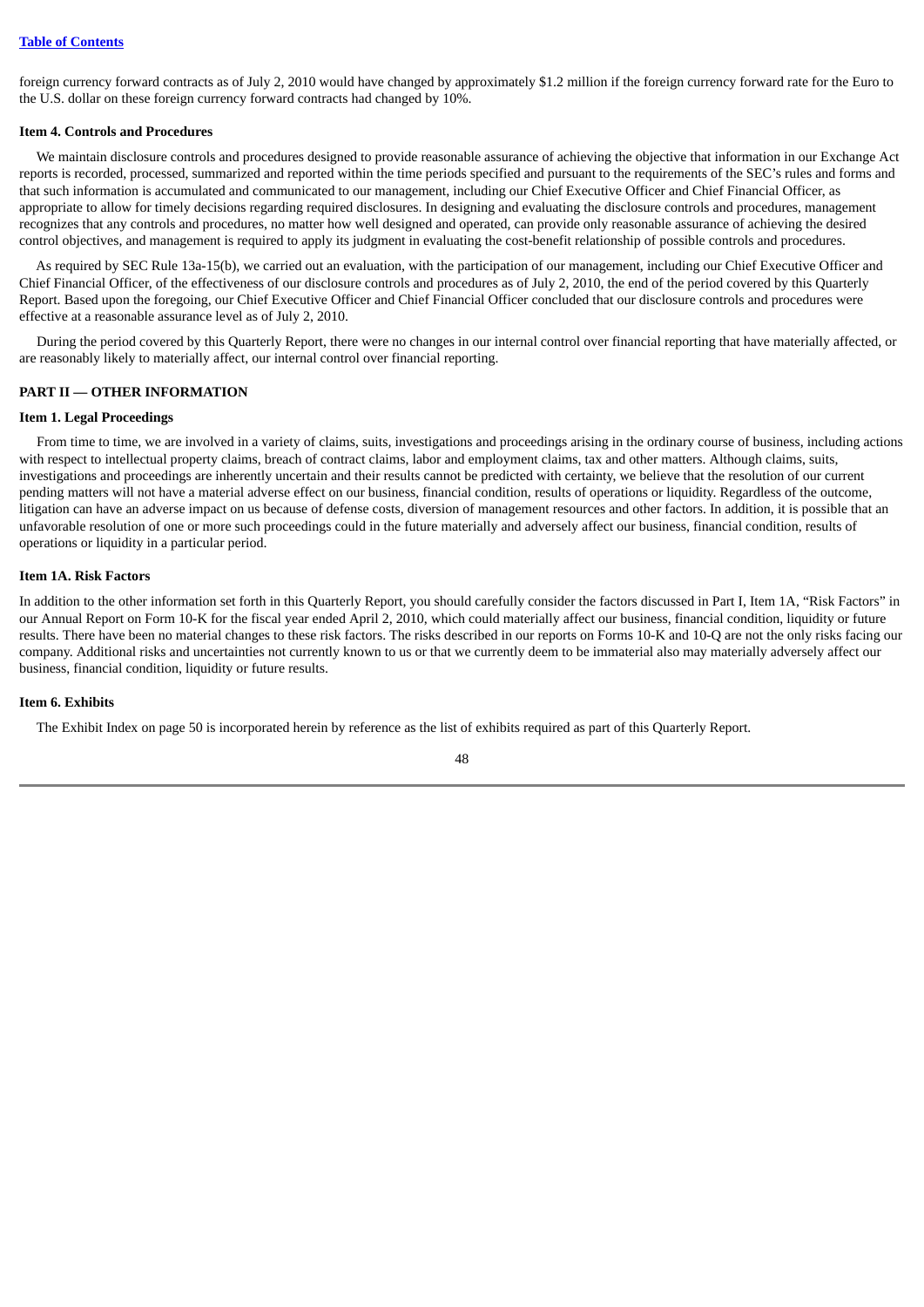### **SIGNATURES**

<span id="page-49-0"></span>Pursuant to the requirements of the Securities Exchange Act of 1934, the registrant has duly caused this report to be signed on its behalf by the undersigned thereunto duly authorized.

August 11, 2010 VIASAT, INC.

/s/ MARK D. DANKBERG Mark D. Dankberg Chairman of the Board and Chief Executive Officer (Principal Executive Officer)

/s/ RONALD G. WANGERIN

Ronald G. Wangerin Vice President, Chief Financial Officer (Principal Financial and Accounting Officer)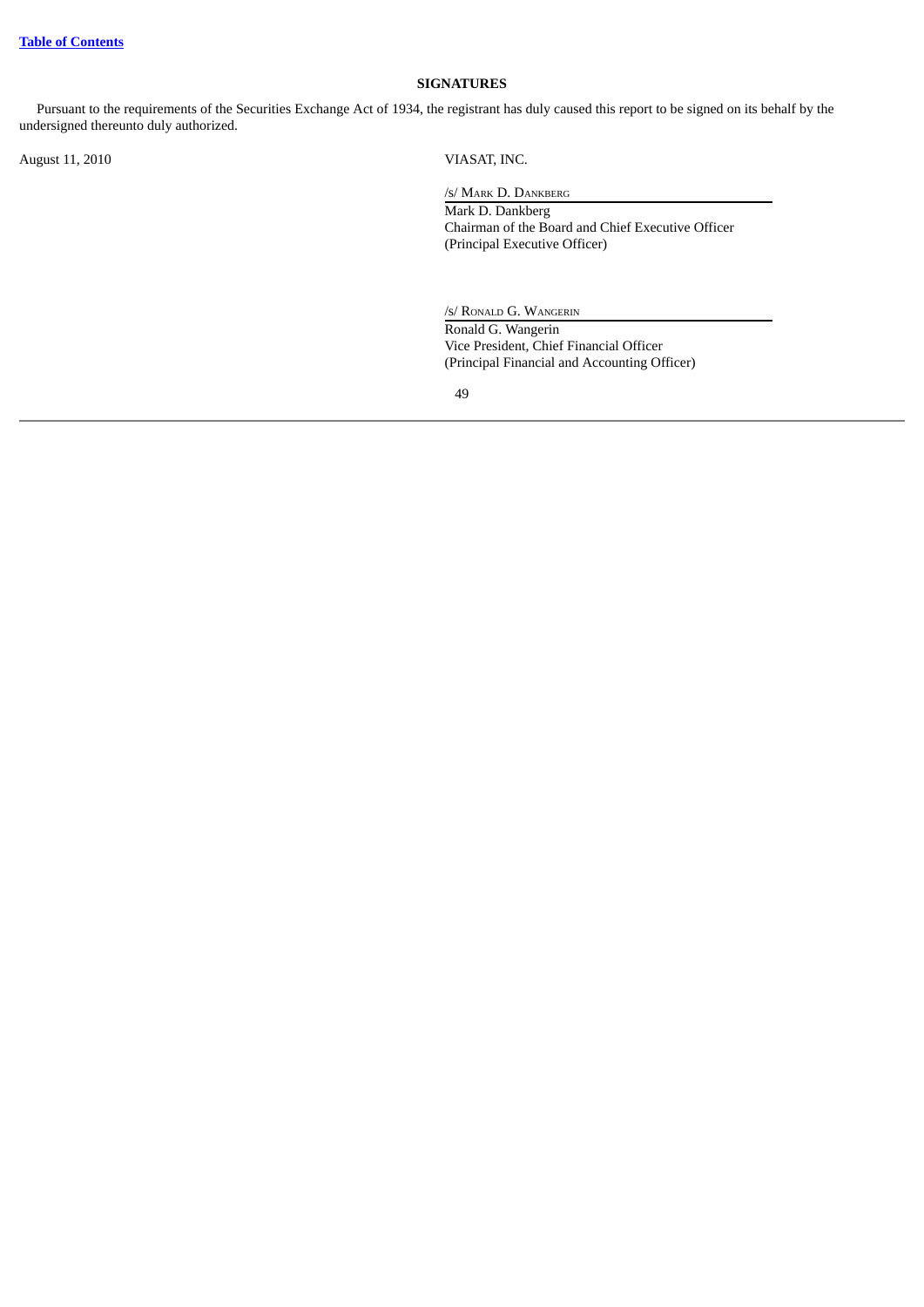# **EXHIBIT INDEX**

|                                 |                                                                                                                               |        | <b>Incorporated by Reference</b> |                |                    |                          |
|---------------------------------|-------------------------------------------------------------------------------------------------------------------------------|--------|----------------------------------|----------------|--------------------|--------------------------|
| <b>Exhibit</b><br><b>Number</b> | <b>Exhibit Description</b>                                                                                                    | Form   | File No.                         | <b>Exhibit</b> | <b>Filing Date</b> | <b>Filed</b><br>Herewith |
| $10.1*$                         | Form of Change in Control Severance Agreement between<br>ViaSat, Inc. and each of its executive officers                      | $10-Q$ | 000-21767                        | 10.1           | 8/4/2010           |                          |
| 31.1                            | Certification of Chief Executive Officer Pursuant to<br>Section 302 of the Sarbanes-Oxley Act of 2002                         |        |                                  |                |                    | X                        |
| 31.2                            | Certification of Chief Financial Officer Pursuant to<br>Section 302 of the Sarbanes-Oxley Act of 2002                         |        |                                  |                |                    | X                        |
| 32.1                            | Certifications Pursuant to 18 U.S.C. Section 1350, as<br>Adopted Pursuant to Section 906 of the Sarbanes-Oxley Act<br>of 2002 |        |                                  |                |                    | X                        |
| 101.INS**                       | <b>XBRL Instance Document</b>                                                                                                 |        |                                  |                |                    | X                        |
| 101.SCH**                       | XBRL Taxonomy Extension Schema                                                                                                |        |                                  |                |                    | X                        |
| 101.CAL**                       | <b>XBRL Taxonomy Extension Calculation Linkbase</b>                                                                           |        |                                  |                |                    | X                        |
| $101.LAB**$                     | XBRL Taxonomy Extension Labels Linkbase                                                                                       |        |                                  |                |                    | X                        |
| 101.PRE**                       | XBRL Taxonomy Extension Presentation Linkbase                                                                                 |        |                                  |                |                    | $\mathbf X$              |
| 101.DEF**                       | <b>XBRL Taxonomy Extension Definition Linkbase</b>                                                                            |        |                                  |                |                    | X                        |
|                                 |                                                                                                                               |        |                                  |                |                    |                          |

Indicates management contact, compensatory plan or arrangement.

<sup>\*\*</sup> Attached as Exhibit 101 to this report are documents formatted in XBRL (Extensible Business Reporting Language). Pursuant to applicable securities laws and regulations, we are deemed to have complied with the reporting obligation relating to the submission of interactive data files in such exhibits and are not subject to liability under any anti-fraud provisions of the federal securities laws as long as we have made a good faith attempt to comply with the submission requirements and promptly amend the interactive data files after becoming aware that the interactive data files fail to comply with the submission requirements. Users of this data are advised that, pursuant to Rule 406T of Regulation S-T, these interactive data files are deemed not filed for purposes of Section 18 of the Securities Exchange Act of 1934, as amended, are deemed not filed or part of any registration statement or prospectus for purposes of Sections 11 or 12 of the Securities Act of 1933, as amended, and are otherwise not subject to liability under these sections.

<sup>50</sup>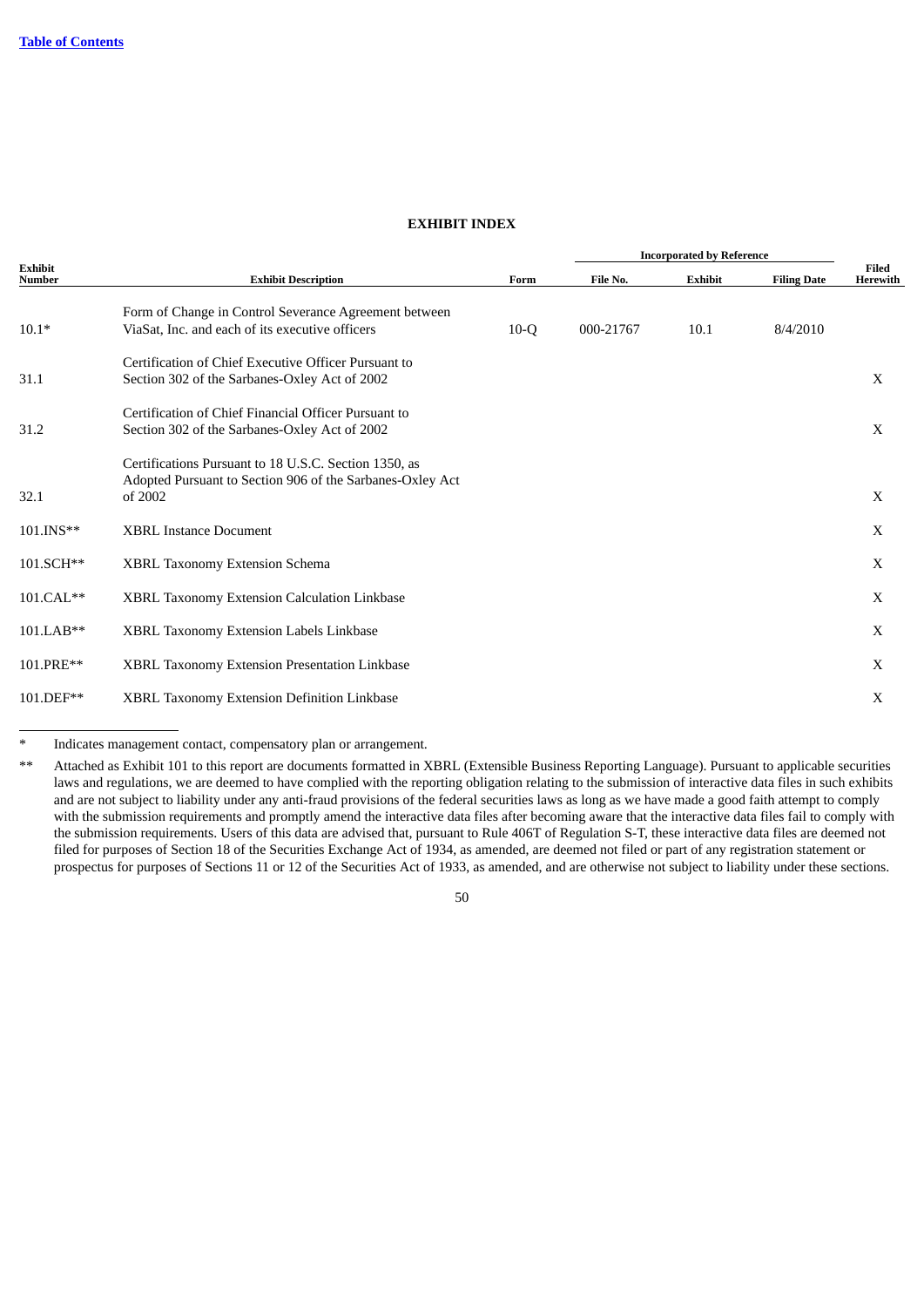### CERTIFICATION OF CHIEF EXECUTIVE OFFICER PURSUANT TO SECTION 302 OF THE SARBANES-OXLEY ACT OF 2002

I, Mark D. Dankberg, Chief Executive Officer of ViaSat, Inc., certify that:

- 1. I have reviewed this quarterly report on Form 10-Q of ViaSat, Inc.;
- 2. Based on my knowledge, this report does not contain any untrue statement of a material fact or omit to state a material fact necessary to make the statements made, in light of the circumstances under which such statements were made, not misleading with respect to the period covered by this report;
- 3. Based on my knowledge, the financial statements, and other financial information included in this report, fairly present in all material respects the financial condition, results of operations and cash flows of the registrant as of, and for, the periods presented in this report;
- 4. The registrant's other certifying officer(s) and I are responsible for establishing and maintaining disclosure controls and procedures (as defined in Exchange Act Rules 13a-15(e) and 15d-15(e)) and internal control over financial reporting (as defined in Exchange Act Rules 13a-15(f) and 15d-15(f)) for the registrant and have:
	- a) Designed such disclosure controls and procedures, or caused such disclosure controls and procedures to be designed under our supervision, to ensure that material information relating to the registrant, including its consolidated subsidiaries, is made known to us by others within those entities, particularly during the period in which this report is being prepared;
	- b) Designed such internal control over financial reporting, or caused such internal control over financial reporting to be designed under our supervision, to provide reasonable assurance regarding the reliability of financial reporting and the preparation of financial statements for external purposes in accordance with generally accepted accounting principles;
	- c) Evaluated the effectiveness of the registrant's disclosure controls and procedures and presented in this report our conclusions about the effectiveness of the disclosure controls and procedures, as of the end of the period covered by this report based on such evaluation; and
	- d) Disclosed in this report any change in the registrant's internal control over financial reporting that occurred during the registrant's most recent fiscal quarter (the registrant's fourth fiscal quarter in the case of an annual report) that has materially affected, or is reasonably likely to materially affect, the registrant's internal control over financial reporting; and
- 5. The registrant's other certifying officer(s) and I have disclosed, based on our most recent evaluation of internal control over financial reporting, to the registrant's auditors and the audit committee of the registrant's board of directors (or persons performing the equivalent functions):
	- a) All significant deficiencies and material weaknesses in the design or operation of internal control over financial reporting which are reasonably likely to adversely affect the registrant's ability to record, process, summarize and report financial information; and
	- b) Any fraud, whether or not material, that involves management or other employees who have a significant role in the registrant's internal control over financial reporting.

Date: August 11, 2010

/s/ MARK D. DANKBERG

Mark D. Dankberg Chief Executive Officer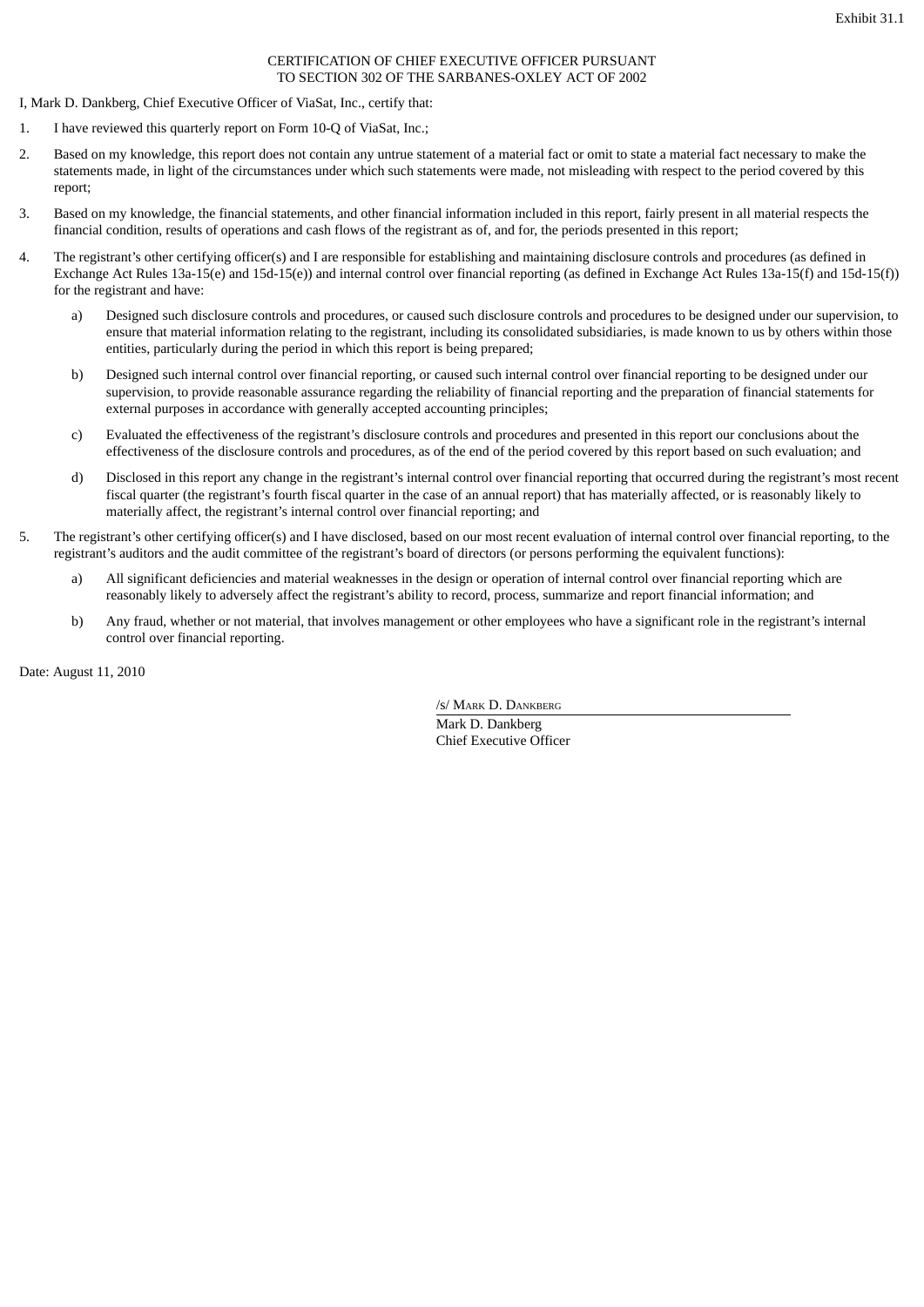### CERTIFICATION OF CHIEF FINANCIAL OFFICER PURSUANT TO SECTION 302 OF THE SARBANES-OXLEY ACT OF 2002

I, Ronald G. Wangerin, Chief Financial Officer of ViaSat, Inc., certify that:

- 1. I have reviewed this quarterly report on Form 10-Q of ViaSat, Inc.;
- 2. Based on my knowledge, this report does not contain any untrue statement of a material fact or omit to state a material fact necessary to make the statements made, in light of the circumstances under which such statements were made, not misleading with respect to the period covered by this report;
- 3. Based on my knowledge, the financial statements, and other financial information included in this report, fairly present in all material respects the financial condition, results of operations and cash flows of the registrant as of, and for, the periods presented in this report;
- 4. The registrant's other certifying officer(s) and I are responsible for establishing and maintaining disclosure controls and procedures (as defined in Exchange Act Rules 13a-15(e) and 15d-15(e)) and internal control over financial reporting (as defined in Exchange Act Rules 13a-15(f) and 15d-15(f)) for the registrant and have:
	- a) Designed such disclosure controls and procedures, or caused such disclosure controls and procedures to be designed under our supervision, to ensure that material information relating to the registrant, including its consolidated subsidiaries, is made known to us by others within those entities, particularly during the period in which this report is being prepared;
	- b) Designed such internal control over financial reporting, or caused such internal control over financial reporting to be designed under our supervision, to provide reasonable assurance regarding the reliability of financial reporting and the preparation of financial statements for external purposes in accordance with generally accepted accounting principles;
	- c) Evaluated the effectiveness of the registrant's disclosure controls and procedures and presented in this report our conclusions about the effectiveness of the disclosure controls and procedures, as of the end of the period covered by this report based on such evaluation; and
	- d) Disclosed in this report any change in the registrant's internal control over financial reporting that occurred during the registrant's most recent fiscal quarter (the registrant's fourth fiscal quarter in the case of an annual report) that has materially affected, or is reasonably likely to materially affect, the registrant's internal control over financial reporting; and
- 5. The registrant's other certifying officer(s) and I have disclosed, based on our most recent evaluation of internal control over financial reporting, to the registrant's auditors and the audit committee of the registrant's board of directors (or persons performing the equivalent functions):
	- a) All significant deficiencies and material weaknesses in the design or operation of internal control over financial reporting which are reasonably likely to adversely affect the registrant's ability to record, process, summarize and report financial information; and
	- b) Any fraud, whether or not material, that involves management or other employees who have a significant role in the registrant's internal control over financial reporting.

Date: August 11, 2010

/s/ RONALD G. WANGERIN

Ronald G. Wangerin Chief Financial Officer